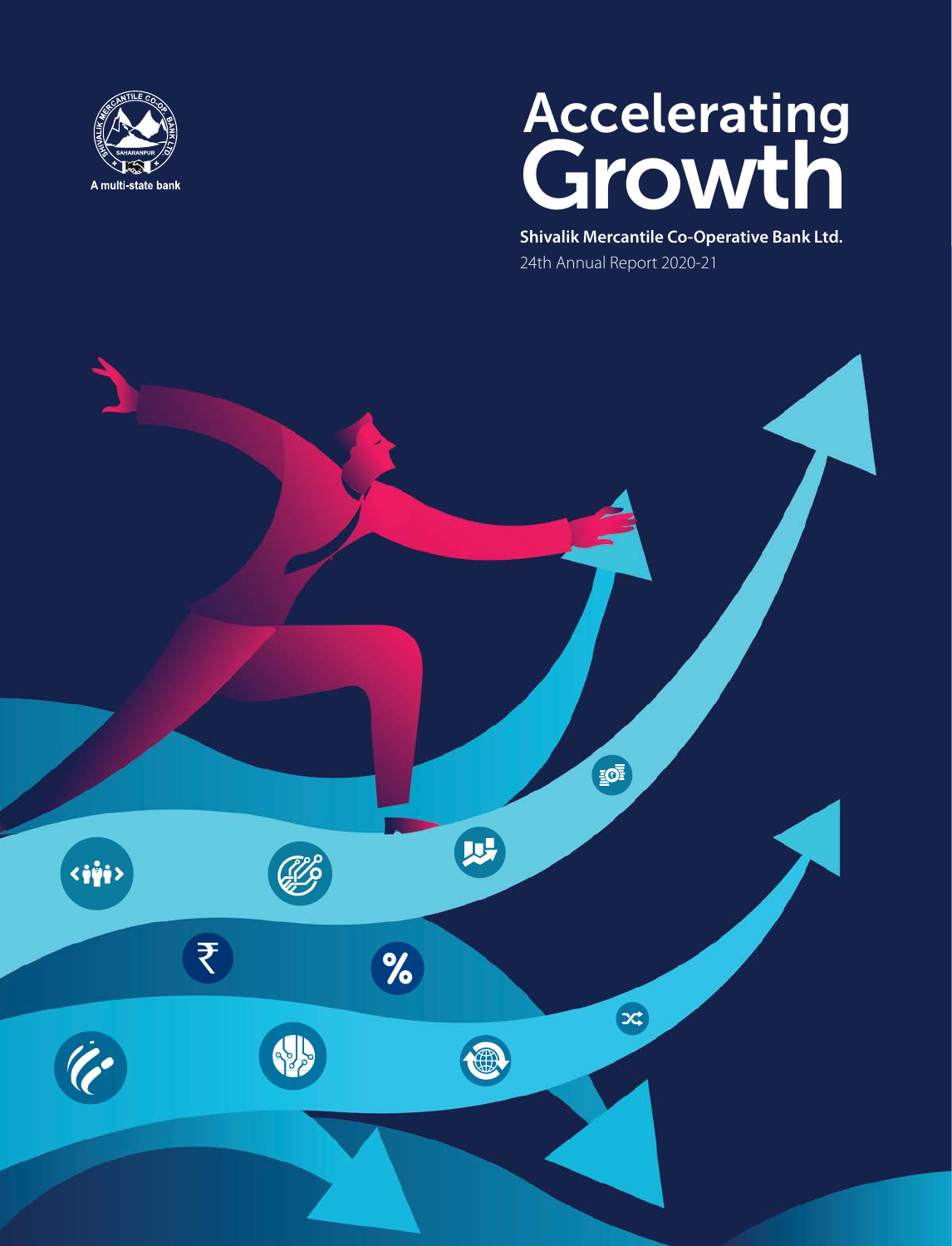### Corporate Information

| UBD.UP.1468 P, dated 20th Sept. 1997.                                                                                            |
|----------------------------------------------------------------------------------------------------------------------------------|
| 5th Sept. 1998                                                                                                                   |
| Multi-state Cooperative Societies Act,<br>Regn. No. L11016/10/2010-L&M dated                                                     |
| Uttar Pradesh, Delhi, five districts of N                                                                                        |
| 1. In 2010 - Bhoj Nagarik Sahakari Bar<br>2. In 2012 - Malwa Commercial Coop                                                     |
| 13/1207, Ansari Road, Saharanpur-247<br>Telefax: 0132-2612381; 2612382; 9927                                                     |
| <b>Head Office I:</b><br>Hakikat Nagar, Saharanpur - 247001 (<br>Telefax: 0132-2726125; 2726147; 9927                            |
| <b>Head Office II:</b><br>Fusion Square, Plot No 5A & 5B<br>Sector 126, Noida - 201301<br>Telefax: 0120-4060000                  |
| info@shivalikbank.com<br>www.shivalikbank.com<br>www.facebook.com/shivalikbank                                                   |
| SMCB000 1001 till 1031 where last 4 c                                                                                            |
| 31 branches in 6 clusters<br>1. Saharanpur 1 Cluster: 5 branches<br>3. NCR Cluster: 5 branches<br>5. Lucknow Cluster: 2 branches |
| 3 - Affiliated with and working under                                                                                            |
| 10 a.m. ~ 4.00 p.m. - Mondays to Satu<br>Holiday on 2nd and 4th Saturdays                                                        |
| 57 (all branches, BC offices and offsite                                                                                         |
| 311 m-ATMs deployed as on March 31                                                                                               |
| Finacle, by Infosys Version 10.2.18                                                                                              |
| Rupay powered EMV cards can be use<br>Include Classic and Platinum cards bu                                                      |
| Online shopping through Bill-Desk er                                                                                             |
| Card can be used at all merchant esta<br>Frog Accidental incurance on oach act                                                   |
|                                                                                                                                  |

Res Act, 2002, M dated 14th Sept. 2010

ricts of Madhya Pradesh and two districts of Uttarakhand.

akari Bank Maryadit, Dhar, MP. ial Coop. Bank Ltd., Indore, MP.

npur-247001 (U.P.) 882; 9927145550

47001 (U.P.) 47; 9927135550

re last 4 digits represent the relevant branch code 1. Saharanpur 1 Cluster: 5 branches 2. Saharanpur 2 Cluster: 8 branches 4. Madhya Pradesh Cluster: 5 branches 6. Meerut Cluster: 6 branches

g under various branches.

Butan days is to Saturdays days **and 3** 

ffices and o ffsite ATMs)

Arch 31, 2021

n be used anywhere in India at all Rupay enabled ATMs. cards but language to be checked.

-Desk enabled.

nant establishments equipped with Point of Sale (PoS) terminals.

each active card is available.

### **Contents**

|    | <b>Corporate Overview</b>  |  |  |
|----|----------------------------|--|--|
| 01 | Corporate Information      |  |  |
| 02 | Vision and Values          |  |  |
| 04 | Our Branch & ATM Network   |  |  |
| 06 | Milestones                 |  |  |
| 08 | Key Performance Indicators |  |  |
| 10 | Digital Banking            |  |  |
| 12 | Credit Portfolio           |  |  |
| 14 | Chairman's Message         |  |  |
| 18 | <b>Board of Directors</b>  |  |  |
| 19 | <b>Functional Heads</b>    |  |  |

### **Statutory Section**

- 21 Director's Report
- 26 Corporate Governance Report

### **Financial Section**

- 34 Independent Audit Report
- 36 Balance Sheet
- 37 Statement of Profit & Loss
- 39 Cash Flow Statement
- 41 Schedules to Balance Sheet
- 46 Significant Accounting Policies

![](_page_1_Picture_15.jpeg)

#### **Cautionary Statement**

In this Annual Report we have disclosed forward-looking information to enable investors to comprehend our prospects and take informed investment decisions. This report and other statements - written and oral - that we periodically make contain forward looking statements that set out anticipated results based on the management's plans and assumptions. We have tried wherever possible to identify such statements by using words such as 'anticipates', 'estimates', 'expects', 'projects', 'intends', 'plans', 'believes', and words of similar substance in connection with any discussion of future performance.

We cannot guarantee that these forward looking statements will be realised, although we believe we have been prudent in our assumptions. The achievement of results is subject to risks, uncertainties and even inaccurate assumptions. Should known or unknown risks or uncertainties materialise, or should underlying assumptions prove inaccurate, actual results could vary materially from those anticipated, estimated or projected. Readers should bear this in mind. We undertake no obligation to publicly update any forward looking statements, whether as a result of new information, future events or otherwise.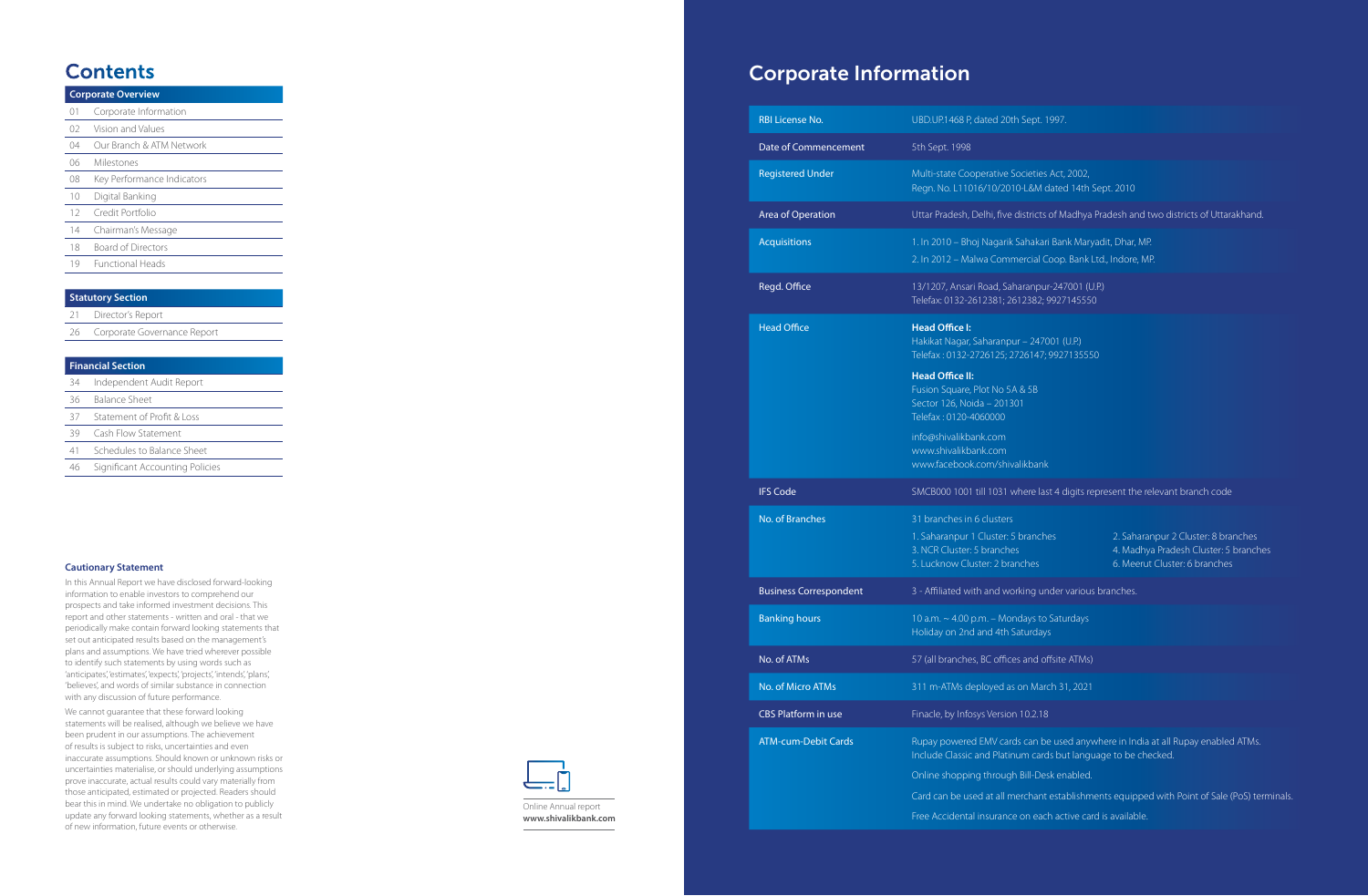![](_page_2_Picture_0.jpeg)

### **Vision**

### **Overview**

### **Strengths**

### **Products & Services**

### **Footprint Awards and recognition**

### **Values**

To serve the lowest strata of society with the best products at the best prices and the best technology-driven customer service, at the same time being a model employer for the national industry and emerging as a global role model in the small banking sector.

### **Strong relationships with employees and customers**

- Building trust
- Unmatched service
- Long-term relationship
- Go an extra mile to help customers

### **Mutual respect for all employees and customers**

- Honour each other's commitments
- Empathetic behaviour
- Respect one another
- Respond to people

### **Customer centricity**

- Listen to the customer
- Customer delight • Customer connect
- Never underestimate the

customer

### **Big on integrity and**

- **reputation**
- Honesty
- Transparency
- 
- 
- 
- Moral values
- Being ethical

Shivalik became the first bank in the history of India to transition from an urban co-operative bank to a small finance bank. The Bank has over 23 years of banking experience in offering retail banking products and services. Since its inception, the focus of Shivalik has been technology, with consumer centricity as a key guiding principle. The Bank is powered by Infosys Finacle Core Banking and Digital Banking Suite, which includes internet and mobile banking. The cloud-based architecture provides the Bank with an unparalleled agility to cost effectively, manage scale and power growth. Shivalik is live on every retail payment platform and is a direct member of the National Financial Switch. We are proud to serve our 4.5 lac unique customer base through 31 branches and 324 banking agents. The Bank services the needs of more than 20,000 borrowers across the states of Uttar Pradesh, Madhya Pradesh, Delhi and Uttarakhand.

Secured loan portfolio with 90% of loans collateral backed

Shivalik continues to stand as a retailfocused bank addressing the rising needs of the lowest-income economic strata in the areas of its presence, through a combination of loan responsiveness, superior service and affordable cost – a compelling value proposition. From the outset, the bank has focussed on India's small businesses. The needs of their businesses and their expanding working capital requirements form the core of our lending book. In addition, we focus on catering to the personal needs of the business owners too through products such home loans, personal loans, education loans and others. India's small businesses and business owners are the mainstays of the local economy in many regions and Shivalik aims to be the go-tobank for them.

Shivalik has 31 branches across the states of Uttar Pradesh and Madhya Pradesh. In Uttar Pradesh, it is present in Saharanpur, Shamli, Meerut, Muzaffarnagar, Hapur, Ghaziabad, Noida (National Capital Region) and Lucknow. In Madhya Pradesh, it has its presence in Indore, Dhar, Khargone, Ujjain and Dewas.

- Received 'Client Innovation Award' for customer journey reimagination and modern technology-led innovation at Finacle Client Awards, 2020.
- Received 'Banking Service Excellence Award' in 2017.
- Received 'The Best I.T. Head FCBA Award' in 2016.
- Adjudged with India's top 100 cooperative banks 2015 awards and received 'Certificate of Excellence' by BitStream Mediaworks.
- Received 'Young Achiever's Award' by Hindustan Media Ventures.
- Mr. Suveer Kumar Gupta (MD and CEO) was awarded 'The Best Youth CEO' under the mid-sized co-operative bank category in the FCBA Awards.

### The first UCB to receive a license to transit into an SFB in India

Strong retail deposits franchise with a CASA ratio of 31%

Strong and professional management team

Retail banking experience of 23 years

### **Deposits**

- Savings
- Fixed deposits
- NRE deposits
- Flexi recurring deposits
- Current
- Door-to-door deposits

### **Loans**

- Home loans
- Personal and consumption loans
- Gold loans
- Car / auto loans
- Two-wheeler loans
- Loans for working capital
- Reverse mortgage loans
- Roof top solar loans
- Loans to professionals and self-employed
- Loans for micro/SSI units
- Retail traders loans
- Commercial building loans
- Commercial vehicle loans
- Self Help Groups (SHG) & mini SHG
- Loans against warehouse receipts
- Shivalik Green Card (Kisan Credit Card)
- Agriculture term loans

### **Digital Services**

- Internet banking
- SMS banking
- Debit card
- ATM banking
- Cash deposit machines
- POS machine
- AEPS (AADHAR Enabled Payment System)
- Fund Transfer (RTGS/NEFT/ IMPS/NACH)
- e-commerce
- Mobile banking

### **Add-on services**

- Insurance
- Remittances
- Lockers
- Business correspondents
- Forex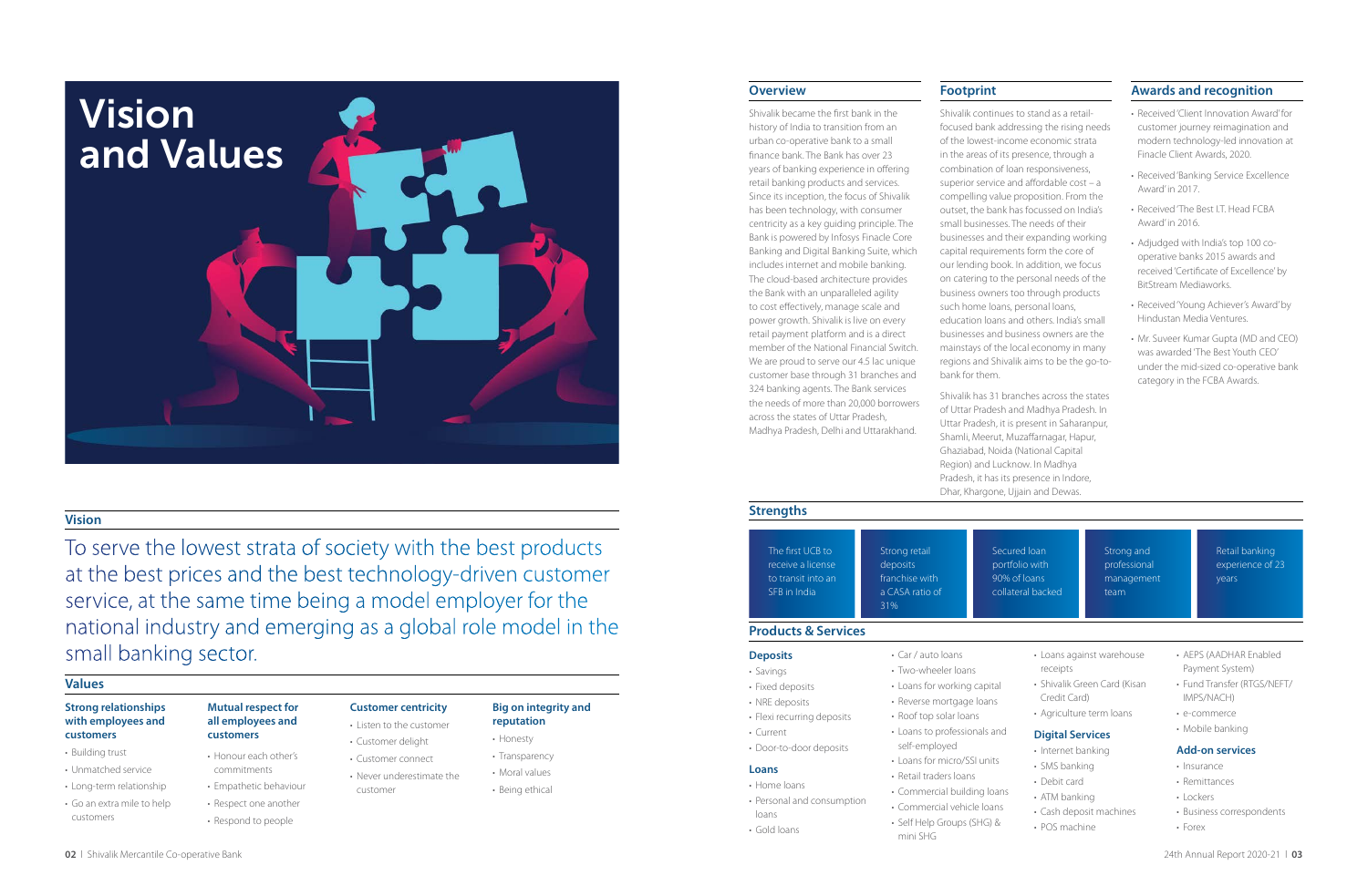# Our Branch & ATM Network

| <b>Branch</b> | <b>Address</b>                                                                                                                    | <b>Branch Code</b>                | <b>Contact Number</b>                                                                                        | Email id                          |
|---------------|-----------------------------------------------------------------------------------------------------------------------------------|-----------------------------------|--------------------------------------------------------------------------------------------------------------|-----------------------------------|
|               |                                                                                                                                   | Cluster 1 - District Saharanpur 1 |                                                                                                              |                                   |
| Ansari Road   | 13/1207, Ansari Road,<br>Saharanpur-247001(U.P)                                                                                   | 1001                              | $(0132)$ 2612381,<br>2612382,<br>9690014145                                                                  | bh.saharanpur.ar@shivalikbank.com |
| Hakikat Nagar | Hakikat Nagar, Nr. Old Sales Tax<br>Office, Saharanpur-247001 (U.P.)                                                              | 1003                              | $(0132)$ 2726125,<br>2726147, 9721447447                                                                     | bh.saharanpur.hn@shivalikbank.com |
| Chilkana Road | Near Gyan Garden<br>Colony, Chilkana Road,<br>Saharanpur-247001 (U.P.)                                                            | 1009                              | 9917139991                                                                                                   | bh.saharanpur.cr@shivalikbank.com |
| Sharda Nagar  | 1/1245 Wake Mohalla<br>Khalasi Line, Sharda Nagar,<br>Saharanpur-247001 (U.P.)                                                    | 1017                              | 9634583516                                                                                                   | bh.saharanpur.sn@shivalikbank.com |
| Madho Nagar   | Ground Floor, 1546 A/6, New<br>Madho Nagar, Saharanpur -<br>247001 (UP)                                                           | 1021                              | 8909811638                                                                                                   | bh.saharanpur.mn@shivalikbank.com |
|               |                                                                                                                                   |                                   | BC Offices: Chhutmalpur (affiliated to Hakikat Nagar Branch)                                                 |                                   |
|               |                                                                                                                                   | Cluster 2 - District Saharanpur 2 |                                                                                                              |                                   |
| Deoband       | Plot No-780, Subhash Chowk,<br>Railway Road, Deoband-247554<br>Dist. Saharanpur (U.P.)                                            | 1004                              | (01336) 222808,<br>9568880001                                                                                | bh.deoband@shivalikbank.com       |
| Ambehta       | Khera Bus Stand Main Road,<br>Ambehta- 247340 Dist.<br>Saharanpur (U.P.)                                                          | 1005                              | 9927165550                                                                                                   | bh.ambehta@shivalikbank.com       |
| Nagal         | G.T. Road, Near Canara Bank,<br>Nagal, Dist.                                                                                      | 1011                              | $(01336)-231112,$<br>9690004794                                                                              | dbh.nagal@shivalikbank.com        |
| Sarsawa       | 51 & 53, Gayatri Market, Ambala<br>Road, Main Market, Opposite<br>Punjab Sindh Bank,<br>Sarsawa-247232 Dist. Saharanpur<br>(U.P.) | 1012                              | $(01331)-246125,$<br>9690004994                                                                              | bh.sarsawa@shivalikbank.com       |
| Nanauta       | Deoband Road, Opposite OBC<br>Bank, Nanauta-247452 Dist.<br>Saharanpur (U.P.)                                                     | 1013                              | $(01336)-253125,$<br>9927986125                                                                              | bh.nanauta@shivalikbank.com       |
| Rampur        | Near Old PNB Building Moh.<br>Mahajanan, Rampur                                                                                   | 1014                              | $(01336)-252125,$<br>9927007125                                                                              | bh.rampur@shivalikbank.com        |
| Gangoh        | Rambagh Road, Gangoh-247341<br>Dist. Saharanpur (U.P.)                                                                            | 1002                              | 9927116660                                                                                                   | bh.gangoh@shivalikbank.com        |
| Shamli        | 99/2, V.V.Internal College Road,<br>Shamli-247776                                                                                 | 1026                              | (0139)-8251826,<br>7088002526                                                                                | shamli.branch@shivalikbank.com    |
|               |                                                                                                                                   |                                   | BC Offices: Nakur (affiliated to Ambehta Branch)<br>Offsite ATMs: Nakur (Closed in March 2021), Thana Bhawan |                                   |
|               |                                                                                                                                   | Cluster 3 - NCR Region            |                                                                                                              |                                   |
| Noida 27      | Bhoja Mkt., Nr. Vinayak Hospital,<br>Sector 27, Noida-201301 (U.P.)                                                               | 1007                              | $(120)-2555334,$                                                                                             | bh.noida.27@shivalikbank.com      |
| Ghaziabad     | Plot NO. 507, Sachin Complex,<br>G.T. Road, Nr. Bhatia Mod,<br>Ghaziabad-201001 (U.P.)                                            | 1015                              | $(0120)$ 2860003,<br>9560606533                                                                              | bh.ghaziabad.gt@shivalikbank.com  |

| <b>Branch</b> | <b>Address</b>                                                                                             | <b>Branch Code</b>                  | Contact Number                       | Email id                             |
|---------------|------------------------------------------------------------------------------------------------------------|-------------------------------------|--------------------------------------|--------------------------------------|
| Noida 45      | SDA-8, Noida, Gautam Buddha<br>Nagar, Uttar Pradesh-201303                                                 | 1027                                | 98186 29647                          | bh.noida.45@shivalikbank.com         |
| Noida 135     | WA 68 Upper GF, Near Shriram<br>Millenium School, Sector 135,<br>Noida-201301 (U.P.)                       | 1016                                | 99901 06135                          | bh.noida.135@shivalikbank.com        |
| Indirapuram   | Raison Shopping Complex,<br>AhinsaKhand-II, Near<br>Ashiana Green, Indirapuram,<br>Ghaziabad-201014 (U.P.) | 1019                                | (0120) 2651717                       | bh.indrapuram@shivalikbank.com       |
|               |                                                                                                            |                                     | Offsite ATMs: Dadri, Salarpur Khadar |                                      |
|               |                                                                                                            | Cluster 4 - Madhya Pradesh          |                                      |                                      |
| Dhar          | Plot No-112, MG Road, Chota<br>Rajwada, Dhar - 454001 (M.P.)                                               | 1006                                | (07292) 222413                       | bh.dhar@shivalikbank.com             |
| Indore        | 6, Jagjivan Ram Nagar, Main<br>Road, Patnipura Chowk,<br>Indore-452011 (M.P.)                              | 1010                                | (0731) 2704268                       | bh.indore.jc@shivalikbank.com        |
| Khargone      | 73 Jawahar Nagar,<br>Khargone-451001 (M.P.)                                                                | 1022                                | (07282) 232425                       | bh.khargone@shivalikbank.com         |
| Ujjain        | 37, Ujjain Trade Centre,<br>Ghatkarpar Marg, Near BJP<br>Office, Freegunj, Ujjain - 456001<br>(M.P.)       | 1030                                | 96300 11030                          | bh.ujjain@shivalikbank.com           |
| Dewas         | 8, Tarani colony, A.B. Road,<br>Near Hotel Abhilasha, Dewas -<br>455001 (M.P.)                             | 1029                                | 9644400702                           | bh.dewas@shivalikbank.com            |
|               |                                                                                                            | <b>Cluster 5 - District Lucknow</b> |                                      |                                      |
| Alambagh      | 565-KA/68, Amrudhi Bagh,<br>Sringar Nagar, Alambagh,<br>Lucknow 226005 (U.P.)                              | 1023                                | (0522)-4241777                       | bh.lucknow.ab@shivalikbank.com       |
| Vikas Nagar   | 1/175 Sector-1 Vikas Nagar near<br>Shiv Murti Lucknow 226022(U.P)                                          | 1024                                | $(0522) - 4241888$                   | dbh.lucknow.vn@shivalikbank.com      |
|               |                                                                                                            | Cluster 6 - District Meerut         |                                      |                                      |
| Meerut        | C-2/6, Nai Sadak, Shastri Nagar,<br>Garh Road, Meerut-250004 (U.P.)                                        | 1008                                | (0121) 2604364,<br>9690563000        | bh.meerut.sn@shivalikbank.com        |
| Muzaffarnagar | Ground Floor 311, South Bhopa<br>Road, Opposite LIC Office, Nai<br>Mandi, Muzaffarnagar -251001<br>(U.P.)  | 1018                                | 98374 00037                          | bh.muzaffarnagar.nm@shivalikbank.com |
| Khatauli      | Ward No. 8, Ganeshpuri, G.T.<br>Road, Khatauli-251201, Distt.<br>Muzaffarnagar (U.P.)                      | 1020                                | 95689 25000                          | bh.khatauli@shivalikbank.com         |
| Hapur         | W - 29/73(1), Jal Nigam office,<br>Opposite Collector Ganj, Railway<br>Road, Hapur 245101 (U.P.)           | 1025                                | $(0122)-2300004,$<br>9105551025      | bh.hapur@shivalikbank.com            |
| Mawana        | 2422-2423, Hastinapur,<br>Mawana, Near Subhash Chowk,<br>Dist. Meerut 250401, (U.P.)                       | 1028                                | (01233)-271004<br>7055027555         | bh.mawana@shivalikbank.com           |
| Sardhana      | 567-569, Chaudhary Market,<br>Near Union Bank, Binoli Road,<br>Sardhana, Dist. Meerut-250342<br>(U.P.)     | 1031                                | $(01237)-237015,$<br>9105806060      | bh.sardhana@shivalikbank.com         |
|               | All our branches are equipped with ATMs, in addition to these we have 3 offsite ATMs                       |                                     |                                      |                                      |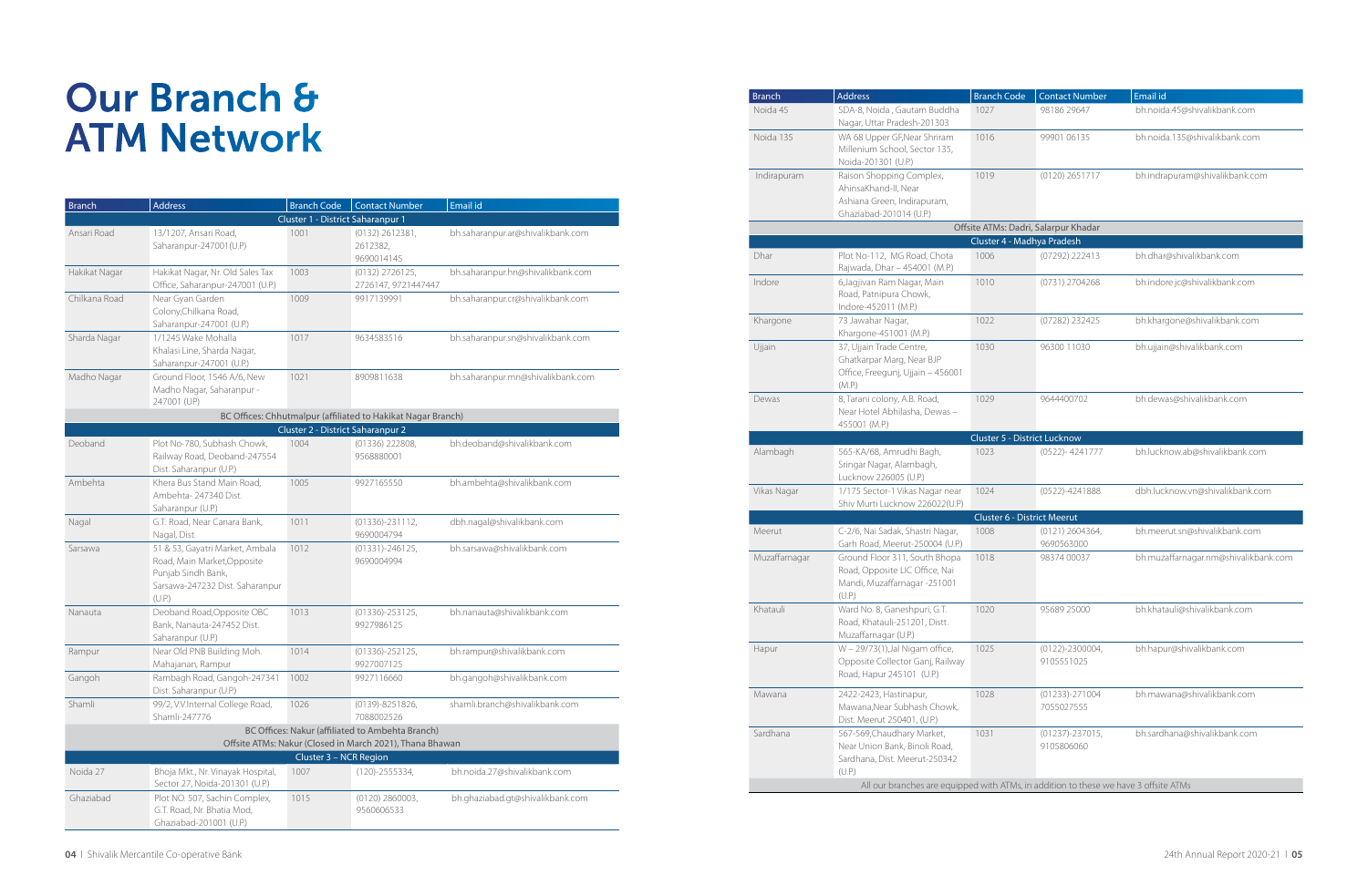20**13**

# 20**20**

# 20**14**

# 20**21**

![](_page_4_Picture_0.jpeg)

**06** Shivalik Mercantile Co-operative Bank

• Opens a second branch in Madhya Pradesh, following the acquisition of Malwa Commercial Cooperative Bank Limited, Indore

• Becomes the first UCB in the country to receive in-principle approval from RBI to transition to a Small Finance Bank (SFB)

• Goes live on Finacle CBS platform and mobile and internet banking digital suite by Infosys

- Becomes the first co-operative bank in North India to start issuing RuPay ATM cum debit cards
- Installs ATMs at all branches
- Changes CBS platform to Profile by FIS

- Receives the Finacle Award for 'Compliance, Tech and Operations'
- Receives banking license to operate as a small finance bank
- Goes live on UPI
- Completes all the operational switch over requirements to complete the transition of the Bank to a small finance bank
- Raised additional capital from promoters and shareholders to prepare for transition to an SFB
- Crosses ₹2,000 crore in terms of total business by the Bank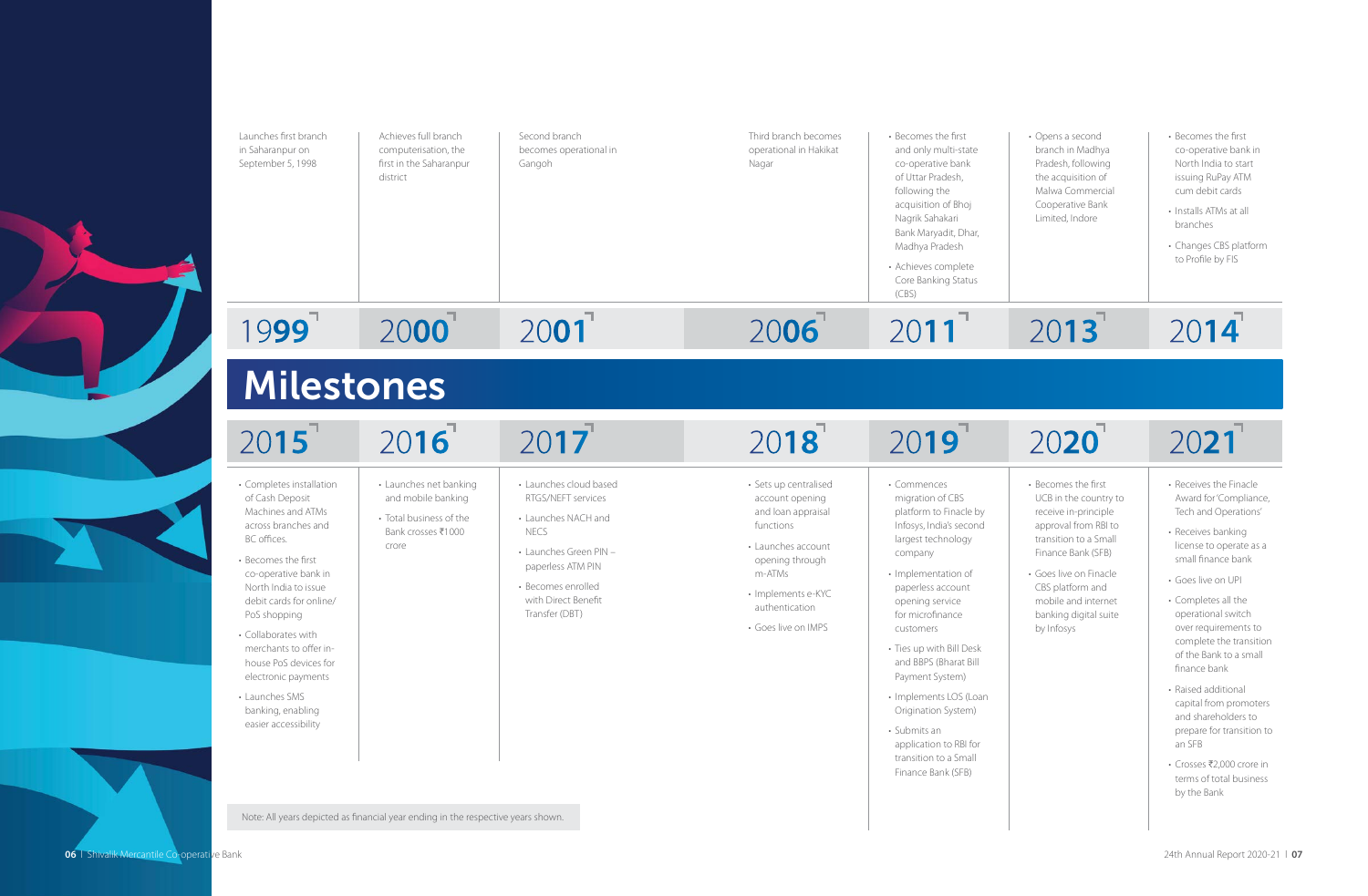![](_page_5_Picture_0.jpeg)

\*Due to RBI regulations regarding distribution of dividends by Bank

| <b>Parameter</b>           | 2016-17 | 2017-18 | 2018-19 | 2019-20 | 2020-21 |
|----------------------------|---------|---------|---------|---------|---------|
| Capital                    |         |         |         |         |         |
| Share Capital (₹ crore)    | 45.10   | 45.70   | 57.33   | 61.61   | 72.35   |
| Capital Adequacy Ratio (%) | 15.07   | 12.68   | 13.07   | 13.09   | 13.08   |
| Reserves (₹ crore)         | 19.94   | 21.25   | 21.69   | 17.08   | 17.92   |
| Net Worth (₹ crore)        | 65.69   | 65.65   | 77.21   | 79.27   | 91.93   |

| <b>Parameter</b>                            | 2016-17 | 2017-18 | 2018-19 | 2019-20                  | 2020-21    |
|---------------------------------------------|---------|---------|---------|--------------------------|------------|
| Deposits & Advances                         |         |         |         |                          |            |
| Deposits (₹ crore)                          | 916.97  | 953.40  | 1051.20 | 1139.82                  | 1,244.46   |
| CASA (₹ crore)                              | 332.76  | 319.52  | 336.10  | 319.31                   | 388.83     |
| Cost of Deposits (%)                        | 7.02    | 6.45    | 6.17    | 6.40                     | 6.11       |
| Advances (₹ crore)                          | 559.51  | 611.61  | 715.23  | 718.60                   | 804.86     |
| Yield on Advances (%)                       | 12.99   | 12.44   | 12.15   | 12.13                    | 11.84      |
| $CD$ ratio $(\%)$                           | 61.02%  | 64.15%  | 68.04%  | 63.05%                   | 64.68%     |
| Investment                                  |         |         |         |                          |            |
| Total Investments (₹ crore)                 | 245.28  | 227.85  | 246.30  | 262.82                   | 278.81     |
| Yield on Investments (%)                    | 8.86    | 7.12    | 7.87    | 8.09                     | 8.66       |
| Interest Income & Expenses                  |         |         |         |                          |            |
| Interest Income (₹ crore)                   | 100.85  | 99.03   | 104.92  | 117.31                   | 120.04     |
| Interest Expense (₹ crore)                  | 61.79   | 59.69   | 61.39   | 71.75                    | 70.86      |
| Net Interest Income (₹ crore)               | 39.06   | 39.34   | 43.53   | 45.56                    | 49.18      |
| Non-Interest Income                         |         |         |         |                          |            |
| Non-interest Income (₹ crore)               | 4.76    | 7.25    | 10.58   | 12.70                    | 15.45      |
| Profitability                               |         |         |         |                          |            |
| Total Business (₹ crore)                    | 1476.48 | 1565.01 | 1766.43 | 1858.42                  | 2049.32    |
| Operating Profit (₹ crore)                  | 17.63   | 5.47    | 4.83    | 3.46                     | 9.22       |
| Net Profit after Tax & Provisions (₹ crore) | 10.02   | 3.17    | 3.85    | 2.25                     | 3.31       |
| Net Interest Margin (%)                     | 4.34    | 4.15    | 3.99    | 4.06                     | 4.16       |
| Average Assets (₹ crore)                    | 961.72  | 1017.40 | 1089.86 | 1224.33                  | 1281.28    |
| Dividend (%)                                | 9       | 8       | 8       | $\mathbb{N}\mathbb{N}^*$ | $Ni$   $*$ |
| Non-Performing Assets (NPA)                 |         |         |         |                          |            |
| Gross NPA (%)                               | 2.29    | 2.14    | 1.57    | 2.83                     | 3.95       |
| Net NPA (%)                                 | 1.35    | 1.45    | 1.19    | 1.87                     | 2.41       |
| <b>Employee Productivity</b>                |         |         |         |                          |            |
| Number of Employees                         | 389     | 503     | 486     | 466                      | 470        |
| Business per Employee (₹ lac)               | 379.56  | 311.14  | 363.46  | 398.80                   | 436.03     |
| Operating Profit per Employee (₹ lac)       | 4.53    | 1.09    | 0.99    | 0.74                     | 1.96       |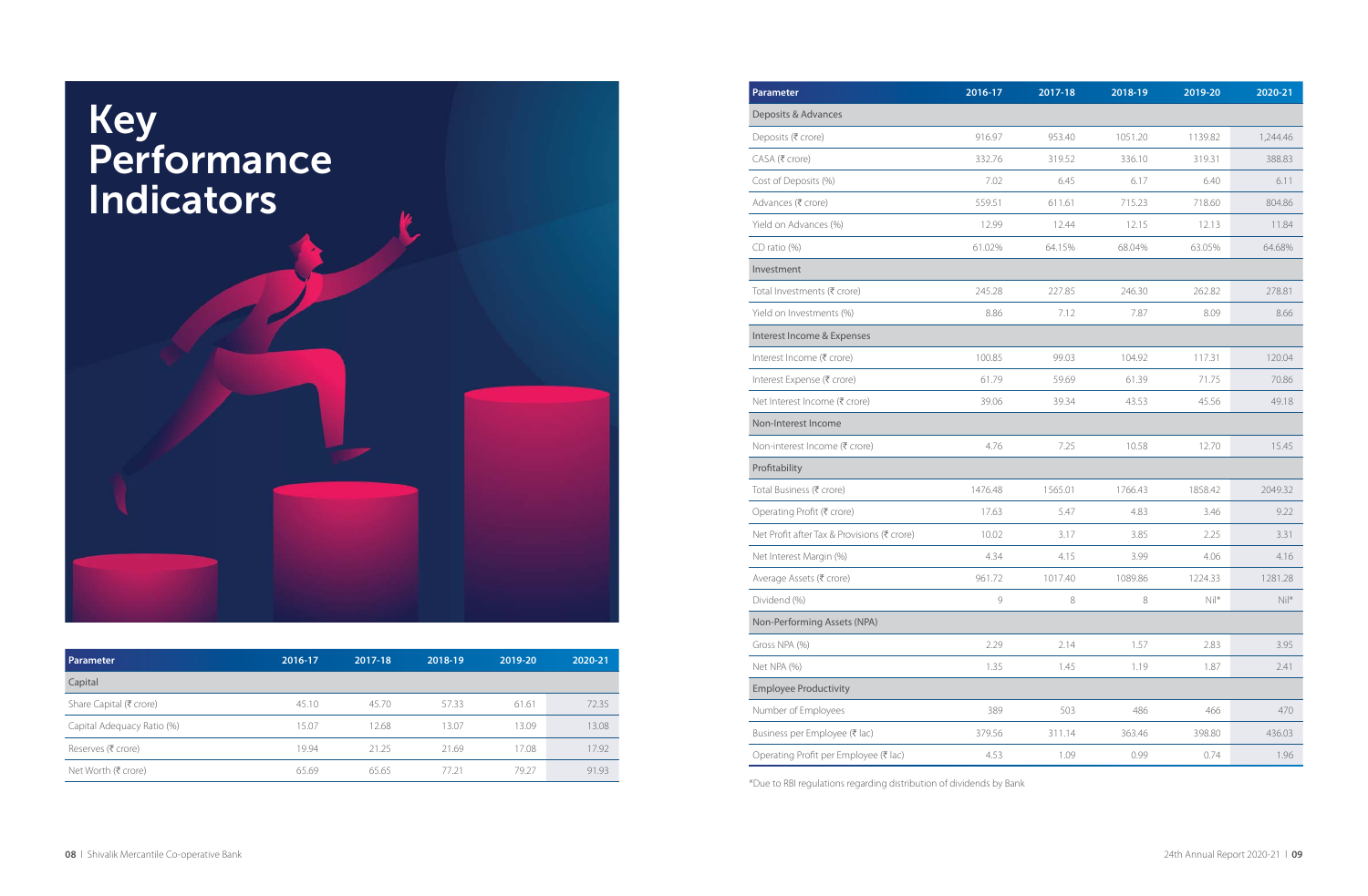# Digital banking and how this has transformed Shivalik

### **Overview**

The digital revolution has transformed every industry; the banking sector is no exception. Digital banking has revolutionised the way the sector is perceived: from a time when it was associated with legacy paper-based practices to electronic systems; from customer queues to seamless service; from large banking premises to virtual

#### workplaces; from customer complaints to customer delight.

As an early mover, Shivalik embraced technology with the objective to enhance responsiveness, engagement, stakeholder delight and organisational de-risking. The result is an organisation that is digital first in its mindset and works at the heart of building strong customer experience for its customer segments. In doing so,

we were well-prepared for the pandemic with our digital o ffering having been revamped a few months before the pandemic began!

Shivalik's digital banking approach has been stewarded by three objectives: Customer acquisition and retention, Digital channel penetration and Digital transactions.

![](_page_6_Figure_21.jpeg)

Paperless account opening as a % of total SB accounts opened

### **Customer acquisition and retention**

Shivalik has invested in digital means to attract customers, strengthening business sustainability. It fundamentally believes in the power of digital banking and providing banking services at the fingertips of our customers, in the process making our customer journey more e fficient. Paperless account opening now accounts for ~95% of all savings accounts opened, which shows the strength of our team's digital mindset. In addition, approximately 78% of new accounts activated their debit cards, 42% of new accounts

opened in FY2020-21 registered on mobile banking and 23% registered on internet banking.

through mobile and in UPI was launched in M hence the full e ffect of this was not visible in FY2020-21 but this to be a major tran the future. Cash relate declined as the use of reduced significantly lockdowns, however, through NEFT / RTGS In FY2020-21, 4 out of 5 transactions

The Bank has found a direct co-relation with deep digital engagement and customer retention in addition to the average customer business value. The higher number of digital channels that they are registered to use, the greater is the customer's average deposit balance and transaction volume.

In turn, this extends a range of services and benefits to customers through the seamlessly digitalised route, reconciling speed and convenience.

![](_page_6_Figure_22.jpeg)

Shivalik's approach has been stewarded by three customer acquisition and retention, digital channel penetration transactions.

### **Digital channels penetration**

At Shivalik, digital banking has accelerated process speed, enhanced simplicity and increased operating efficiency. Shivalik has equipped itself with digital banking capabilities to serve a progressively widening

customer base withou its cost structure and em its customers to select preference without the manual intervention. This is a in the substantial incre digital banking channel

| : increasing<br>mpowering<br>their service<br>need for<br>nis is reflected<br>ase in the use of<br>Is in FY2020-21. | Digital penetration 2019-20 2020-21                                |    |     |
|---------------------------------------------------------------------------------------------------------------------|--------------------------------------------------------------------|----|-----|
|                                                                                                                     | Mobile banking as a<br>proportion of total<br>eligible customers   | 5% | 14% |
|                                                                                                                     | Internet banking as<br>a proportion of total<br>eligible customers | 4% | 9%  |
|                                                                                                                     |                                                                    |    |     |

| iternet banking.  |
|-------------------|
| larch 2021 and    |
| f this was not    |
| ut we expect      |
| saction driver in |
| d transactions    |
| ATMs was          |
| lue to the        |
| und transfers     |
| ncreased rapidly. |
|                   |

### **Digital transactions**

The quantum of digital transactions represents a faithful index of customer acceptance of digital channels. During the last few years, Shivalik embarked on a number of initiatives to enhance customer awareness of its digital modes and o fferings. Shivalik launched campaigns through social media, SMS and email. During FY2020-21, we witnessed a surge in digital transactions done at Shivalik were through digital channels.

| Digital transactions 2019-20 2020-21                          |     |     |
|---------------------------------------------------------------|-----|-----|
| Digital NEFT as a<br>proportion of total<br>NEFT transactions | 33% | 61% |
| Digital RTGS as a<br>proportion of total<br>RTGS transactions | 14% | 34% |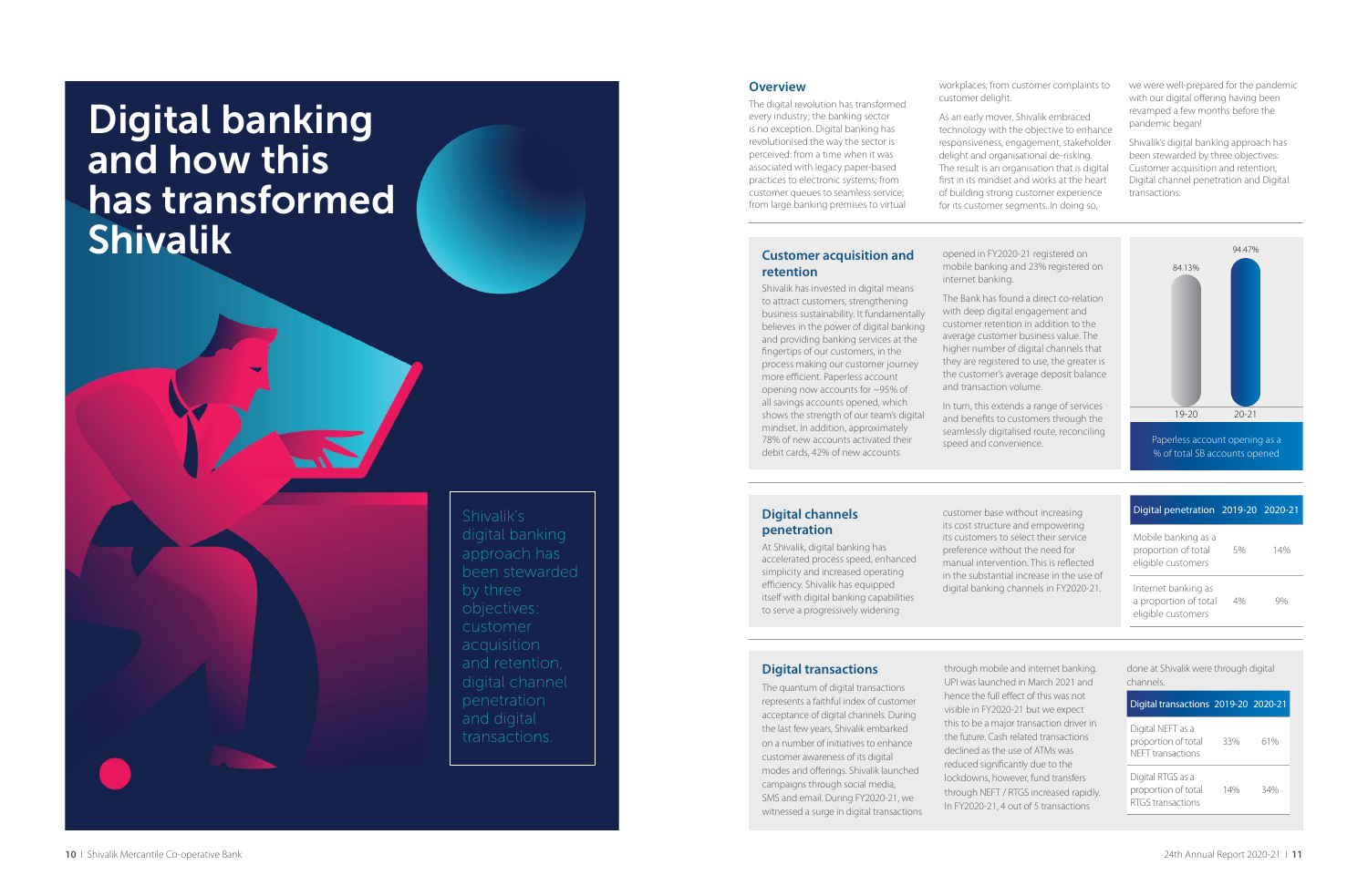![](_page_7_Picture_0.jpeg)

### **Overview**

Shivalik Bank's competent credit management is built around a riskmanaged, balanced and diversified portfolio of loans and advances. We are focussed on small ticket size borrowers in retail segments serving the hinterlands. Our focus on secured lending makes it possible to hedge the company's exposure to unforeseen market developments and not risk the company's loans and advances portfolio through economic cycles, a fact that is visible with the asset quality the Bank has shown through the ongoing pandemic.

The Bank's diversified credit portfolio comprises credit products for a range of needs of individuals and MSMEs through products such as business loans, housing loans, loans against property, gold loans and Microfinance. Key highlights for FY2020-21 were :

Maintained asset quality better than most peers with a Gross NPA of 3.9% as on March 31, 2021. This included pro-forma NPA of 1.6%, which were

recognised in the last week of the financial year following the removal of the stay on NPA marking.

> 90% Loans secured by collateral

> > 3.8 ₹ lac, Average ticket size

 $>50\%$ Small lending (Upto ₹25 lac per borrower)

|                           | <b>Customer profile</b> |
|---------------------------|-------------------------|
| ed Business               | <b>Business</b>         |
| ng<br>an<br>Secured Loans | Individual              |
|                           |                         |

- Grew the loan portfolio by 12% over prior year including 2x growth in gold loans (at 75% LTV), which emerged as a key segment to focus on during the pandemic, offering immediate liquidity to customers and a safe product class for the Bank
- Shivalik offered a moratorium to its customers as a default option but launched an awareness campaign for customers around the need to opt out if they could. As a result, the moratorium uptake at Shivalik by August end was 56% vs other UCBs of 64% and SFBs at 68%.
- Maintained a secured lending focus with 90% of the Bank's portfolio backed by property, gold or fixed deposits.
- India's first SFB from a UCB.

Continued its focus on priority sector lending and loans below ₹25 lac in preparation of the transition to become In recent years, even as India's banking sector widened its credit portfolio of unsecured loans, Shivalik has remained away from this category and this decision has been vindicated during the ongoing pandemic.

![](_page_7_Figure_10.jpeg)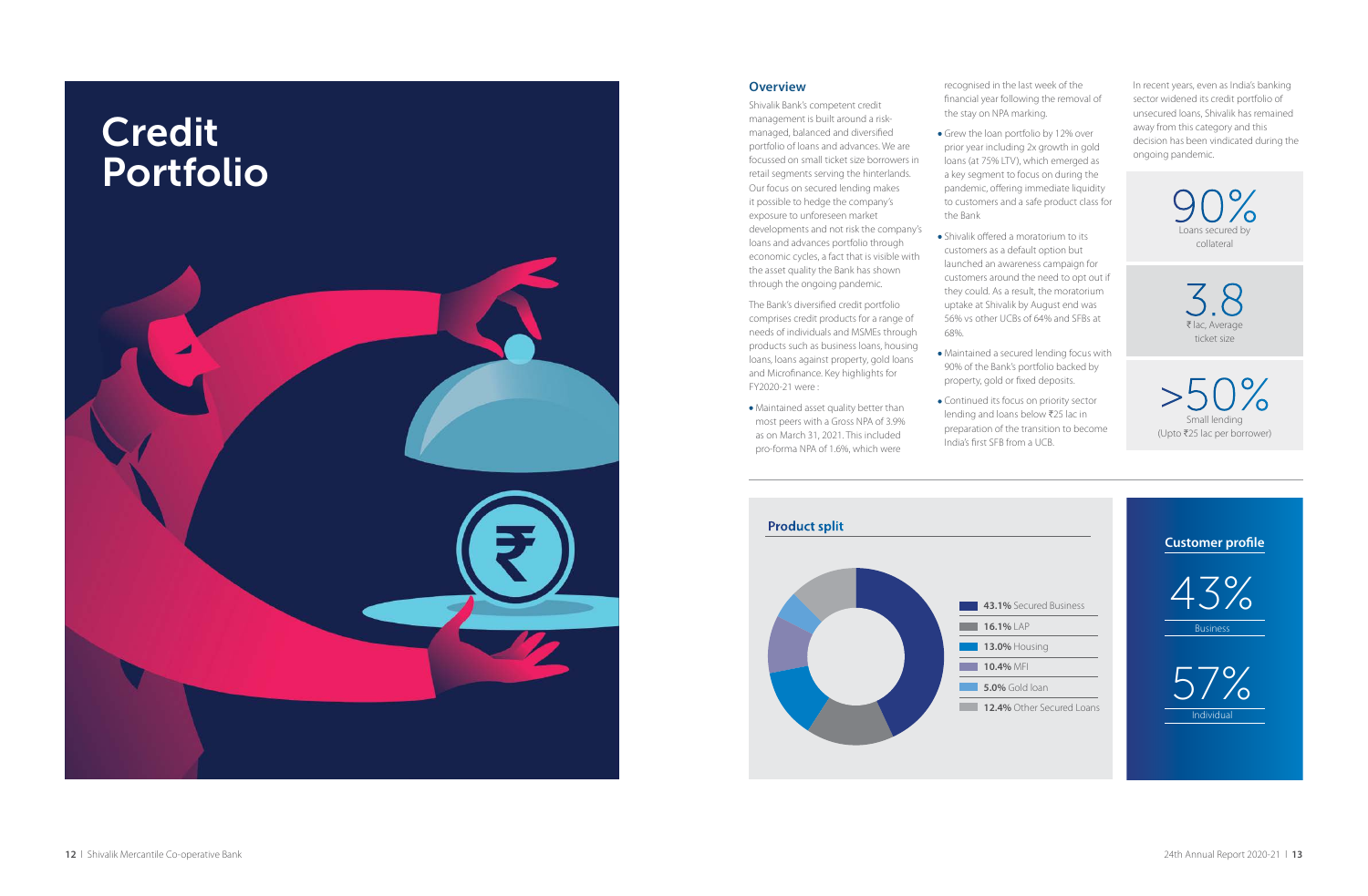The management engaged in a number of business-strengthening initiatives at a time when general business confidence was at a premium. The Bank proactively initiated a business continuity plan as early as February 2020 when reports of the ascertain their well-being and possibilities virus were only emerging from China; this comprised possibilities of remote working model for key head office functions in the event that the pandemic entered and affected India.

The management designed a functionwise staff rotation mechanism at the head office that indicated how teams would operate at the head office in the event that essential businesses would be allowed to operate with limited people resources. Moreover, the Bank proactively placed indents beginning March 2020

for laptops before lockdown has been imposed; this minimised interruption when all head office functions moved to the remote working model. The company's IT team arranged for virtual connectivity to the office network for all employees, making the transition to remote working smooth and seamless.

The RBI implemented recommendations of the Expert Committee on MSMEs to enhance credit flow within the economy in general and the banking sector in particular. The RBI increased credit flow to the MSMEs. On a year-over-year basis, the outstanding credit to MSMEs by scheduled commercial banks increased by 8.9% in December 2020, the amount outstanding at  $\bar{\bar{\xi}}$ 16,86,325 crore (6.2% in

A rotation system for branch banking and front-line teams prioritised staff safety without compromising customer service. The Bank implemented precautionary checks and balances comprising temperate checks, a queue system

The RBI made eligible lending by small finance banks (SFBs), micro finance institutions (NBFC-MFIs and others), with gross loan portfolios of up to ₹25 crore by the end of March 2021, for summation as priority sector lending as such loans can be reduced from the net demand and time liabilities for cash reserve ratio requirements till the end of December 2021. Moreover, it was decided to conduct special three-year long-term repo operations (SLTRO) of ₹10,000 crore at the repo rate, for the SFBs to be positioned for a fresh lending of upto ₹10 lac per borrower.

whereby branch entry was restricted and the provision of hand sanitisers in accessible locations. Besides, the Bank networked extensively (telephonically through branches) with customers to of their needing banking support.

The complement of these initiatives ensured that the Bank was pandemicprepared when the country entered a state of lockdown from the last week of March 2020.

### **Key RBI schemes supporting MSME businesses**

The pandemic initially created an environment of uncertainty as businesses could not transact, sales declined and consumer sentiment was at a premium.

> In this environment of uncertainty, the Reserve Bank of India moved with speed to protect loan quality and provide muchneeded repayment moratoriums.

The unprecedented pandemic initiated a number of sweeping changes. These comprised working from home and extensive digitalisation adoption. As per RBI data, India recorded around 100 million digital transactions in a single day, generating a volume of ₹5 trillion, five

the previous year). The RBI strengthened credit delivery mechanisms, ensuring that banking services would be available to all sectors, especially MSMEs.

Quarterly proactive off-site vulnerability assessment exercises are carried out for banks, NBFCs, SFBs and UCBs through the use of tool kits like data analytics, early warning systems, identification of vulnerable borrowers, stress testing, vulnerability on cyber security parameters and via different thematic analyses.

The Ministry of MSME, Government of India and SIDBI set up the Credit Guarantee Trust Fund for micro and small enterprises (CGTMSE) with a view to facilitate the flow of credit to the MSE sector without the need for collateral/ third party guarantee. The main objective of the scheme is for the lender to give significance to project viability and secure credit facility purely on the primary security of the assets financed. The aim of the scheme is to guarantee the lender that in the event of an MSE unit, which helped collateral-free credit facilities, failing to discharge its liabilities to the lender, the Guarantee Trust would make good the loss incurred by the lender as per the scheme.

### **Chairman's Message**

![](_page_8_Picture_1.jpeg)

# At Shivalik, we recognised that latent within the pandemic challenge resided an unprecedented opportunity

### **Overview**

The global economy contracted 3.3% in 2020 compared to 2.9% growth in 2019. This represented the sharpest global economic contraction since World War II.

This contraction was primarily triggered by the outbreak of the COVID-19 pandemic and the consequent suspension of economic activities and a worldwide lockdown.

India was not spared of the impact of this universal phenomenon. India reported an overall de-growth in its GDP, with the first quarter witnessing a steep decline of 23.9%, followed by a 7.5% contraction in Q2, growth of 0.4% in Q3 and a growth of 2% in Q4. The result was that the Indian economy reported a degrowth of 7.3% for the full year of FY2020-21.

times the average daily throughput in 2016 and setting the platform for RBI to anticipate a five-fold growth to 1.5 billion transactions per day worth  $\bar{\tau}$ 15 trillion across the foreseeable future.

In the space of just a few months, the practice of working from home emerged as one of the most decisive corporate developments, enhancing productivity, moderating costs, enhancing convenience and inspiring a complete reinvention of the way individuals or companies can work in the future.

### **Shivalik's responsiveness**

At Shivalik, we recognised that latent within the pandemic challenge resided an unprecedented opportunity. This distinctive and contrarian understanding was perhaps the most decisive conclusion to emerge from the Bank's working during a challenging financial year. The basis of this conviction was a recognition that a number of co-operative banks would go slow in planning for business change or growth until the pandemic impact had subsided.

Shivalik Mercantile Co-operative Bank grew its total deposits by 9.2% to  $\bar{\tau}$ 1,245 lac in FY2020-21. The Bank's CASA ratio increased to 31.1% during the year under review.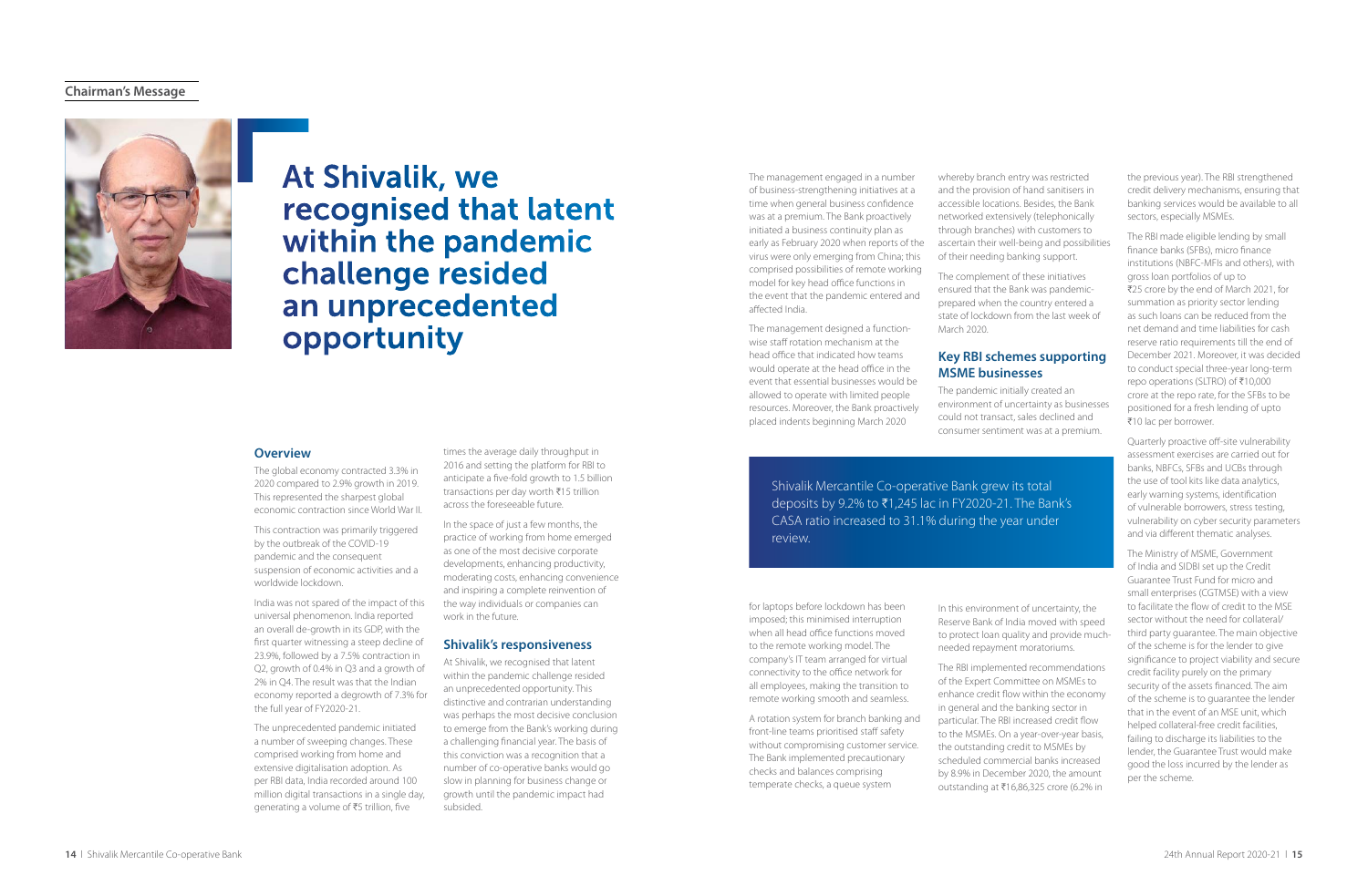The CGTMSE would provide for credit facility of up to  $\overline{\xi}$ 200 lac, which has been extended by the lending institutions without any collateral security and/or third-party guarantees. A guarantee and an annual service fee is charged by the CGTMSE to avail of the guarantee cover.

### **Performance during FY2020-21**

I am pleased to announce that Shivalik Mercantile Co-operative Bank grew its total deposits by 9.2% to  $\overline{5}1,245$  lac in FY2020-21. The Bank's CASA ratio increased to 31.1% during the year under review.

Meanwhile, the total advances increased by 12% in FY2020-21, out of which loans up to ₹25 lac comprised 52.5% of the portfolio. The Bank's NII grew by 7.3% to ₹4918 lac, while the NIM stood at 4.16% for the year ended March 31, 2021.

Shivalik displayed strong asset quality, withstanding the pandemic due to its secured lending philosophy. It ended the year with a Gross NPA of 3.9%, which included 1.6% of pro-forma NPAs marked post the lifting of the stay on NPA marking by the Hon'ble Supreme Court on March 23, 2021. Given that the Bank has to follow due timelines for recovering through the auction of collaterals, the recoveries materialised in the subsequent financial year.

Shivalik recorded a profitable year in FY2020-21, with the pre-provisioning operating profit standing at ₹922 lac, a year-over-year increase of 166% and the profit after tax being valued at ₹331 lac, witnessing a rise of 47% over the year.

The Company's employed capital increased during the year under review, primarily in preparation of the Bank's transition from a co-operative bank to a small finance bank.

### **Shivalik's customer focus**

During the pandemic, we reached out to all our customers through telephonic communication with the objective of checking on the well-being and health of the customers as well as checking if any banking related support was required. Each branch was given the task with the responsibility to reach all customers. Besides, the customers were encouraged to make transactions over digital channels - e-banking and m-banking. Registration for both of these services was made available over SMS banking to ensure that the customers could access banking services without leaving the security of their homes.

Transaction limits on digital channels were enhanced after obtaining additional insurance coverage by the Bank to protect customers in case of any cyber frauds. This allowed the customers to manage their fund transfers with ease on the Bank's internet and mobile banking platforms.

There were cases where the customer's KYC was expiring. In such cases, additional time was granted to complete their re-KYC without putting any restrictions on their accounts.

### **Key digital banking and technology developments**

Shivalik continued to strengthen its

technology framework in FY2020-21, having rolled out a new core banking application in the previous financial year along with an enhanced and featurerich digital banking suite of internet and mobile banking products.

From a customer stand point, the Bank went live on UPI and QR-based payments. This was a definite need of our customers especially with the pandemic accelerating the use of digital transactions. In addition, digitial transaction volume increased substantially in the prior year with 80% of all transactions in the Bank being on one digital channel or the other. Penetration of internet and mobile banking channels increased between 2-3x over prior

year. The Bank's digital channels were appreciated by the customers in their time of need. In addition, the Bank introduced the SMS-based activation of digital channels as well which allowed first time digital users to quickly activate these services.

For employees, remote working facilities with the ability to video conference from any device was introduced. In addition, mobile-based learning programs and virtual townhalls were conducted to ensure that employee learning and motivation remains high through the challenging period of the pandemic.

### **Transition to a small fnance bank**

The Bank received an in-principle approval to transition from a co-operative bank to a small finance bank in January 2020 from the Reserve Bank of India. Shivalik was the first bank to receive this approval under the RBI scheme. This warranted the formation of a banking company, design processes to transfer assets and liabilities from the co-operative society to the banking company after factoring all material factors (including taxation)

This was a pioneering journey undertaken by your Bank and it is fitting in its journey where Shivalik has been a pioneer on so

many fronts, such as being the first multistate urban co-operative bank in UP and being the first to host its core banking technology infrastructure on cloud.

The management and the operating teams have worked incredibly hard in the FY2020-21 to complete the major steps involved in the transition. The Bank was able to show a readiness for transition to the RBI by late 2020 and on January 1, 2021, the Bank received the license to operate as a small finance bank, thereby making history in the process. Within a few months of this, the Bank pushed ahead and went live as a small finance bank on April 26, 2021, ahead of the 18

month timeline allowed by the RBI from the date of the in-principle approval.

### **The pandemic impact**

The pandemic has inspired a rethink in a number of approaches in the way business will be done in the future. The cumulative impact of these changes could translate into a fundamental change in the way banks operate. For one, we believe that the transition of banks from physical locations will accelerate towards the digital model; this will moderate costs on the one hand, strengthen our virtual presence, deepen a hybrid approach with a growing smartphone relevance and put a premium on superior customer service.

Thanks to sweeping digitalisation, banks are increasingly using digital channels to offer a range of services, including the onboarding of new customers through video KYC, deposits, withdrawals, outward remittances and payment collections, among others.

### **Outlook**

The decline in the pandemic outbreak could not be sustained as there was a sharp second wave of the COVID-19 pandemic towards the later part of FY2020-21, which spilled into April and May 2021.

This rebound did not affect the country's economy as severely in the first quarter as it had done in the previous corresponding quarter of FY2020-21; India recorded a YoY GDP growth of 20.1%. As of October 2021, the country had vaccinated over 100 crore people, catalysing the economy. IMF projects that India is likely to report GDP growth of 9.5% during FY 2021-22, primarily on account of extensive vaccine rollout. Besides, the global economy is projected to grow at 5.9% in 2021, mainly on account of the accelerated global vaccine rollout, coupled with additional policy support within the large economies.

In FY 2021-22, we see exciting prospects as we transition to Shivalik Mercantile Cooperative Bank. There will be a growing focus on servicing the growing needs of small businesses. The newly-turned small finance bank will balance the brick-centric and click-driven model, the latter being catalysed by partnerships with fintechs. We believe that a prudent investment in technology will empower the company to enhance earnings, widen the net interest margin and strengthen asset quality. In view of this, we believe that the Bank will grow operations profitably, the basis of business sustainability.

I must assure our stakeholders that this direction will only accelerate as we have transitioned from an urban co-operative bank to a small finance bank, empowering our customers and building a stronger Bharat.

### **Shiv Puran Gulati**

*Chairman*

Shivalik recorded a profitable year in FY2020-21, with the pre-provisioning operating profit standing at  $\overline{\tau}$ 922 lac, a year-over-year increase of 166% and the profit after tax being valued at  $\overline{331}$  lac, witnessing a rise of 47% over the year.

The Bank received an in-principle approval to transition from a co-operative bank to a small finance bank in January 2020 from the Reserve Bank of India. Shivalik was the first bank to receive this approval under the RBI scheme.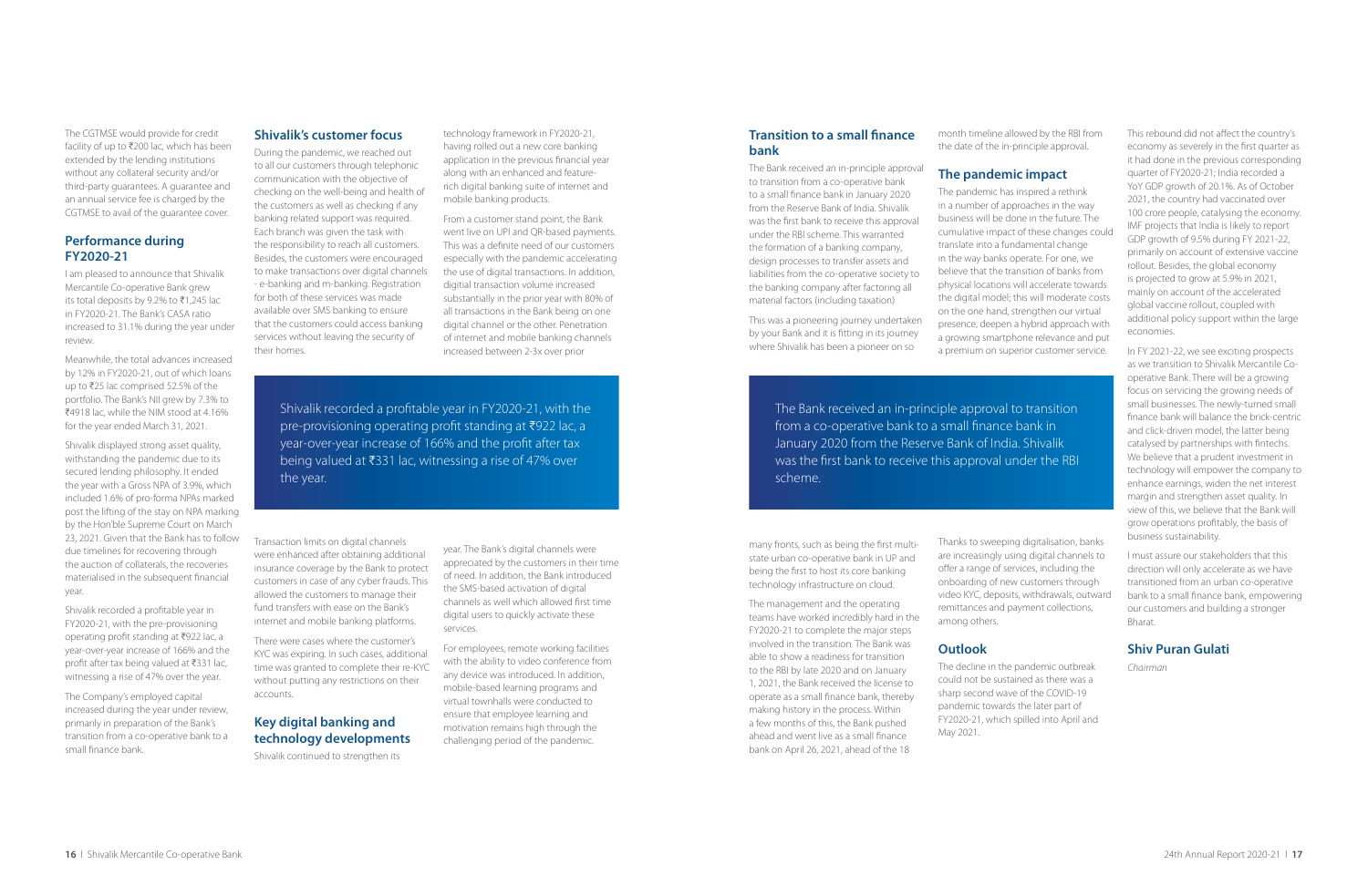**18** l Shivalik Mercantile Co-operative Bank 24th Annual Report 2020-21 l **19**

# Board of Directors

![](_page_10_Picture_1.jpeg)

![](_page_10_Picture_2.jpeg)

![](_page_10_Picture_3.jpeg)

![](_page_10_Picture_4.jpeg)

![](_page_10_Picture_5.jpeg)

# Senior Management Team

**Shiv Puran Gulati** Chairman

**Yashvir Kumar Gupta** Vice-Chairman

**Arun Kumar Malik** Director

![](_page_10_Picture_10.jpeg)

![](_page_10_Picture_11.jpeg)

**Nem Chand Garg**

Director

**Dr. Sanjeev Mittal** Director

![](_page_10_Picture_14.jpeg)

**Sarvesh Singhal** Director

![](_page_10_Picture_16.jpeg)

**Satyasheel Rao Pawar** Director

![](_page_10_Picture_18.jpeg)

**Sudhakar Agarwal** Director

![](_page_10_Picture_25.jpeg)

**Navleen Kundra** Chief Risk Officer

![](_page_10_Picture_20.jpeg)

**Vijay Kumar Dhingra** Director

![](_page_10_Picture_27.jpeg)

**Gaurav Mittal** Chief Operating Officer

![](_page_10_Picture_22.jpeg)

**Suveer Kumar Gupta** MD & CEO

![](_page_10_Picture_29.jpeg)

**Harsh Mittal, FCA** Chief Financial Officer

![](_page_10_Picture_31.jpeg)

![](_page_10_Picture_33.jpeg)

**Ankit Khare** Information Technology

**Sarul Chaudhary** Insurance

**Divya Sethi**

![](_page_10_Picture_32.jpeg)

**Smriti Baliga**

Business Development Finance

![](_page_10_Picture_36.jpeg)

![](_page_10_Picture_37.jpeg)

![](_page_10_Picture_50.jpeg)

**Gaurav Kumar Gupta**

![](_page_10_Picture_58.jpeg)

**Vijay Agarwal** Microfinance

![](_page_10_Picture_52.jpeg)

**Gyanendra Bajpai** Credit

Human Resource

![](_page_10_Picture_44.jpeg)

**Shruti Pandey** Company Secretary

![](_page_10_Picture_46.jpeg)

![](_page_10_Picture_47.jpeg)

![](_page_10_Picture_60.jpeg)

**Vishal Kaushik** Administration

**Harish Bhatia** Treasury

**P. K. Gupta**

![](_page_10_Picture_40.jpeg)

Audit

![](_page_10_Picture_54.jpeg)

**Pradeep Shukla** Compliance

![](_page_10_Picture_56.jpeg)

**Ravi Ratnaker Singh** Operations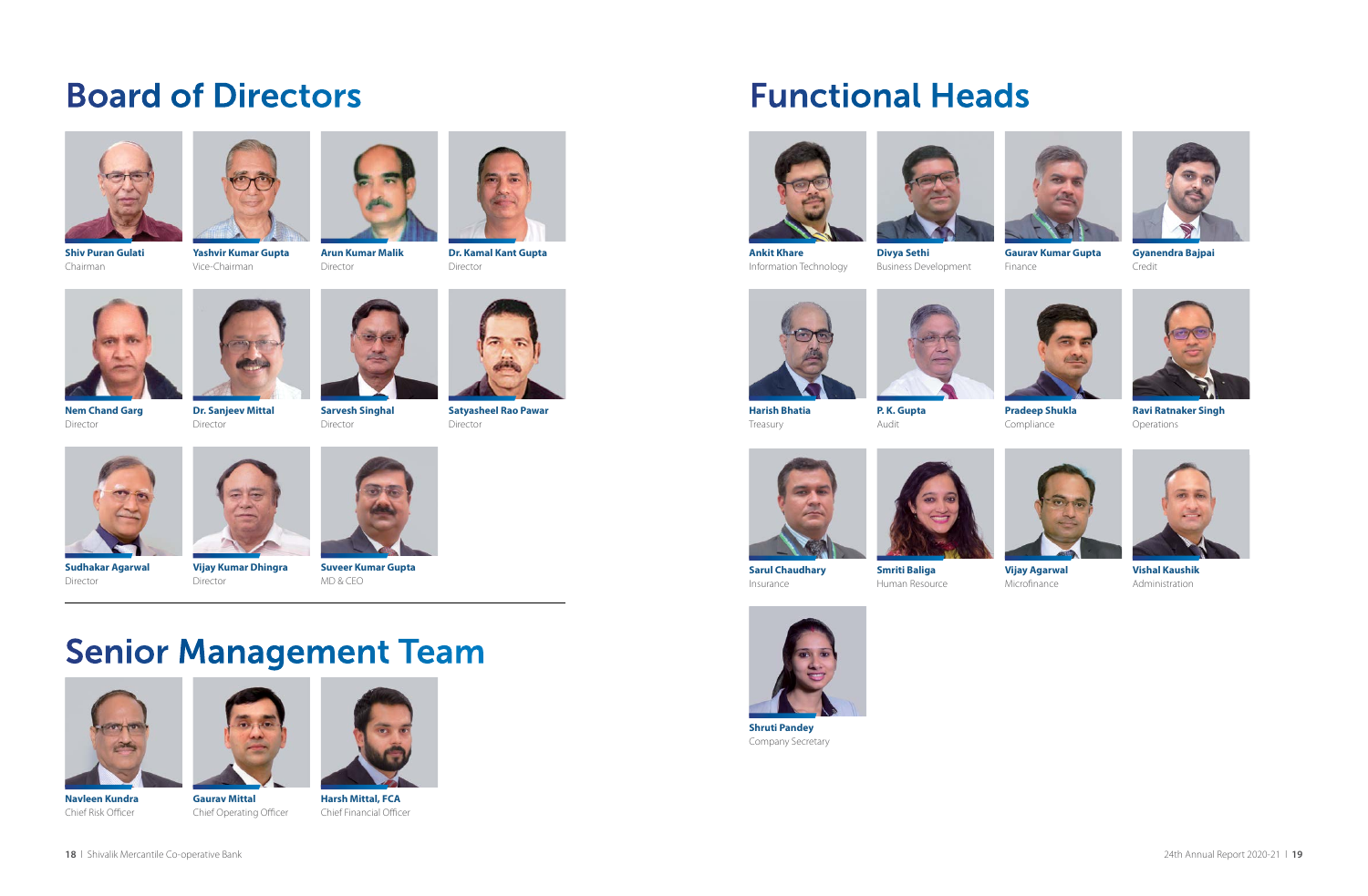# STATUTORY REPORTS

The Board of Directors take great pleasure in presenting the 24th Annual Report on the business and operations of your Bank, together with the Audited Statement of Accounts for the year ended March 31, 2021.

### MACROECONOMIC TRENDS

The impact of COVID-19 and related lockdown which caused the health of Indian economy to deteriorate. GDP saw a contraction of 7.1% in 2020-21 and the Indian economy entered a technical recession for the first time in its history. Due to lack of demand amid lockdowns globally, crude prices fell to all time low of recent history i.e. USD 22.70. INR also depreciated to all time high in April 2020 and reached a level of  $\overline{577.57}$  for 1 USD.

Macro-economic indicators are an important tool to assess the external economic environment that the business would be operating in. The state of the Indian and the global economy have significant impacts on policy decisions by governments and regulatory bodies which in turn have an impact on the banking industry.

Conditions started improving from Q3 2020-21 with economy observing growth after two quarters of contraction. RBI, IMF and other agencies are expecting a double-digit growth in Indian economy for atleast the next two consecutive years. As the global economy started to revive, the crude prices also started increasing due to the rise in demand. In 2020, Nifty50 went on a roller-coaster ride—making a low of 7,511 in the month of March, to reaching an all-time high of 14,024 by the year-end. We witnessed a sharp fall in the month of March when Nifty50 went from 11,380 levels to 7,500 levels, mainly due to the coronavirus panic.

> During the financial year under review, the deposits of our bank increased to  $\bar{\tau}$  1244.46 Crores registering a growth of 9.1% as compared to prior year. The increment was largely driven by growth in term deposits which represents a reasonable performance given the significant dip in consumer confidence in UCBs following the detection of a large-scale fraud at PMC Bank. Advances increased to  $\bar{\tau}$  804.86 Crores registering a growth of 12.0% as compared to

Notwithstanding the impact of localised lockdowns due to subsequent waves of the pandemic, the overall outlook for next two years for Indian as well as global economy remains positive aided by the large-scale vaccination drive being carried out globally.

### EFFORTS BY THE GOVERNMENT AND RBI IN 2020-21

India 10-Year benchmark traded in a range of 5.75%-6.50% in FY 2020-21. RBI took several market friendly measures like OMOs, LTROs and TLTROs etc. to keep the treasury yield within its comfort level. Government left its fiscal consolidation path by announcing a huge market borrowing i.e. an excess of 80% of the previous borrowing announcement in Union budget 2020. Throughout the year, RBI also assured ample liquidity surplus in the system to support growth. Policy rates were reduced by 115 bps along with reduction CRR from 4.00% to 3.00%.

### FINANCIAL PERFORMANCE

The financial highlights for the year under review vis-à-vis last year, are presented below:

|                                          |            | (₹ in Crores) |
|------------------------------------------|------------|---------------|
| Particulars                              | FY 2020-21 | FY 2019-20    |
| Deposits                                 | 1244.46    | 1,139.82      |
| Borrowings                               | 7.69       | 7.69          |
| Advances                                 | 804.86     | 718.60        |
| Investment                               | 278.81     | 262.82        |
| Interest Earned                          | 120.04     | 117.31        |
| Other Income                             | 15.44      | 12.70         |
| Total Income                             | 135.48     | 130.01        |
| Interest Expenses                        | 70.86      | 71.75         |
| Operating expenses                       | 55.74      | 55.10         |
| Provisions & Contingencies/Taxes         | 5.58       | 0.91          |
| <b>Total Expenses</b>                    | 132.18     | 127.75        |
| Net Profit for the year                  | 3.31       | 2.25          |
| Profit/Loss brought forward              | 2.22       | 4.76          |
| Write back of excess IFR & PY            | $-0.02$    | $-0.31$       |
| Adjustment                               |            |               |
| Total Profit                             | 5.51       | 6.70          |
| Appropriation                            |            |               |
| Dividend to shareholder of previous FY   | 0.00       | $-3.67$       |
| Transfer to Statutory Reserve            | $-0.83$    | $-0.56$       |
| Other Reserves                           | $-0.36$    | $-0.25$       |
| Net profit carried over to Balance Sheet | 4.32       | 2.22          |

# DIRECTORS' REPORT

Dear Shartholders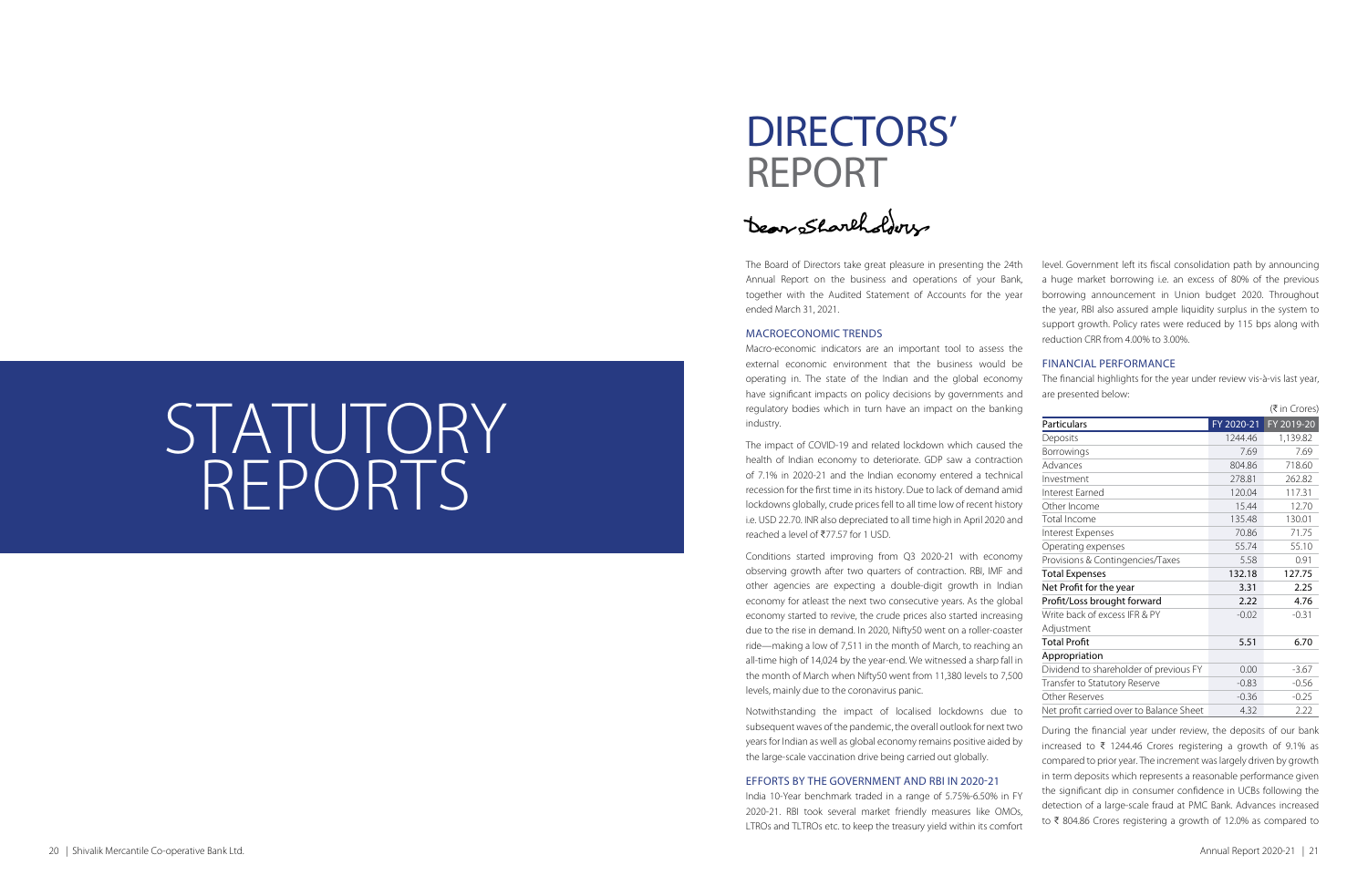the last financial year as the bank expanded its retail mortgage loans book and grew its gold loan portfolio significantly. The total business size of the bank grew by  $\bar{\xi}$  191 Crores during the financial year under review which translates to 10.3% growth over prior year. Despite the headwinds for the banking sector with the pandemic, this represents a strong performance.

Net Profit (after tax and provisions) has Increased to  $\bar{\tau}$  3.31 crore which represents an increase of 47% compared to the previous financial year. The bank registered a pre-provisioning operating profit of  $\bar{\tau}$  9.2 Crores which was over-exceeded by more than 100% compared to prior year. This was driven by strong performance on the investment portfolio with realised gains and trading profits  $(\bar{\zeta}$  6.1 Cr) materialising as a result of the large rate reductions effected by the RBI last year. In addition, the net interest income also rose by 7.3% YoY ( $\bar{\tau}$  3.6 Cr). This was offset by lower non interest income on account of reduction in account maintenance charges, SI bouncing charges and ATM transaction income which were all impacted by COVID. The operating costs excluding commission paid on MF business declined by 3% YoY. Net Interest Margin remained healthy at 4.2% which highlights the continued strength of the core banking activities central to any bank. Staff expense ratio experienced significant decline in the year and asset quality remained strong with Gross NPA at 3.95% as at the end of the financial year under review.

#### CAPITAL RAISING & CAPITAL ADEQUACY RATIO (CRAR)

During the year under review, the Bank has issued 10,73,335 equity shares of  $\bar{\tau}$  100 each aggregating to  $\bar{\tau}$  10.73 Crores. Post allotment of aforesaid equity shares, the subscribed capital of the Bank stands at ₹72.35 crore comprising of 72,34,746 equity shares of ₹100 each as on March 31, 2021.

The Bank is well capitalised with a Capital Adequacy Ratio of 13.08% as at March 31, 2021. The significant strength of our capital position provides the bank with adequate head room to cater to any unforeseen challenges that may be experienced in 2021-21 due to the deepening of the COVID-19 crisis.

### DIVIDEND

The Bank has been profitable since inception and has a consistent track record of rewarding its shareholders by way of dividends. Shivalik Mercantile Co-operative Bank (SMCB) transitioned to Shivalik Small Finance Bank Limited (SSFB) w.e.f. April 26, 2021. In view of this, as on date of finalisation of this Directors Report, SMCB is no longer operating as a bank and accordingly, no dividend has been declared by SMCB.

### TRANSFER TO RESERVES

As per the requirement of RBI Regulations and in accordance with provisions of section 63 of the Multi States Co-Operative Societies Act, 2002 & Bye Laws of the Bank, the Bank has transferred the following amounts to various reserves during the Financial Year ended March 31, 2021:

| Amount transferred to                    | Amount (₹ in Crore) |
|------------------------------------------|---------------------|
| <b>Statutory Reserve</b>                 | 0.83                |
| Investment Fluctuation Reserve           |                     |
| Special Reserve u/s 36(1)(vii) of Income |                     |
| Tax Act                                  |                     |
| Contingency Reserve                      | 0.33                |
| Provision on Standard Assets             | በ 38                |

### OPERATIONAL HIGHLIGHTS

FY 20-21 was an extremely challenging year for the banking industry with the pandemic. Shivalik had received in principal approval to transition to a Small Finance Bank in January 2020 and therefore FY 20-21 represented one of our busiest years ever!

### MANAGING THE IMPACT OF THE PANDEMIC

The bank was well prepared to adapt to the remote working environment which became the norm as a result of the pandemic and implemented work from home for its corporate office a week before the government announced the first lockdown in end March 2020. In addition, the bank implemented a number of initiatives for its customers by offering loan moratoriums by default on an optout basis, establishing a calling team to contact all customers to enquire about their well being and offering tele-medicine services to customers through a tie up with one of our partners. We also took this time to organise virtual employee events with several townhalls and online employee activities undertaken.

The bank increased the efforts on recovery and collections understanding the adverse impact the pandemic would have on the core target customer segment of the bank i.e small retail borrowers especially businesses. The bank prepared customer education campaigns on the economic impact of the moratorium so customers who were able to pay did not continue to avail the moratorium. This led to the moratorium uptake being lower at Shivalik than in the UCB and SFB industry in general. Our credit and tech teams worked diligently to roll out the regulatory changes announced by the RBI and the government to ensure that we could service the needs of our customers relentlessly through this time.

In terms of asset strategy, the bank benefited from the reduction in the policy rates due to the increase in the price of the government

securities it held. The bank maintained a cautious mix between booking profits and managing long term running yield of the investment portfolio. On loans, the bank's strategy was to focus on quick liquidity secured products such as gold loans and loans against insurance policy especially in the first half of the year. The gold loan book doubled in FY 20-21 along with growth in the retail mortgage segment.

The pandemic also provided a push to the digital banking adoption and with our newly revamped internet and mobile banking platforms, the bank was ready to cater to the increasing demand from our customers. The bank finished with a penetration of 23% of its eligible customer base being on internet or mobile banking which increased 2.5 times over prior year. Over 95% of all savings accounts opened in the prior year were digitally opened and 80% of all transactions in the bank were on a digital channel. The bank also went live on UPI in March 2021 which became an essential payment method during the pandemic.

### TRANSITION TO A SMALL FINANCE BANK

The bank commenced its preparations for the transition to a small finance bank launching an internal project to begin preparations for the switchover of the bank into its new avatar of a Small Finance Bank. This involved registration of a new company, infusion of additional capital and applying to the RBI for the final license to commence operations. Our teams worked tirelessly on customer and shareholder communication along with our service providers which resulted in a seamless transition on 26th April 2021. This was a journey which the team had been waiting to undertake and they put their best foot forward.

### INITIATIVES TAKEN BY VARIOUS DEPARTMENTS

During the financial year under review, a list of the key achievements and initiatives of each department are shown below:

| Department  | <b>Initiatives</b>                                                                                            |
|-------------|---------------------------------------------------------------------------------------------------------------|
| Audit       | Microfinance Financial Audit and Field Audit initiated                                                        |
|             | Transition to more sophisticated system RBIA initiated<br>$\bullet$                                           |
|             | Internal training sessions at branch level and for internal auditors organised to upgrade skills<br>$\bullet$ |
| Compliance  | Successfully planned and completed transition of UCB into SFB and Go-live<br>$\bullet$                        |
|             | Successfully completed migration of all the licenses and payment systems required under SFB<br>$\bullet$      |
|             | Completed automation of AML and transaction monitoring<br>$\bullet$                                           |
|             | Installation of all the reporting systems required under SFB<br>$\bullet$                                     |
| Human       | Launched a comprehensive training calendar focused on both functional and managerial skill<br>$\bullet$       |
| Resource    | Enhanced new hire experience with introduction of welcome kits to new joiners<br>$\bullet$                    |
|             | Compensation survey initiated to benchmark remuneration in the bank with the industry<br>$\bullet$            |
| Information | Upgrades to firewalls and other network security aspects<br>$\bullet$                                         |
| Security    | Increased VAPT activities and DC / DR drills<br>$\bullet$                                                     |
|             | Implementation of new solutions such as patch management, PAM (privileged access mana<br>$\bullet$            |
|             | Access Control) and others in line with the cyber security roadmap of the bank                                |
|             | Enhanced the DR sites and back up drills process to ensure 100% back up and uptime of critic                  |
| Information | Technology support to the branches and business teams was ensured during the covid crisi                      |
| Technology  | deliverables are not impacted. VPNs, Laptops, Remote Access was facilitated basis the needs                   |
|             | Registration for digital banking was made available over SMS banking, encouraging the custe<br>$\bullet$      |
|             | the safety of their homes over E-banking and M-banking                                                        |
|             | Preparedness for SFB transition was ensured with an idea of making it as seamless as possible<br>$\bullet$    |
|             | Strengthened the integration capabilities by bringing in Oracle Middleware and API Gateway<br>$\bullet$       |
|             | Bank went live on UPI as an issuer<br>$\bullet$                                                               |
|             | EMV certification for Recycler was completed<br>$\bullet$                                                     |
|             | Implementation of Corporate governance suite was initiated. Implementation of KMT (Knowl                      |
|             | for regulatory and statutory info) was completed                                                              |

|           | initiatives                                                                                                        |
|-----------|--------------------------------------------------------------------------------------------------------------------|
|           | Microfinance Financial Audit and Field Audit initiated                                                             |
|           | Transition to more sophisticated system RBIA initiated                                                             |
|           | Internal training sessions at branch level and for internal auditors organised to upgrade skills                   |
|           | Successfully planned and completed transition of UCB into SFB and Go-live                                          |
|           | Successfully completed migration of all the licenses and payment systems required under SFB                        |
|           | Completed automation of AML and transaction monitoring                                                             |
|           | Installation of all the reporting systems required under SFB                                                       |
|           | Launched a comprehensive training calendar focused on both functional and managerial skills workshops              |
|           | Enhanced new hire experience with introduction of welcome kits to new joiners                                      |
|           | Compensation survey initiated to benchmark remuneration in the bank with the industry                              |
|           | Upgrades to firewalls and other network security aspects                                                           |
|           | Increased VAPT activities and DC / DR drills                                                                       |
| $\bullet$ | Implementation of new solutions such as patch management, PAM (privileged access management), NAC (Network         |
|           | Access Control) and others in line with the cyber security roadmap of the bank                                     |
|           | Enhanced the DR sites and back up drills process to ensure 100% back up and uptime of critical applications.       |
|           | Technology support to the branches and business teams was ensured during the covid crisis, ensuring the business   |
|           | deliverables are not impacted. VPNs, Laptops, Remote Access was facilitated basis the needs                        |
| $\bullet$ | Registration for digital banking was made available over SMS banking, encouraging the customers to transact within |
|           | the safety of their homes over E-banking and M-banking                                                             |
| $\cdot$   | Preparedness for SFB transition was ensured with an idea of making it as seamless as possible for the customer     |
|           | Strengthened the integration capabilities by bringing in Oracle Middleware and API Gateway                         |
|           | Bank went live on UPI as an issuer                                                                                 |
|           | <b>FMV</b> certification for Recycler was completed                                                                |

vas initiated. Implementation of KMT (Knowledge management Tool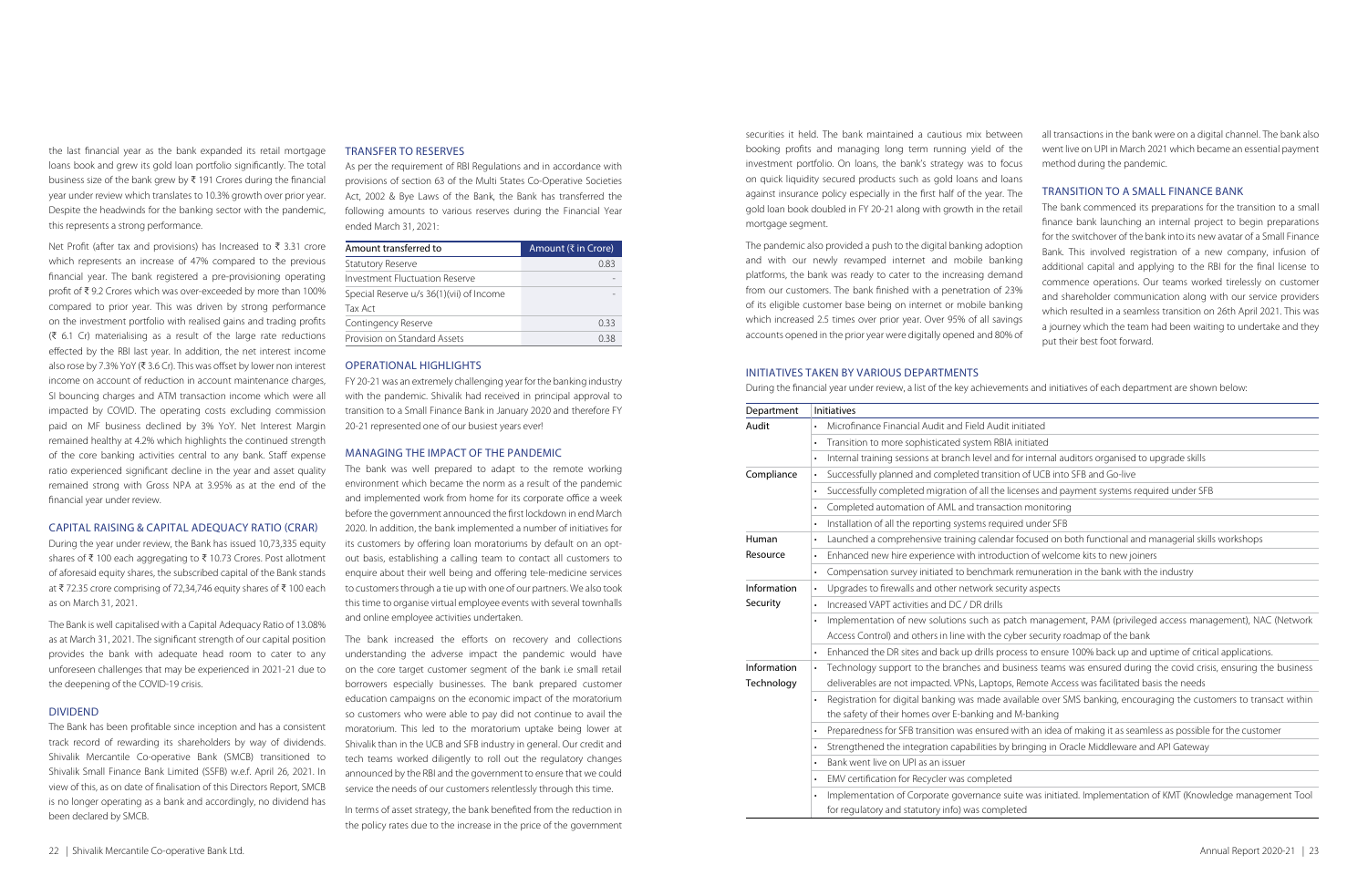| Department  | <b>Initiatives</b>                                                                                                             |
|-------------|--------------------------------------------------------------------------------------------------------------------------------|
| Insurance   | Migration towards digital payments for fresh & renewal premium of insurance products during pandemic                           |
|             | Waiver of late fees on all renewal premiums during the pandemic<br>$\bullet$                                                   |
|             | Initiated 'Doctor On Call' service for virtual free doctor consultation during lockdown                                        |
| Legal       | Empanelment of the new advocates for faster and speedy disposal of cases                                                       |
|             | Creation of a robust legal dashboard for tracking litigations<br>$\bullet$                                                     |
|             | Field visit by legal executives along with collections team for early and effective recovery<br>$\bullet$                      |
|             | Constitution of Sarfaesi action committee for Bid approval and sale of secured asset                                           |
| Operations  | Smooth operations of banking for customers during lockdown by adhering to local rules and regulations                          |
|             | Reviewed the operations policy in line with commercial banking requirements in preparation for transition to a SFB             |
| <b>Risk</b> | Internal Capital Adequacy Assessment process document completed which will act as an input in bank's decision-                 |
| Management  | making process                                                                                                                 |
|             | Risk and control self-assessment (RCSA) Exercise initiated in various units, viz. operational and support departments at       |
|             | Head Office, Branches and Asset centres to assess the inherent risks in products/processes, extant controls and Residual       |
|             | risk if any for putting in place the required action plans                                                                     |
|             | Started Reputational Risk Scorecard and Strategic Risk Scorecard to map these risk on a quarterly basis                        |
|             | Initiated the review of Credit Risk and Operational risk policies<br>$\bullet$                                                 |
|             | Initiated the process of putting in place a system to collect operational risk loss data in consonance with the Standardized   |
|             | Approach of Basel III                                                                                                          |
| Treasury    | Started presenting Weekly Report on Domestic and International market and summarizing Global weekly highlights of<br>$\bullet$ |
|             | important events held during the week to investment committee members                                                          |
|             | Streamlined the investment portfolio management process of the bank with respect to prudential as well regulatory              |
|             | limits monitoring                                                                                                              |
| Credit      | Implemented the regulatory changes in respect of moratorium, interest on interest reversal and NPA marking amongst             |
|             | others                                                                                                                         |
|             | Reviewed the credit policy in line with commercial banking requirements in preparation for transition to a SFB                 |
|             | Created a pricing framework under EBLR which would be implemented from FY 2021-22 in line with RBI quidelines for              |
|             | commercial banks                                                                                                               |

### COMMITTEES OF THE BOARD

The Bank has the following Board level Committees which have been established in compliance with the requirements of the business and relevant provisions of applicable laws and statutes:

- 1. Audit Committee
- 2. Nomination and Human Resource Committee
- 3. Special Large Fraud Monitoring Committee
- 4. Board Loan and Share Committee

The details with respect to the composition, terms of reference, number of meetings held, etc. of these Committees are given in the report on Corporate Governance which forms part of the Annual Report.

### NUMBER OF MEETINGS OF THE BOARD AND COMMITTEES

Regular meetings of the Board and its Committees are held to discuss and decide on various business policies, strategies,

financial matters and other businesses. The schedule of the Board/ Committee meetings to be held in the forthcoming financial year is circulated to the Directors in advance to enable them to plan their schedule for effective participation in the meetings. Due to business exigencies, the Board has also been approving several proposals by circulation from time to time.

The Board met eight times viz. on April 30, 2020; May 29, 2020; July 22, 2020; September 21, 2020; December 10, 2020; February 07, 2021 (twice) and March 30, 2021.

Additionally, several Committee meetings were held during the year including Audit Committee, Nomination and Human Resource Committee, Special Large Fraud Monitoring Committee and Board Loan and Share Committee which met five (5), Three (3), one (1) and thirty three (33) times respectively during the year. Detailed information on the meetings of the Board and its Committees are included in the Report on Corporate Governance, which forms part of the Annual Report.

Date: September 09, 2021 (Suveer Kumar Gupta) Place: Saharanpur *MD & CEO*

### STATUTORY AUDITOR

During the financial year under review, the members of the Bank at its 24th Annual General Meeting held on 28th September 2021 have approved appointment of M/s MRS & Co., Chartered Accountants as Statutory Auditor of the Bank from conclusion of 24th Annual General Meeting till conclusion of 25th Annual General meeting of SMCB in accordance with the provisions of RBI Guidelines and Section 70 of the Multi State Co-Operative Societies Act, 2002 & Clause 63 of the bye-laws of the Bank.

The Report given by Statutory Auditors on the financial statements of the Bank forms part of this Annual Report. There has been no qualification, reservation, adverse remark or disclaimer given by the Auditors in their Report. Also, no instance of fraud was reported by the Auditors of the Bank as on 31st March 2021.

### WHISTLE BLOWER POLICY / VIGILANCE MECHANISM

Strong Corporate Governance is an integral pillar of the way Shivalik conducts business. The Bank has adopted an internal Code of Ethics & Business Conduct, which lays down the principles and standards that govern the actions of the Bank and its employees. Any actual or potential violation of the Code, howsoever insignificant or perceived as such, would be a matter of serious concern for the Bank. The role of employees in pointing out such violations of the Code cannot be undermined.

The Bank is committed to adhere to the highest standards of ethical, moral and legal conduct of business operations. To maintain these standards, the Bank encourages its employees who have concerns about suspected misconduct to come forward and express these concerns without fear of punishment or unfair treatment in line with the stated Whistle Blower Policy.

During financial year under review, the Bank has not received any complaints in respect of the aforesaid.

### RELATED PARTY TRANSACTION

There were no materially significant transactions with related parties including promoters, directors, or relatives of the Directors during the financial year under review which could lead to a potential conflict with the interest between the Bank and these parties. The details of the transactions with related parties, if any, were duly placed before the Audit Committee of the Board from

time to time. There were no material individual transactions with related parties, which were not in the ordinary course of business of the Bank, nor were there any transactions with related parties, which were not on arm's length basis. Suitable disclosure as required by the Accounting Standards (AS18) has been made in the notes to the Financial Statements. The Board of Directors has formulated a policy on materiality of Related Party Transactions.

### DISCLOSURE UNDER THE SEXUAL HARASSMENT OF WOMEN AT WORKPLACE (PREVENTION, PROHIBITION AND REDRESSAL) ACT, 2013

The Bank has formulated and adopted a Policy on Prevention of Sexual Harassment at Workplace and takes all necessary measures to ensure a harassment-free workplace and has instituted an Internal Complaints Committee for redressal of complaints. The Bank believes that all employees of the Bank including regular trainees and those employed on contractual basis at workplace including other individuals who are dealing with the Bank have a right to be treated with dignity.

During financial year under review, the Bank has not received any complaints in view of the aforesaid.

### ACKNOWLEDGMENT

The Board of Directors would like to express their sincere gratitude to the members and customers of the Bank for their confidence and patronage, as well as to the Reserve Bank of India and other regulatory authorities for their cooperation, support and guidance. In addition, we express strong appreciation for the commitment shown by the employees in supporting the Bank in its journey to becoming a Small Finance Bank i.e a Scheduled Commercial Bank.

### For and on behalf of the Board of Directors

*Sd/-*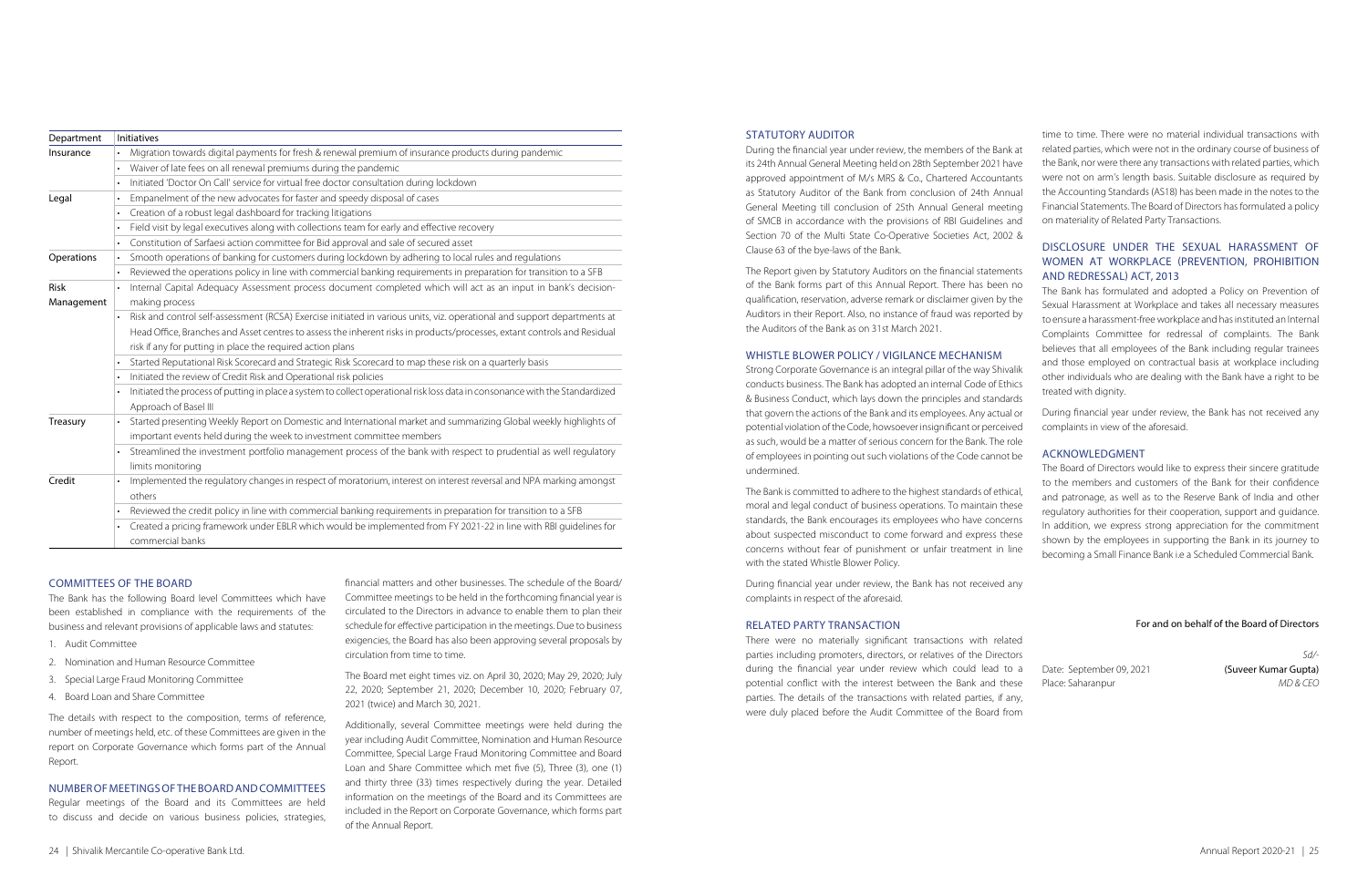# **CORPORATE** GOVERNANCE REPORT

#### 1. PHILOSOPHY ON CODE OF CORPORATE GOVERNANCE

Corporate Governance is essentially a set of standards, systems, and procedures aimed at effective, honest and transparent management of a Bank within the applicable statutory and regulatory structures. The Corporate Governance framework at Shivalik Mercantile Co-operative Bank Limited (hereinafter referred as "Shivalik Bank") takes into account the relevant statutory provisions of the Banking Regulations Act, 1949 (AACS), Multi State Co-operative Societies Act, 2002 and Reserve Bank of India (RBI) directives and guidelines issued from time to time.

Shivalik Bank considers corporate governance as a cornerstone of conducting business in an ethical and responsible manner which is fair to all the stakeholder groups. The following principles are embedded in our governance framework:

- Strategic and critical review of the past, current and future performance of Shivalik Bank by the Board of Directors and its sub-committees.
- Transparent approach to decision making by Executive Management and Board.
- A sound system of internal controls to mitigate and monitor internal and external risks.
- Accuracy and transparency in disclosures to all stakeholders for all material information.
- Compliance of laws, rules and regulations in true letter and spirit.

### 2. BOARD OF DIRECTORS

#### 2.1 Composition

The Bank is managed by the Board of Directors, which formulates strategies, policies and reviews its performance periodically. The composition and election of the Board of Shivalik Bank is governed by the Multi-State Co-operative

Societies Act, 2002 and the Byelaws of the Bank. As per the Byelaws of the Bank, the maximum strength of the Board of Directors shall be twelve directors including two Co-opted directors. The Board of Directors are elected by the members of the Bank and tenure of Board of Directors is five years from the date of their appointment. The tenure of the Board of Directors for the year 2016 to 2021 ended in the month of February 2021 and election to the Board of Directors for the year 2021-2026 was held on February 07, 2021 under the supervision of Mr. Rajesh Kumar Singh, who has been appointed as a Returning Officer to conduct the election. As on March 31, 2021, the Board of Directors comprised 10 members in addition to MD & CEO of the Bank.

The Board includes eminent persons including people with backgrounds in Accountancy, Audit, Medicine, Law, Taxation and Banking. The MD & CEO is the ex-officio member of all the Committees of the Board.

Responsibility for day-to-day management of the Bank is entrusted with senior management personnel under the leadership of MD & CEO who operates under the guidance and control of the Board. The Board is responsible for reviewing the performance of the bank including steps taken by senior management and approving future strategic vision with the aim of enhancing stakeholder value

### 2.2 Chairman of the Board

The Board of Directors unanimously elected Mr. Shiv P Gulati and Mr. Yashvir Kumar Gupta as the Chairman & Vice-Chairman respectively of the Board on February 07, 2021.

Mr. Shiv P Gulati, a graduate in Art, is the Chairman of the Board and founder member of Shivalik Bank and has been at the helm of Shivalik Bank since 1998 turning what was then a small start-up bank into close to a  $\bar{\tau}$  2000 Crore business with a presence in three states having 31 branches currently. He has a rich experience of close to five decades in the field

of trade, business & industries and in the banking sector. He is well known for his exemplary social services. He held numerous social posts, such as in Lions Club, member of Consumer forum and member of Lok Adalat, Saharanpur, member of Khemka Seva Sadan, President of Small-Scale Industries Association, Saharanpur, Honorary Secretary, Saharanpur Club.

#### 2.3 Roles & Responsibilities of Board of Directors

The primary responsibility for good corporate governance of the Bank rests with its Board of Directors. The Board has been entrusted by the shareholders with the responsibility of overall direction, supervision and control of the Bank. The Board's fiduciary responsibility to the shareholders requires that the Board should act in their shared corporate interest, in good faith, and with due diligence. At the same time, the Board should recognise and take into account the interests of other stakeholders in the Bank, such as depositors, other creditors, employees, the government, and the community in which it functions.

In addition to the Multi State Co-operative Societies Act, 2002 read with MSCS Rules, 2002 and Byelaws of the Bank, Master Circular on Board of Directors for Urban Co-operative Banks (UCBs) issued by Reserve Bank of India is also applicable to the Board of Directors of the Bank mutatis mutandis.

### 2.4 Board Meetings

During financial year 2020-21, The Board met eight times viz. on April 30, 2020; May 29, 2020; July 22, 2020; September 21, 2020; December 10, 2020; February 07, 2021 (twice) and March 30, 2021.

- i. The Bank being a Multi-State Co-operative Society, all Directors are elected by members of the Bank in General Meeting amongst themselves except co-opted Directors.
- ii. Except Mr. Yashvir Kumar Gupta, Vice-chairman, Dr. Sanjeev Kumar Mittal, Director and Mr. Suveer Kumar Gupta, MD & CEO of the Bank, no other Directors are related to each other.

ee operation of Audit function of the Bank.

prting process and disclosure of financial information to ensure that ect, sufficient and credible.

ent audit system of the Bank with special emphasis on its quality and pliance.

 $\mu$  removal of external/Internal auditors.

hiv P Gulati, Chairman of the Bank. All members of the Committee gement experience including a Chartered Accountant. Chief Risk Bank are permanent invitees. Other members of management and are also invited to attend and participate in the meetings, whenever ttee of the Bank during financial year under review are::

five (5) meetings of Audit Committee of Board were held.

### 3. BOARD COMMITTEES

The Board has constituted various Committees of Directors to take informed decisions in the best interest of the Bank. These Committees monitor the activities as per the scope defined in their Charter and terms of reference. Detail regarding the same are hereunder:

### 3.1 Audit Committee

| Brief Terms of Reference /<br>Roles and responsibilities |                                          | To provide direction and oversee o                                             |  |
|----------------------------------------------------------|------------------------------------------|--------------------------------------------------------------------------------|--|
|                                                          |                                          | To oversee Bank's financial reportin<br>the financial statement is correct, so |  |
|                                                          | 3.                                       | To review internal and concurrent a<br>effectiveness and status of complia     |  |
|                                                          | 4.                                       | To recommend appointment & ren                                                 |  |
|                                                          | 5.                                       | To review related party transaction.                                           |  |
| Composition                                              |                                          | The Committee is headed by Mr. Shiv F                                          |  |
|                                                          |                                          | have requisite financial and managem                                           |  |
|                                                          |                                          | Officer and Audit Controller of the Bank                                       |  |
|                                                          |                                          | representatives of statutory auditors are                                      |  |
|                                                          |                                          | required. Members of Audit Committee                                           |  |
|                                                          | 1.                                       | Mr. Shiv P Gulati, Chairman                                                    |  |
|                                                          | 2.                                       | Mr. Yashvir Kumar Gupta, Member                                                |  |
|                                                          | 3.                                       | Mr. Vijay Kumar Dhingra, Member                                                |  |
|                                                          | 4.                                       | Mr. Sarvesh Singhal, Member                                                    |  |
|                                                          | 5.                                       | Mr. Suveer Kumar Gupta, Member                                                 |  |
| Meetings                                                 | During financial year under review, five |                                                                                |  |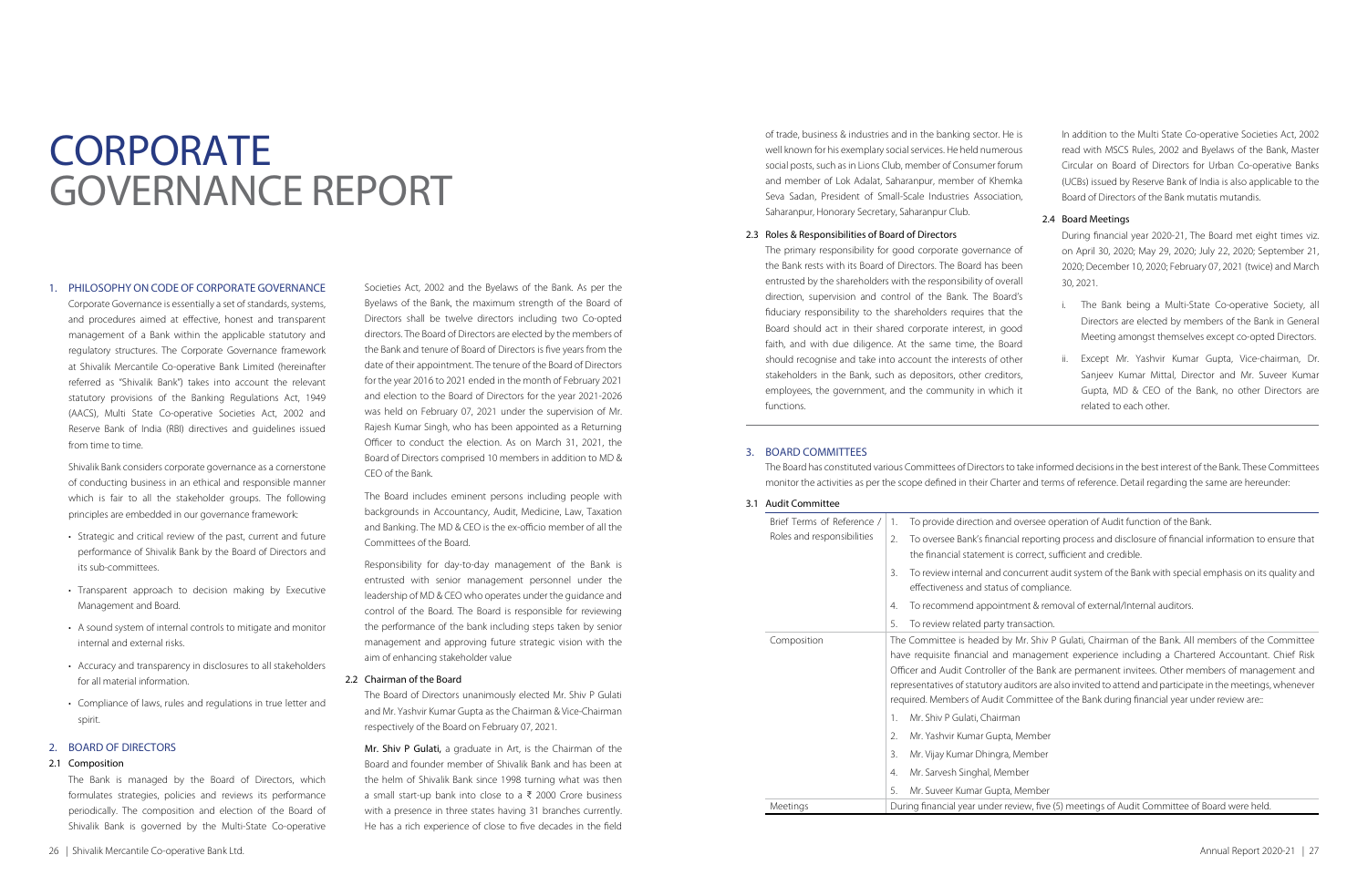### 3.2 Board Loan & Share Committee

| Brief Terms of Reference / | To ensure the compliance of Loan Policy approved by the Board;<br>$\overline{1}$ .                     |
|----------------------------|--------------------------------------------------------------------------------------------------------|
| Roles and responsibilities | To consider, approve and sanction all the loan proposals;<br>2.                                        |
|                            | To form different committees of bank functionaries and delegate loan sanctioning powers to them;<br>3. |
|                            | To consider and approve the waiver and settlement cases of all kind;<br>4.                             |
|                            | To approve applications for new membership (Regular and Nominal) for both borrowers and non-<br>5.     |
|                            | borrowers;                                                                                             |
|                            | To allot shares to new as well as existing members;<br>6.                                              |
|                            | To approve share refunds and transfers.                                                                |
| Composition                | Members of Board Loan and Share Committee of the Board during financial year under review are:         |
|                            | Mr. Shiv Puran Gulati, Chairman                                                                        |
|                            | Mr. Yashvir Kumar Gupta, Vice-Chairman<br>2.                                                           |
|                            | Mr. Sarvesh Singhal, Member<br>3.                                                                      |
|                            | Mr. Suveer Kumar Gupta, Member<br>4.                                                                   |
|                            | Credit Head of the Bank is Permanent Invitee to the Committee.                                         |
| Meetings                   | During financial year under review Thirty-three (33) meetings of Board Loan and Share Committee of     |
|                            | Board were held.                                                                                       |

### 3.3 Special committee of the Board for monitoring Large Value frauds

| Brief Terms of Reference / | To monitor large value fraud cases with a direct financial impact of $\bar{\xi}$ 1 Crore and above including |  |  |  |
|----------------------------|--------------------------------------------------------------------------------------------------------------|--|--|--|
| Roles and responsibilities | detection procedures, reporting to regulatory and enforcement agencies and action against the                |  |  |  |
|                            | perpetrators of the frauds at the highest level.                                                             |  |  |  |
| Composition                | Members of the Committee during financial year under review are:                                             |  |  |  |
|                            | Mr. Shiv P Gulati, Chairman                                                                                  |  |  |  |
|                            | Mr. Yashvir Kumar Gupta, Vice-Chairman                                                                       |  |  |  |
|                            | Mr. Sudhakar Agarwal, Member<br>3.                                                                           |  |  |  |
|                            | Mr. Vijay Kumar Dhingra, Member<br>4.                                                                        |  |  |  |
|                            | Mr. Sarvesh Singhal, Member<br>5.                                                                            |  |  |  |
|                            | Mr. Suveer Kumar Gupta, Member<br>6.                                                                         |  |  |  |
| Meetings                   | During financial year under review one (1) meeting of Special committee of the Board for monitoring          |  |  |  |
|                            | Large Value frauds was held.                                                                                 |  |  |  |

### 3.4 Nomination & Human Resource Committee

| Brief Terms of Reference / | To look into the matter of policies related to Human Resource Development. The terms of reference  |  |  |  |
|----------------------------|----------------------------------------------------------------------------------------------------|--|--|--|
| Roles and responsibilities | include consideration of all issues/areas concerning Human Resource Planning & Management, all HR  |  |  |  |
|                            | Policies and initiatives.                                                                          |  |  |  |
| Composition                | Members of Nomination & Human Resource Committee of the Board during financial year under review   |  |  |  |
|                            | are:                                                                                               |  |  |  |
|                            | Mr. Shiv P Gulati, Chairman                                                                        |  |  |  |
|                            | Mr. Yashvir Kumar Gupta, Vice-Chairman                                                             |  |  |  |
|                            | Mr. Sarvesh Singhal, Member<br>3.                                                                  |  |  |  |
|                            | Mr. Suveer Kumar Gupta, Member<br>4.                                                               |  |  |  |
|                            | Chief Operating Officer and Chief Human Resources Officer are Permanent Invitees of this Committee |  |  |  |
| Meetings                   | During financial year under review three (3) meetings of Nomination & Human Resource Committee     |  |  |  |
|                            | were held.                                                                                         |  |  |  |

### 4. OTHER FUNCTIONAL COMMITTEES OF THE BANK

Apart from the above, the Board has delegated its power to MD & CEO of the Bank to constitute such Functional Committees with specific terms of reference as it may deem fit from time to time. These include the following:

- 1) Executive Committee
- 2) Asset Liability Committee
- 3) Investment Committee
- 4) KYC & AML Committee
- 5) Purchase and Expenditure Committee
- 6) IT Vision Committee
- 7) Risk Management Committee

# are presented hereunder::

Details regarding members along with their designation, frequency of meeting, No. of meetings held during financial year under review

| Sr.<br>No.       | Name of Executive Committee | Name of the members along with<br>Designation                                                                                                                                                                                   | Frequency of<br>their meeting           | No. of Meetings held<br>during FY 2020-21 |
|------------------|-----------------------------|---------------------------------------------------------------------------------------------------------------------------------------------------------------------------------------------------------------------------------|-----------------------------------------|-------------------------------------------|
| $\overline{1}$ . | <b>Executive Committee</b>  | MD & CEO, Chairman<br><b>CFO</b><br>COO<br><b>CRO</b>                                                                                                                                                                           | Monthly or as and<br>when required      | Eighteen (18)                             |
| 2.               | Asset Liability Committee   | MD & CEO, Chairman<br>COO, Member<br>CFO, Member<br>CRO, Member<br>Head - Operations, Member<br>Head - Finance, Member<br>Head - Credit, Member<br>Head - Compliance, Member<br>Head - IT, Member<br>Head - Investments, Member | Monthly or as and<br>when required      | Fifteen (15)                              |
| 3.               | <b>Investment Committee</b> | MD & CEO, Chairman<br>COO, Member<br>CFO, Member<br>CRO, Member<br>Head - Compliance, Member<br>Head - Treasury, Member<br>Manager - Treasury, Member                                                                           | Monthly or as and<br>when required      | Eleven (11)                               |
| 4.               | KYC & AML Committee         | MD & CEO, Chairman<br>CFO, Member,<br>COO, Member<br>CRO, Member<br>Head - Compliance, Member<br>Head - Operations, Member<br>Head - IT, Member                                                                                 | Quarterly or as<br>and when<br>required | Four $(4)$                                |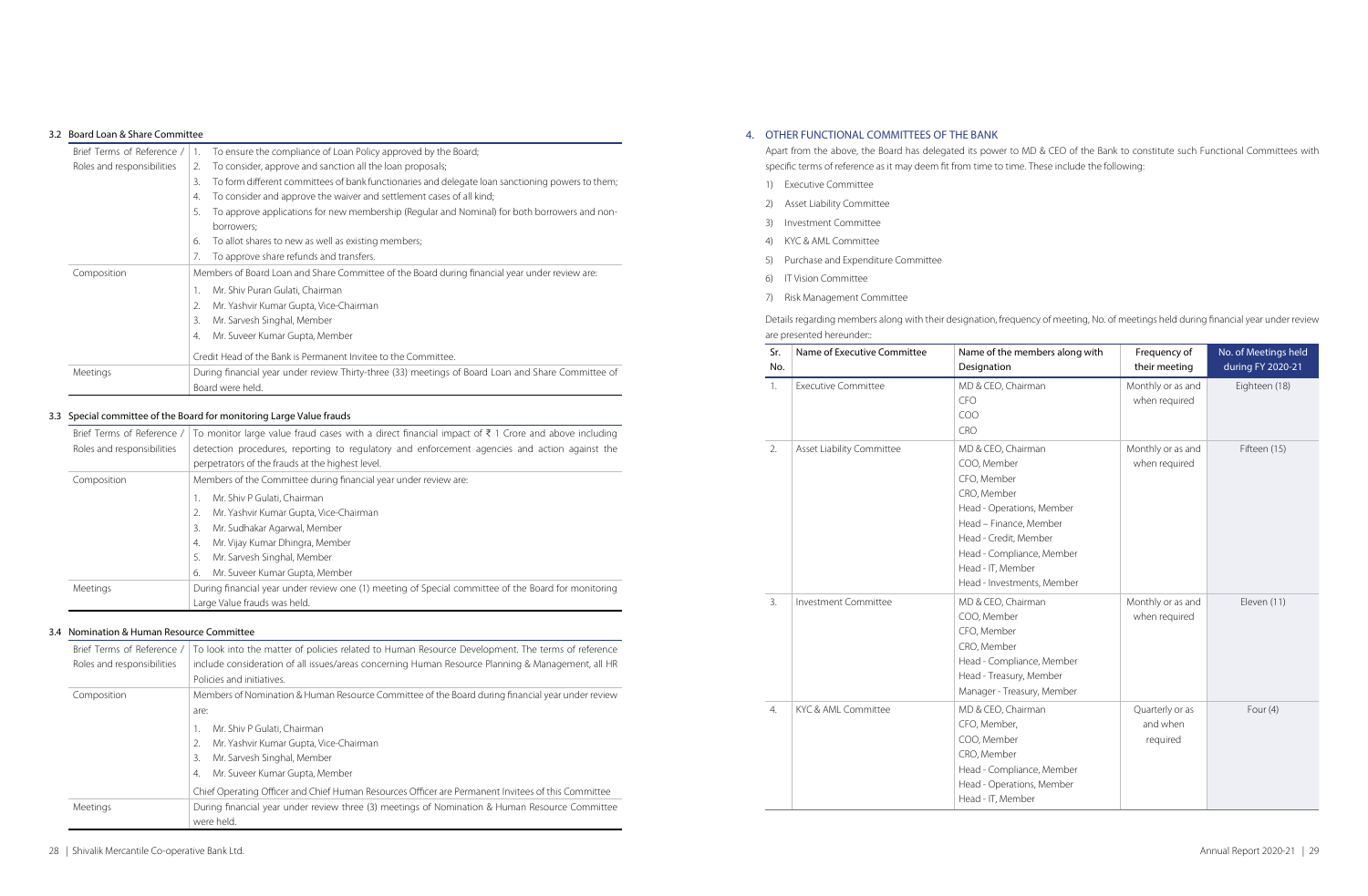| Sr.<br>No. | Name of Executive Committee | Name of the members along with<br>Designation | Frequency of<br>their meeting | No. of Meetings held<br>during FY 2020-21 |
|------------|-----------------------------|-----------------------------------------------|-------------------------------|-------------------------------------------|
|            |                             |                                               |                               |                                           |
| 5          | Purchase and Expenditure    | MD & CEO, Chairman                            | As and when                   | Thirty-one (31)                           |
|            | Committee                   | COO, Member                                   | required                      |                                           |
|            |                             | CRO, Member                                   |                               |                                           |
|            |                             | Head - Finance, Member                        |                               |                                           |
|            |                             | Head - IT, Member                             |                               |                                           |
|            |                             | Head - Admin, Member                          |                               |                                           |
| 6          | <b>IT Vision Committee</b>  | MD & CEO, Chairman                            | Quarterly or as               | Four $(4)$                                |
|            |                             | CFO, Member                                   | and when                      |                                           |
|            |                             | COO, Member                                   | required                      |                                           |
|            |                             | CRO, Member                                   |                               |                                           |
|            |                             | Head - IT, Member                             |                               |                                           |
| 7          | Risk Management Committee   | MD & CEO, Chairman                            | Monthly or as and             | Eleven (11)                               |
|            |                             | CRO, Member                                   | when required                 |                                           |
|            |                             | CFO, Member                                   |                               |                                           |
|            |                             | COO, Member                                   |                               |                                           |
|            |                             | Head - Operations, Member                     |                               |                                           |
|            |                             | Head - Recovery, Member                       |                               |                                           |
|            |                             | Head - HR, Member                             |                               |                                           |
|            |                             | Head - Credit, Member                         |                               |                                           |
|            |                             | Head - Compliance, Member                     |                               |                                           |
|            |                             | Head - IT, Member                             |                               |                                           |
|            |                             | Head - Legal, Member                          |                               |                                           |
|            |                             | Head - Audit, Member                          |                               |                                           |

|  | 5. GENERAL BODY MEETINGS OF THE BANK |  |
|--|--------------------------------------|--|
|  |                                      |  |

Details regarding meeting of General Body of the Bank held during last three (3) financial year are hereunder:

| Year    | Particulars of<br>Meeting      | Date, Time & Place                                                                                                                    | Number of Special<br><b>Resolutions</b><br>passed, if any | Nature of Special Resolutions                                                                                                                                                                                                                                     |
|---------|--------------------------------|---------------------------------------------------------------------------------------------------------------------------------------|-----------------------------------------------------------|-------------------------------------------------------------------------------------------------------------------------------------------------------------------------------------------------------------------------------------------------------------------|
| 2018-19 | 21st Annual<br>General Meeting | Date: September 16, 2018<br>Time: 11:00 am<br>Place: Hotel Royal Residency,<br>Ambala Road, Saharanpur, UP                            | One (1)                                                   | Amendments to Byelaws of the Bank<br>$\mathbf{L}$                                                                                                                                                                                                                 |
|         | Special General<br>Meeting     | Date: October 23, 2018<br>Time: 11t:00 am<br>Place: Hotel Clark<br>International, Ambedkar<br>Chowk, Dehradun Road,<br>Saharanpur, UP | Three (3)                                                 | Approval for transition to Small Finance<br>Bank (SFB) under guidelines of Reserve<br>Bank of India<br>Identification and approval of proposed<br>ii.<br>promoters of SFB.<br>iii. Approval for obtaining NOC from Central<br>Registrar of Co-operative Societies |

Shivalik Bank being a Co-operative Bank does not remunerate its Directors. However, expenses related to travelling and lodging are borne by the Bank for attending Board/Committee meetings. MD & CEO is employee of the bank and for rendering his services to the bank, the remuneration paid during FY ending March 31, 2021 was ₹ 35,60,738.

| Year    | Particulars of<br>Meeting      | Date, Time & Place                                                                                         | Number of Special<br><b>Resolutions</b><br>passed, if any | Nature of Special Resolutions                                                                                                                                                                                                                                                                                                                                                                                           |
|---------|--------------------------------|------------------------------------------------------------------------------------------------------------|-----------------------------------------------------------|-------------------------------------------------------------------------------------------------------------------------------------------------------------------------------------------------------------------------------------------------------------------------------------------------------------------------------------------------------------------------------------------------------------------------|
| 2019-20 | 22nd Annual<br>General Meeting | Date: September 15, 2019<br>Time: 11:00 am<br>Place: Hotel Royal Residency,<br>Ambala Road, Saharanpur, UP | Nil                                                       | Nil                                                                                                                                                                                                                                                                                                                                                                                                                     |
|         | Special General<br>Meeting     | Date: March 15, 2020<br>Time: 11:00 am<br>Place: Hotel Royal Residency,<br>Ambala Road, Saharanpur, UP     | Five $(5)$                                                | i. Amendments to two (2) clauses of Byelaws<br>of the Bank.<br>ii. Approval for transfer of Contingency<br>Reserve to Bad and Doubtful Debt Reserve<br>iii. Approval for delegation of authority for<br>all things necessary for execution of the<br>voluntary transition to SFB<br>iv. Approval for transfer of shareholders of the<br>Bank to Public Limited Banking Company<br>'Shivalik Small Finance Bank Limited' |
| 2020-21 | 23rd Annual<br>General Meeting | Date: 13th August 2020<br>Time: 11:00 am<br>Place: Hotel Royal Residency,<br>Ambala Road, Saharanpur, UP   | Eight (8)                                                 | i. Amendments to Byelaws of the Bank<br>ii. Approval for surrender of the Urban<br>Co-operative Banks license to RBI for<br>cancellation<br>iii. Approval for voluntarily winding-up of the<br>Co-operative Society.<br>iv. Approval of process for members willing<br>to continue membership during the<br>voluntary winding-up proceedings and<br>deemed resignation and withdrawal of<br>other members.              |

### 6. DIRECTORS' REMUNERATION

### 7. RELATED PARTY TRANSACTION

There were no materially significant transactions with related parties including promoters, directors, or relatives of the Directors during the financial year under review which could lead to a potential conflict with the interest between the Bank

and these parties. The details of the transactions with related parties, if any, were duly placed before the Audit Committee of the Board from time to time. There were no material individual transactions with related parties, which were not in the ordinary course of business of the Bank, nor were there any transactions with related parties, which were not on arm's length basis. Suitable disclosure as required by the Accounting Standards (AS18) has been made in the notes to the Financial Statements. The Board of Directors has formulated a policy on materiality of Related Party Transactions

### 8. WHISTLE BLOWER POLICY / VIGIL MECHANISM

Strong Corporate Governance is an integral pillar of the way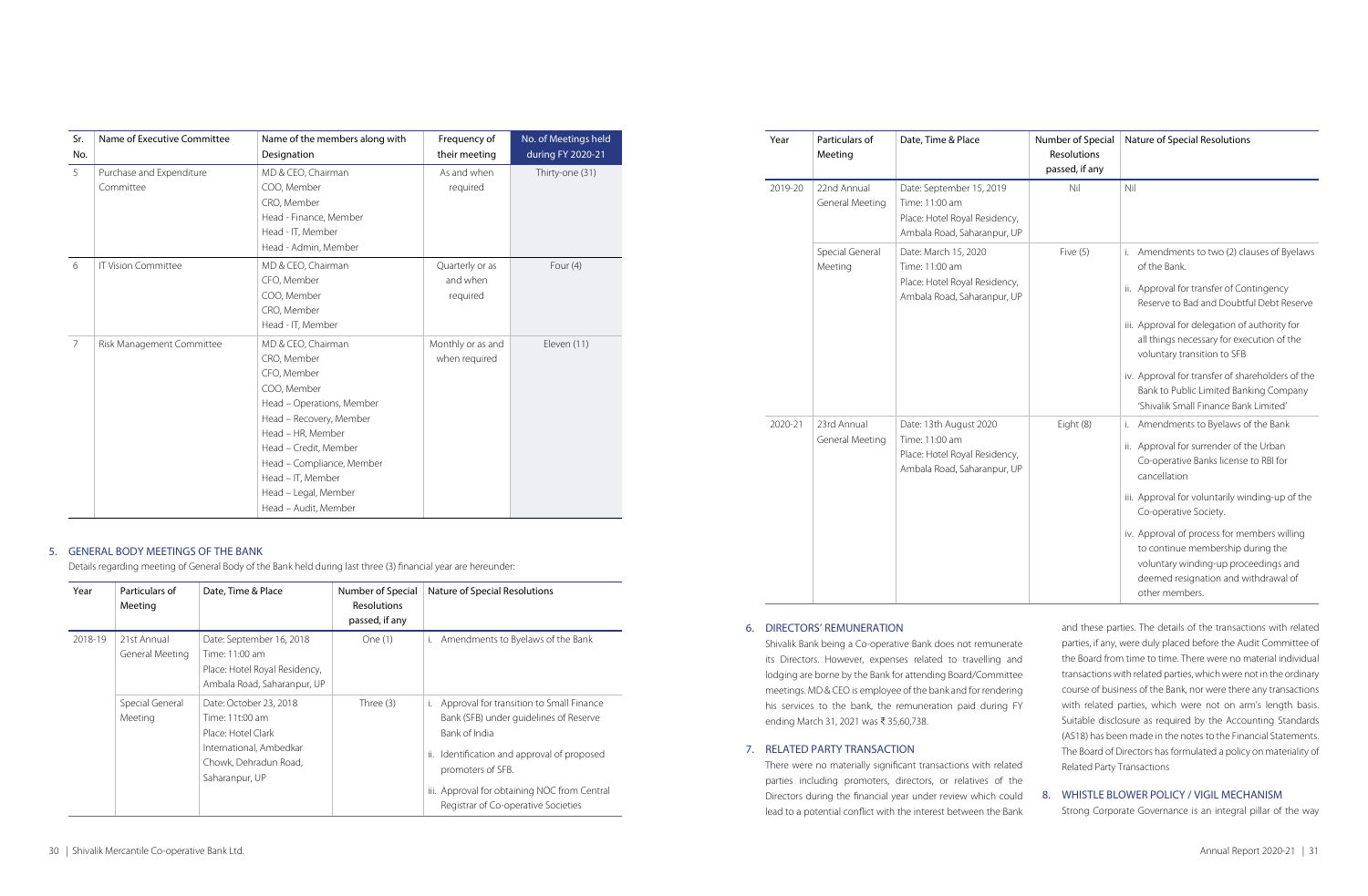Shivalik conducts business. The Bank has adopted an internal Code of Ethics & Business Conduct, which lays down the principles and standards that govern the actions of the Bank and its employees. Any actual or potential violation of the Code, howsoever insignificant or perceived as such, would be a matter of serious concern for the Bank. The role of employees in pointing out such violations of the Code cannot be undermined.

The Board has adopted the Code the Employees of the Bank. Code of Conduct and Ethics is a

The Bank is committed to adhere to the highest standards of ethical, moral and legal conduct of business operations. To maintain these standards, the Bank encourages its employees who have concerns about suspected misconduct to come forward and express these concerns without fear of punishment or unfair treatment in line with the stated Whistle Blower Policy.

During financial year under review, the Bank has not received any complaints in respect of the aforesaid.

# FINANCIAL **SECTION**

### 9. CODE OF CONDUCT

statement of the Bank's commitment to integrity and the highest standards of ethical practices. It defines the standards of conduct that is expected from all employees in order that the right decisions are taken in performing roles and responsibilities across various functions in the Bank. The Code is intended to be the charter for day-to-day work to enable employees to make the right decisions and, therefore, serves to:

- i. underline the fundamental commitment to compliance with regulatory guidelines and laws of the land.
- ii. set forth basic parameters of ethical behavior.
- iii. establish a system for detection and reporting of known or suspected ethical or violations of regulation

### For and on behalf of the Board of Directors

|                             |                          | $Sd/-$               |
|-----------------------------|--------------------------|----------------------|
| of Conduct & Ethics for all | Date: September 09, 2021 | (Suveer Kumar Gupta) |
| of Conduct and Ethics is a  | Place: Saharanpur        | MD & CFO             |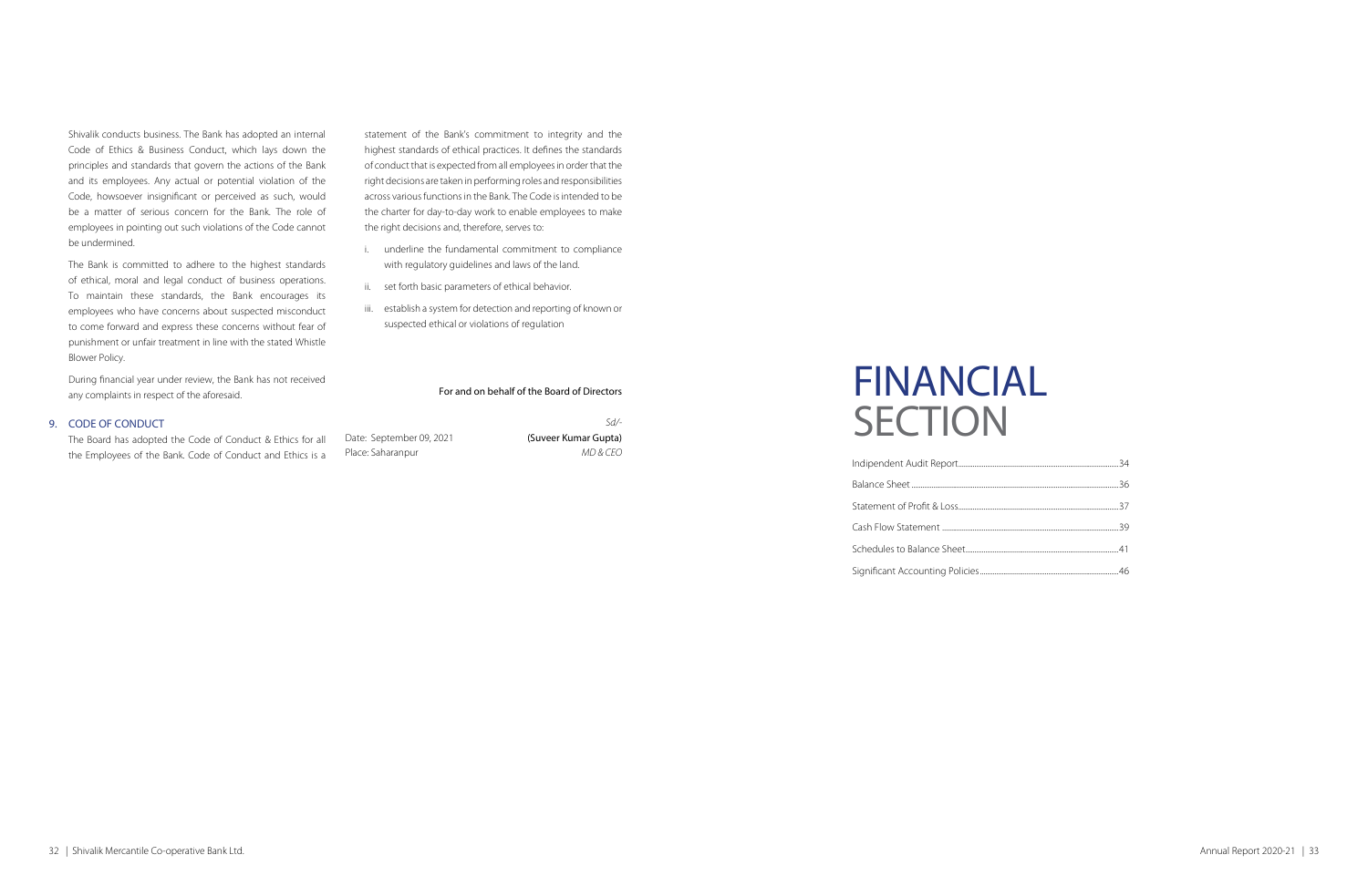# Independent Auditor's Report

### Report on the Audit of the Financial Statements **Opinion**

To the Members,

Shivalik Mercantile Co-operative Bank Ltd. Saharanpur.

- 1. We have audited the accompanying financial statements of Shivalik Mercantile Co-operative Bank Ltd (PAN- AAAAS3251Q) having Registered office at, Ansari road, Saharanpur -247001, which comprise the Balance Sheet as at 31 March 2021, and the Profit and Loss Account, and the Cash Flow Statement for the year then ended as on date, and a summary of significant accounting policies, disclosures and notes on accounts. Out of 31 Branches, the returns of Head Office and its departments and [8] branches audited by us (as per clause 6 of this report) and rest of [23] Branches not audited by us but verified by us from centralised records maintained by Head Office, are incorporated in theses financial statements. All the Branches are covered under Concurrent/ Internal Audit department of the Bank. The branches and other departments audited by us accounts for [42.42%] percentage of Advances, [48.09%] percentage of deposits, [39.65%] percentage of Interest Income and [50.19%]percentage of Interest Expenses.
- 2. In our opinion and to the best of our information and according to the explanations given to us, the aforesaid financial statements together with the Notes thereon give the information required by the Banking Regulation Act, 1949, the Multi State Co-operative Societies Act, 2002 and the Multi State Co-operative Societies Rules, 2002 and the guidelines issued by the National Bank for Agricultural and Rural Development (as applicable) and guidelines issued by Reserve Bank of India and the Central Registrar of Cooperative Societies, in the manner so required and give a true and fair view in conformity with the accounting principles generally accepted in India:
	- a) In the case of the Balance Sheet, of state of affairs of the Bank as at 31st March 2021;
	- b) In the case of the Profit and Loss Account, of the profit for the year ended on that date; and
	- c) In the case of the Cash Flow Statement, of the cash flows for the year ended on that date.

### Basis for Opinion

3. We conducted our audit in accordance with the Standards on Auditing (SAs) issued by ICAI. Our responsibilities under those standards are further described in the Auditor's Responsibilities for the Audit of the Financial Statements section of our report. We are independent of the bank in accordance with the code of ethics issued by the Institute of Chartered Accountants of India together with ethical requirements that are relevant to our audit of the financial statements, in India and we have fulfilled our other ethical responsibilities in accordance with

these requirements and the code of ethics. We believe that the audit evidence we have obtained is sufficient and appropriate to provide a basis for our opinion.

### Management's Responsibility for the Financial Statements

4. Management is responsible for the preparation of these financial statements that give a true and fair view of the financial position, financial performance and cash flows of the Bank in accordance with provisions of the Banking Regulations Act, 1949, the guidelines issued by the Reserve Bank of India and the quidelines issued by the National Bank for Agricultural and Rural Development, the Central Registrar of Cooperative Societies, the Multi State Co-operative Societies Act, 2002, the Multi State Co-operative Societies Rules, 2002 (as applicable) and accounting principles generally accepted in India so far as applicable to Banks. This responsibility includes the design, implementation and maintenance of internal controls relevant to the preparation and presentation of the financial statements that are free from material misstatement, whether due to fraud or error.

### Auditor's Responsibility

5. Our objectives are to obtain reasonable assurance about whether the financial statements as a whole are free from material misstatement, whether due to fraud or error, and to issue an auditor's report that includes our opinion. Reasonable assurance is a high level of assurance, but is not a guarantee that an audit conducted in accordance with SAs will always detect a material misstatement when it exists. Misstatements can arise from fraud or error and are considered material if, individually or in the aggregate, they could reasonably be expected to influence the economic decisions of users taken on the basis of these financial statements.

As part of an audit in accordance with SAs, we exercise professional judgment and maintain professional skepticism throughout the audit. We also:

- Identify and assess the risks of material misstatement of the financial statements, whether due to fraud or error, design and perform audit procedures responsive to those risks, and obtain audit evidence that is sufficient and appropriate to provide a basis for our opinion. The risk of not detecting a material misstatement resulting from fraud is higher than for one resulting from error, as fraud may involve collusion, forgery, intentional omissions, misrepresentations, or the override of internal control.
- To obtain an understanding of internal control relevant to the audit in order to design audit procedures that are appropriate in the circumstances.
- Evaluate the appropriateness of accounting policies used and the reasonableness of accounting estimates and related disclosures made by management.
- Conclude on the appropriateness of management's use of the going concern basis of accounting and, based on the audit evidence obtained, whether a material uncertainty exists related to events or conditions that may cast significant doubt on the Bank's ability to continue as a going concern. If we conclude that a material uncertainty exists, we are required to draw attention in our auditor's report to the related disclosures in the Standalone Financial Statements or, if such disclosures are inadequate, to modify our opinion. Our conclusions are based on the audit evidence obtained up to the date of our auditor's report. However, future events or conditions may cause the bank to cease to continue as a going concern.
- Evaluate the overall presentation, structure and content of the financial statements, including the disclosures, and whether the financial statements represent the underlying transactions and events in a manner that achieves fair presentation.
- We communicate with those charged with governance regarding, among other matters, the planned scope and timing of the audit and significant audit findings, including any significant deficiencies in internal control that we identify during our audit.
- We also provide those charged with governance with a statement that we have complied with relevant ethical requirements regarding independence, and to communicate with them all relationships and other matters that may reasonably be thought to bear on our independence, and where applicable, related safeguards.

### Other Matters

6. In view of the Government imposed lockdown due to Covid-19, we have not been able to examine the original books of account and supporting documents including but not limited to the documents relating to advances, cash, security etc. The management has provided us with the scanned copies of the relevant documents for the purpose our audit which we asked for on test check basis.

Our opinion is not modified in respect of this matter..

### Report on Other Legal & Regulatory Requirements

7. The Balance Sheet and the Profit and Loss Account have been drawn up in Forms "A" and "B" respectively of the Third Schedule to the Banking Regulation Act, 1949 and the Multi State Co-operative Societies Act, 2002, the Multi State Cooperative Societies Rules, 2002.

- 8. As required by Section 73(4) of the Multi State Co-operative Societies Act, 2002, we report that:
	- a) We have obtained all the information and explanations, which to the best of our knowledge and belief were necessary for the purpose of our audit and have found to be satisfactory;
	- b) In our opinion, proper books of account as required by law have been kept by the Bank so far as it appears from our examination of those books and proper returns adequate for the purposes of our audit have been received from the branches/offices;
	- c) The transactions of the Bank which came to our notice have been within the powers of the bank;
	- d) The Balance Sheet and the Profit and Loss Account dealt with by this report are in agreement with the books of account and the returns;
	- e) The reports on the accounts of the branches/offices audited by the branch auditors have been forwarded to us and have been properly dealt with by us in preparing this Report – Not applicable in our case as the Bank has not appointed any separate Statutory Auditor for Branch Audits. We have reviewed the accounts of all branches as well as Head office.
	- f) The accounting standards adopted by the Bank are consistent with those laid down by accounting principles generally accepted in India so far as applicable to Banks;
	- g) In our opinion and according to information and explanations given to us, we have not noticed any material impropriety or irregularity in the expenditure or in the realization of money due to the bank.
- 9. As per the information and explanations given to us and based on our examination of the books of account and other records, we have not come across material instances which need to be reported under Rule 27(3) of the Multi State Cooperative Societies Rules, 2002.

Audit Memorandum - NIL

### For MRS&CO.

*Chartered Accountants* Firm Registration Number:- 016610N

### *Sd/-*

### CA Ram Kumar Dhiman

*Partner* Place: Ghaziabad Membership No. 096852 Date –24th April 2021 UDIN: 21096852AAAAAQ1434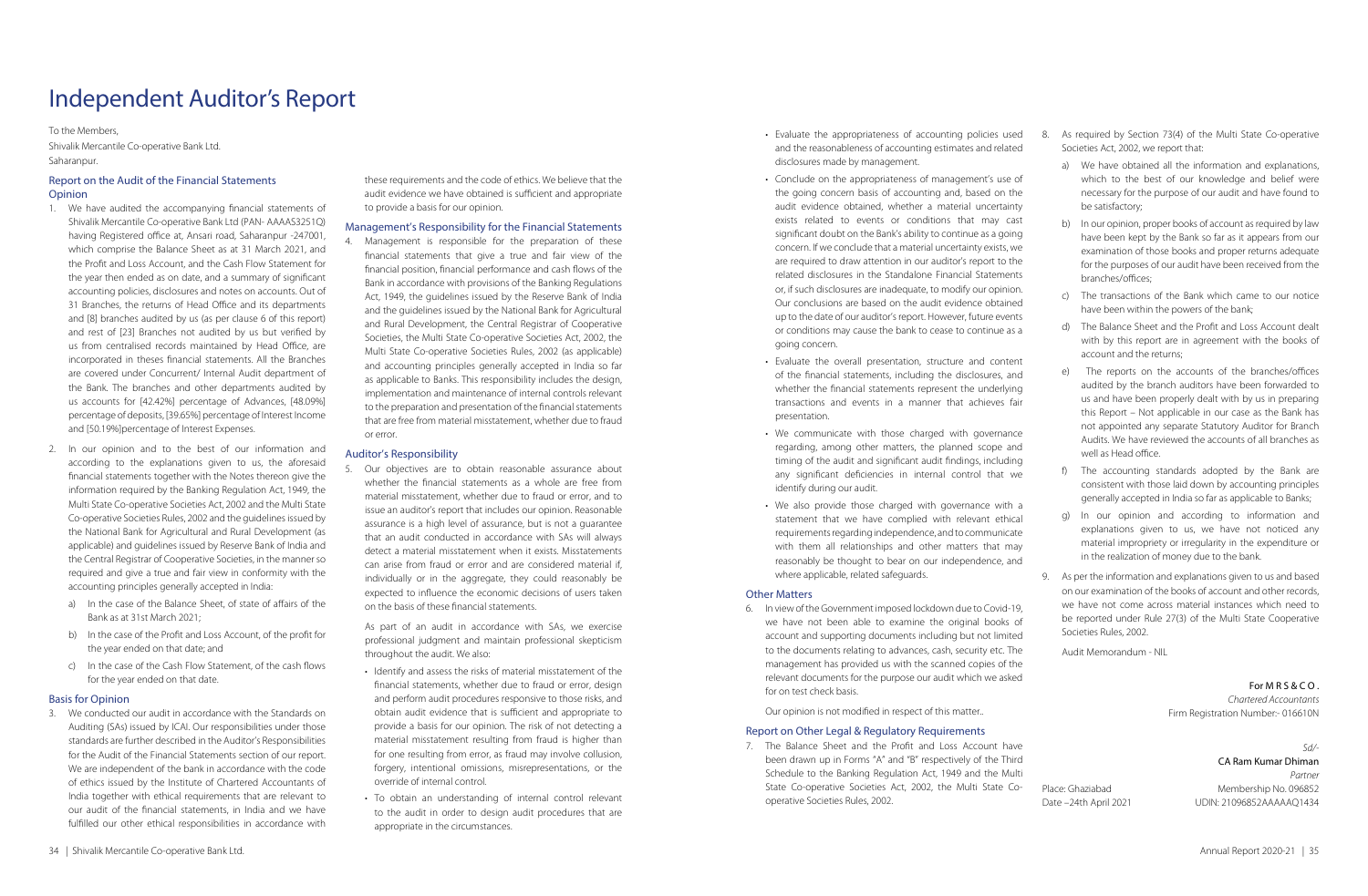## Standalone Balance Sheet as at 31 March, 2021

|     |                                                           |                     |                                   | (Amount in ₹)                      |
|-----|-----------------------------------------------------------|---------------------|-----------------------------------|------------------------------------|
|     | <b>Particulars</b>                                        | <b>SCHEDULE</b>     | <b>CURRENT YEAR</b><br>31.03.2021 | <b>PREVIOUS YEAR</b><br>31.03.2020 |
|     | <b>CAPITAL &amp; LIABILITIES</b>                          |                     |                                   |                                    |
| (1) | <b>CAPITAI</b>                                            | $\mathbf{1}$        | 72,34,74,600.00                   | 61,61,41,100.00                    |
| (2) | RESERVE FUND & OTHER RESERVES                             | $\overline{2}$      | 17,92,23,168.00                   | 17,08,00,900.50                    |
| (3) | <b>DEPOSITS &amp; OTHER ACCOUNTS</b>                      | 3                   | 12,44,45,58,304.67                | 11,39,81,64,312.79                 |
| (4) | <b>BORROWINGS</b>                                         |                     | 7,69,00,000.00                    | 7,69,00,000.00                     |
| (5) | BILLS FOR COLLECTION BEING BILLS RECEIVABLE AS PER CONTRA |                     |                                   |                                    |
| (6) | <b>BRANCH ADJUSTMENTS</b>                                 | $\overline{a}$      |                                   |                                    |
| (7) | OVERDUE INTEREST RESERVES (ON NPA)                        |                     | 13,67,40,019.39                   | 8,71,35,982.05                     |
| (8) | INTEREST PAYABLE (ON TERM DEPOSITS)                       |                     | 66,11,280.69                      |                                    |
| (9) | OTHER LIABILITIES & PROVISIONS                            | $\overline{4}$      | 30, 36, 17, 109. 27               | 18,13,15,916.41                    |
|     | (10) PROFIT & LOSS                                        | 5                   | 4,31,69,525.81                    | 2,22,15,901.41                     |
|     | <b>GRAND TOTAL</b>                                        |                     | 13,91,42,94,007.83                | 12,55,26,74,113.16                 |
|     | CONTINGENT I JABILITIES                                   | 12                  | 2,17,56,217.00                    | 2,53,91,139.00                     |
|     | <b>PROPERTY &amp; ASSETS</b>                              |                     |                                   |                                    |
| (1) | CASH IN HAND & BALANCE WITH RBI                           |                     | 33,07,16,533.81                   | 24,63,02,376.90                    |
| (2) | <b>BAI ANCES WITH OTHER BANKS</b>                         | 6                   | 1,81,02,25,785.24                 | 1,67,71,94,512.17                  |
| (3) | MONEY AT CALL & SHORT NOTICE                              |                     | 19.00.00.000.00                   | 12,00,00,000.00                    |
| (4) | <b>INVESTMENTS</b>                                        | 7                   | 2,78,80,64,328.00                 | 2,62,81,66,305.00                  |
| (5) | <b>ADVANCES</b>                                           | 8                   | 8,04,86,37,918.93                 | 7,18,59,87,945.51                  |
| (6) | <b>INTEREST RECEIVABLE</b>                                | 9                   | 28,15,59,484.39                   | 20,71,55,129.68                    |
|     | OF WHICH OVERDUE (ON NPA)                                 |                     | 13,67,40,019.39                   | 8,71,35,982.05                     |
| (7) | BILLS RECEIVABLE BEING BILLS FOR COLLECTION AS PER CONTRA | $\bar{\phantom{a}}$ |                                   |                                    |
| (8) | FIXED ASSETS LESS DEPRECIATION                            | 10                  | 30,58,03,929.70                   | 31,97,17,472.76                    |
| (9) | <b>OTHER ASSETS</b>                                       | 11                  | 15,92,86,027.76                   | 16,81,50,371.14                    |
|     | <b>GRAND TOTAL</b>                                        |                     | 13,91,42,94,007.83                | 12,55,26,74,113.16                 |

### As per our report of even date attached

For M R S & Co. *Sd/- Sd/-* Chartered Accountants **Suveer Kumar Gupta** Sarvesh Singhal (Firm Regn. No. 016610N) *MD & CEO Director*

CA Ram Kumar Dhiman Namar Sudhakar Agarwal Yashvir Kumar Gupta Shiv Puran Gulati

*Sd/- Sd/- Sd/- Sd/- Partner (M. No. 096852) Director Vice Chairman Chairman*

# Profit and Loss Account for the year ended 31 March, 2021

Saharanpur: 24 April, 2021

|     |                                                             | (Amount in ₹) |                                   |                             |  |
|-----|-------------------------------------------------------------|---------------|-----------------------------------|-----------------------------|--|
|     | Particulars                                                 | <b>Notes</b>  | <b>CURRENT YEAR</b><br>31.03.2021 | PREVIOUS YEAR<br>31.03.2020 |  |
|     | <b>EXPENDITURE</b>                                          |               |                                   |                             |  |
| (1) | INTEREST ON DEPOSITS, BORROWINGS ETC.                       |               |                                   |                             |  |
|     | i) INTEREST ON DEPOSITS                                     |               | 70,09,06,349.63                   | 70,92,00,278.96             |  |
|     | ii) INTEREST ON BORROWINGS                                  |               | 77,39,044.55                      | 82,79,639.23                |  |
|     |                                                             | <b>TOTAL</b>  | 70,86,45,394.18                   | 71,74,79,918.19             |  |
| (2) | SALARIES, ALLOWANCES, PROVIDENT FUND, BONUS & GRATUITY ETC. |               | 23,52,93,303.45                   | 25,52,83,725.34             |  |
| (3) | RENT, TAXES, INSURANCE, LIGHTING ETC.                       |               |                                   |                             |  |
|     | i) BUILDING RENT                                            |               | 4,23,38,092.49                    | 4,38,51,388.88              |  |
|     | ii) TAXES                                                   |               | 3,81,361.89                       | 4,12,808.00                 |  |
|     | iii) INSURANCE                                              |               | 2,16,64,071.19                    | 1,69,62,628.57              |  |
|     | iv) LIGHTING                                                |               | 1,10,02,198.31                    | 1,22,55,687.12              |  |
|     |                                                             | <b>TOTAL</b>  | 7,53,85,723.88                    | 7,34,82,512.57              |  |
| (4) | <b>LAW CHARGES</b>                                          |               | 28,69,618.06                      | 35,53,511.03                |  |
| (5) | POSTAGE AND TELEPHONE CHARGES                               |               |                                   |                             |  |
|     | i) POSTAGE                                                  |               | 10,05,183.87                      | 12,51,264.85                |  |
|     | ii) TELEPHONE                                               |               | 4,34,133.78                       | 4,73,299.66                 |  |
|     | iii) COMPUTER NETWORKING, CONNECTIVITY & HOSTAGE            |               | 3,62,49,449.55                    | 2,84,89,277.05              |  |
|     |                                                             | <b>TOTAL</b>  | 3,76,88,767.20                    | 3,02,13,841.56              |  |
| (6) | AUDIT & CONSULTANCY FEES                                    |               | 7,77,37,151.47                    | 5,11,00,231.44              |  |
| (7) | DEPRECIATION AND REPAIRS                                    |               |                                   |                             |  |
|     | i) DEPRECIATION                                             |               | 6,04,81,184.00                    | 5,85,42,095.37              |  |
|     | ii) WRITTEN OFF/IMPAIRED ASSETS                             |               |                                   | 6,76,242.65                 |  |
|     | iii) REPAIRS                                                |               | 1,87,32,233.82                    | 1,65,56,292.17              |  |
|     |                                                             | <b>TOTAL</b>  | 7,92,13,417.82                    | 7,57,74,630.19              |  |
| (8) | STATIONERY, PRINTING AND ADVERTISEMENT                      |               |                                   |                             |  |
|     | i) PRINTING & STATIONERY                                    |               | 32,73,684.13                      | 48,23,779.47                |  |
|     | ii) ADVERTISEMENT                                           |               | 51,47,232.22                      | 28,83,104.34                |  |
|     |                                                             | <b>TOTAL</b>  | 84,20,916.35                      | 77,06,883.81                |  |
| (9) | OTHER EXPENDITURE                                           |               |                                   |                             |  |
|     | <b>SUBSCRIPTION</b><br>i)                                   |               | 1,12,59,043.84                    | 1,10,66,609.33              |  |
|     | ii) AGM & CONFERENCE                                        |               | 52,490.00                         | 6,07,325.40                 |  |
|     | iii) SECURITY                                               |               | 90,79,618.50                      | 92,22,925.16                |  |
|     | iv) BUSINESS PROMOTION                                      |               | 8,16,326.50                       | 9,25,453.40                 |  |
|     | STAFF WELFARE<br>V)                                         |               | 15,62,157.75                      | 56,16,926.79                |  |
|     | vi) TRAVEL & TRANSPORT                                      |               | 59,65,384.06                      | 1,23,76,289.47              |  |
|     | vii) COMMISSION ON DAILY DEPOSIT/DSA                        |               | 2,74,010.87                       | 19,66,523.07                |  |
|     | viii) BANKING CORRESPONDENT EXPENDITURE                     |               | 3,88,922.60                       | 7,24,346.53                 |  |
|     | ix) CHARGES PAID TO OTHER BANKS & NPCI                      |               | 30,50,234.59                      | 19,78,403.74                |  |
|     | AMORTIZATION ON INVESTMENTS<br>X)                           |               | 34,83,559.00                      | 41,10,691.00                |  |
|     | xi) INTEREST ON INCOME TAX                                  |               |                                   |                             |  |
|     | xii) PROVISION ON STANDARD ASSETS                           |               | 38,00,000.00                      |                             |  |
|     | xiii) MISCELLANEOUS EXPENSES                                |               | 12,77,224.43                      | 22,22,604.59                |  |
|     |                                                             | <b>TOTAL</b>  | 4,10,08,972.14                    | 5,08,18,098.48              |  |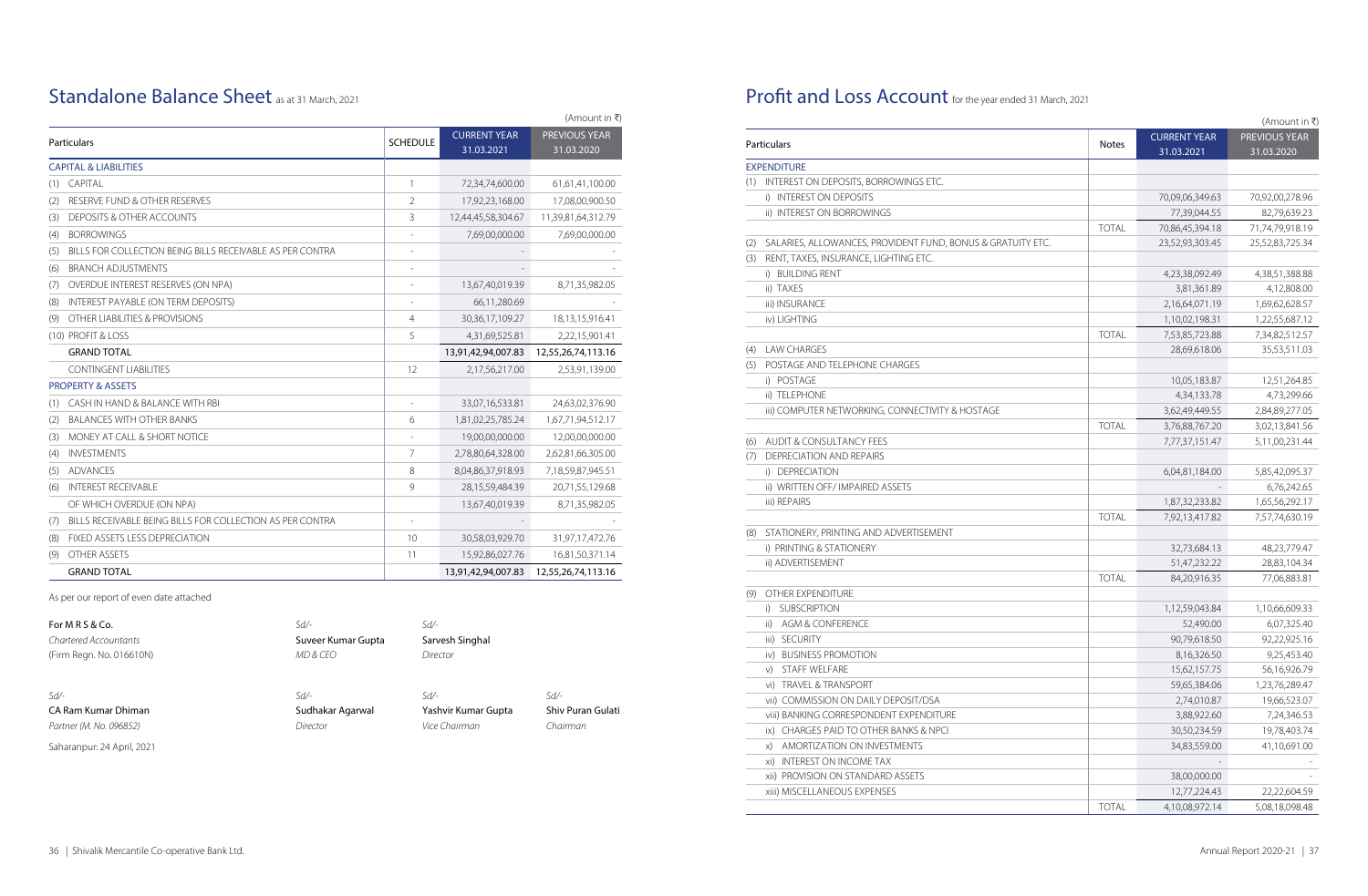## Profit and Loss Account for the year ended 31 March, 2020

|     |                                                       |              |                     | (Amount in ₹)               |  |
|-----|-------------------------------------------------------|--------------|---------------------|-----------------------------|--|
|     |                                                       |              | <b>CURRENT YEAR</b> | PREVIOUS YEAR<br>31.03.2020 |  |
|     | <b>Particulars</b>                                    | <b>Notes</b> | 31.03.2021          |                             |  |
|     | (10) LOSS FROM SALE OF NON-BANKING ASSETS             |              | 1,99,296.80         | 38,07,184.14                |  |
|     | (11) PROVISIONS FOR CURRENT YEAR                      |              |                     |                             |  |
|     | i) PROVISION FOR BAD & DOUBTFUL DEBTS (NPA)           |              | 3,54,00,000.00      | 1,13,78,316.00              |  |
|     | ii) SPECIAL RESERVE U/S 36(1)(viii) OF INCOME TAX ACT |              |                     | (1, 18, 78, 316.00)         |  |
|     | iii) PROVISION FOR CURRENT INCOME TAX                 |              | 2,10,62,845.00      | 1,10,03,219.00              |  |
|     | iv) PROVISION FOR DEFERRED TAX                        |              | (22,83,732.00)      | (14, 18, 605.00)            |  |
|     | v) PROVISION FOR IDR                                  |              | 16,14,100.00        |                             |  |
|     |                                                       | <b>TOTAL</b> | 5,57,93,213.00      | 90,84,614.00                |  |
|     | (12) PRIOR PERIOD ADJUSTMENTS                         |              |                     |                             |  |
|     | i) PRIOR PERIOD EXPENSES                              |              | (4,77,561.00)       | (7,82,444,10)               |  |
|     |                                                       | <b>TOTAL</b> | (4,77,561.00)       | (7,82,444,10)               |  |
|     | (13) BALANCE OF PROFIT                                |              | 3,30,52,537.40      | 2,25,30,726.17              |  |
|     | <b>GRAND TOTAL</b>                                    |              | 1,35,48,30,750.75   | 1,30,00,53,432.82           |  |
|     | <b>EXPLANATORY NOTE:</b>                              |              |                     |                             |  |
|     | CONTINGENT PROV. AGAINST DEPRECIATION IN INVESTMENTS  |              | 73,00,000.00        |                             |  |
|     | <b>INCOME</b>                                         |              |                     |                             |  |
|     | (1) INTEREST & DISCOUNT                               |              |                     |                             |  |
|     | i) INTEREST ON LOANS & ADVANCES                       |              | 86,90,36,595.66     | 86,71,28,911.27             |  |
|     | ii) INTEREST ON INVESTMENTS                           |              | 32,98,62,135.14     | 30,35,86,346.05             |  |
|     | iii) INCOME ON INVESTMENT IN MUTUAL FUNDS             |              | 14,60,317.51        | 23,70,149.42                |  |
|     |                                                       | <b>TOTAL</b> | 1,20,03,59,048.31   | 1,17,30,85,406.74           |  |
| (2) | <b>COMMISSION, EXCHANGE &amp; BROKERAGE</b>           |              | 8,17,443.74         | 48, 14, 794. 33             |  |
| (3) | PROFIT FROM SALE OF NON-BANKING ASSETS                |              | 87,717.00           | 2,72,610.03                 |  |
| (4) | PROFIT ON SALE OF SECURITIES                          |              | 6,29,44,244.00      | 2,20,47,066.00              |  |
| (5) | <b>OTHER RECEIPTS</b>                                 |              |                     |                             |  |
|     | i) LOAN PROCESSING CHARGES                            |              | 1,28,97,136.55      | 1,11,65,962.73              |  |
|     | ii) INCIDENTAL CHARGES                                |              | 2,94,98,234.70      | 3,21,30,280.44              |  |
|     | iii) LOCKER RENT                                      |              | 40,43,281.20        | 21,83,828.14                |  |
|     | iv) BAD DEBTS RECOVERED                               |              | 12,58,096.80        | 2,62,913.34                 |  |
|     | V) COMMISSION FROM INSURANCE BUSINESS                 |              | 1,74,14,317.00      | 1,45,16,206.00              |  |
|     | vi) MISCELLANEOUS INCOME                              |              | 2,55,11,231.45      | 3,95,74,365.07              |  |
|     |                                                       | <b>TOTAL</b> | 9,06,22,297.70      | 9,98,33,555.72              |  |
|     | <b>GRAND TOTAL</b>                                    |              | 1,35,48,30,750.75   | 1,30,00,53,432.82           |  |
|     | <b>EXPLANATORY NOTE:</b>                              |              |                     |                             |  |
|     | TRANSFERRED FROM INVESTMENT FLUCTUATION RESERVE       |              | 73,00,000.00        |                             |  |

As per our report of even date attached

| For M R S & Co.          | $Sd/-$             | Sd/-            |      |
|--------------------------|--------------------|-----------------|------|
| Chartered Accountants    | Suveer Kumar Gupta | Sarvesh Singhal |      |
| (Firm Regn. No. 016610N) | MD & CEO           | Director        |      |
| $Sd$ /-                  | $Sd/-$             | $Sd$ /-         | Sd/- |

CA Ram Kumar Dhiman Namar Sudhakar Agarwal Yashvir Kumar Gupta Shiv Puran Gulati

*Partner (M. No. 096852) Director Vice Chairman Chairman*

Saharanpur: 24 April, 2021

38 | Shivalik Mercantile Co-operative Bank Ltd. **Annual Report 2020-21** | 39

## Cash Flow Statement for the year ended 31 March, 2021

(Amt. in Lacs)

| S.No. | Particulars                                                   | <b>CURRENT YEAR 31.03.2021</b> |            | <b>PREVIOUS YEAR 31.03.2020</b> |            |
|-------|---------------------------------------------------------------|--------------------------------|------------|---------------------------------|------------|
| Α     | <b>Cash Flow From Operating Activity</b>                      |                                |            |                                 |            |
|       | Net Profit after tax                                          |                                | 330.53     |                                 | 225.31     |
|       | Add (Expense side items)                                      |                                |            |                                 |            |
|       | Depreciation                                                  | 604.81                         |            | 585.42                          |            |
|       | Amortisaton on Investment                                     | 34.84                          |            | 41.11                           |            |
|       | Provision for Income Tax                                      | 210.63                         |            | 110.03                          |            |
|       | Provision for Deferred Tax                                    | (22.84)                        |            | (14.19)                         |            |
|       | Provision for BDDR                                            | 354.00                         |            | 113.78                          |            |
|       | Provision on Standard Assets                                  | 38.00                          |            |                                 |            |
|       | Reserve against Profit u/s 36                                 |                                |            | (118.78)                        |            |
|       | Provisions & Contigencies (AFS/HFT)                           | 16.14                          |            | 79.06                           |            |
|       | Loss from sale of Non-banking Assets                          | 1.99                           |            | 38.07                           |            |
|       | Prior Period Adjustment                                       | (4.78)                         | 1,232.80   | (7.82)                          | 826.68     |
|       | Less (Income side items)                                      |                                |            |                                 |            |
|       | Profit on Sale of Investements                                | (629.44)                       |            | (220.47)                        |            |
|       | Profit on Sale of Non-banking Assets                          | (0.88)                         | (630.32)   | (2.73)                          | (223.20)   |
|       | Adjustment for change in Assets: (Increase)/Decrease          |                                |            |                                 |            |
|       | Loan & Advances                                               | (8,626.50)                     |            | (336.36)                        |            |
|       | Add: Loans written off during the year                        |                                | (8,626.50) |                                 | (336.36)   |
|       | Investments                                                   | (1,598.98)                     |            | (1,651.85)                      |            |
|       | <b>Balances in Fixed Deposits</b>                             | (1,252.00)                     |            | (7,695.90)                      |            |
|       | Add: Amortization on Investments                              | (34.84)                        | (2,885.82) | (41.11)                         | (9,388.86) |
|       | Income Tax Paid                                               | (171.85)                       |            | (211.90)                        |            |
|       | Add: Refund/ Interest on refund                               | 253.39                         | 81.53      | (15.68)                         | (227.58)   |
|       | Interest Receivable                                           | (248.00)                       |            | (372.67)                        |            |
|       | Other Assets                                                  | (93.82)                        | (341.82)   | (15.11)                         | (387.78)   |
|       | Adjustment for change in Liabilities: Increase/<br>(Decrease) |                                |            |                                 |            |
|       | Deposit                                                       | 10,463.94                      |            | 8,861.68                        |            |
|       | Borrowing                                                     |                                |            | (13.00)                         |            |
|       | Other Liabilities                                             | 703.72                         |            | 55.56                           |            |
|       | Interest Payable                                              | 66.11                          | 11,233.77  | (11.07)                         | 8,893.17   |
|       | Net Cash Generated from operations activity                   |                                | 394.17     |                                 | (618.62)   |
|       |                                                               |                                |            |                                 |            |
| Β     | <b>Cash Flow from Investing Activity</b>                      |                                |            |                                 |            |
|       | Purchase of Fixed Assets                                      | (465.68)                       |            | (565.84)                        |            |
|       | Profit on sale of non banking assets                          | 0.88                           |            | 2.73                            |            |
|       | Loss on Sale of Fixed Assets                                  | (1.99)                         |            | (38.07)                         |            |
|       | Profit on Sale of Investment                                  | 629.44                         | 162.65     | 220.47                          | (380.71)   |
|       | Net Cash Flow from Investing Activity                         |                                | 162.65     |                                 | (380.71)   |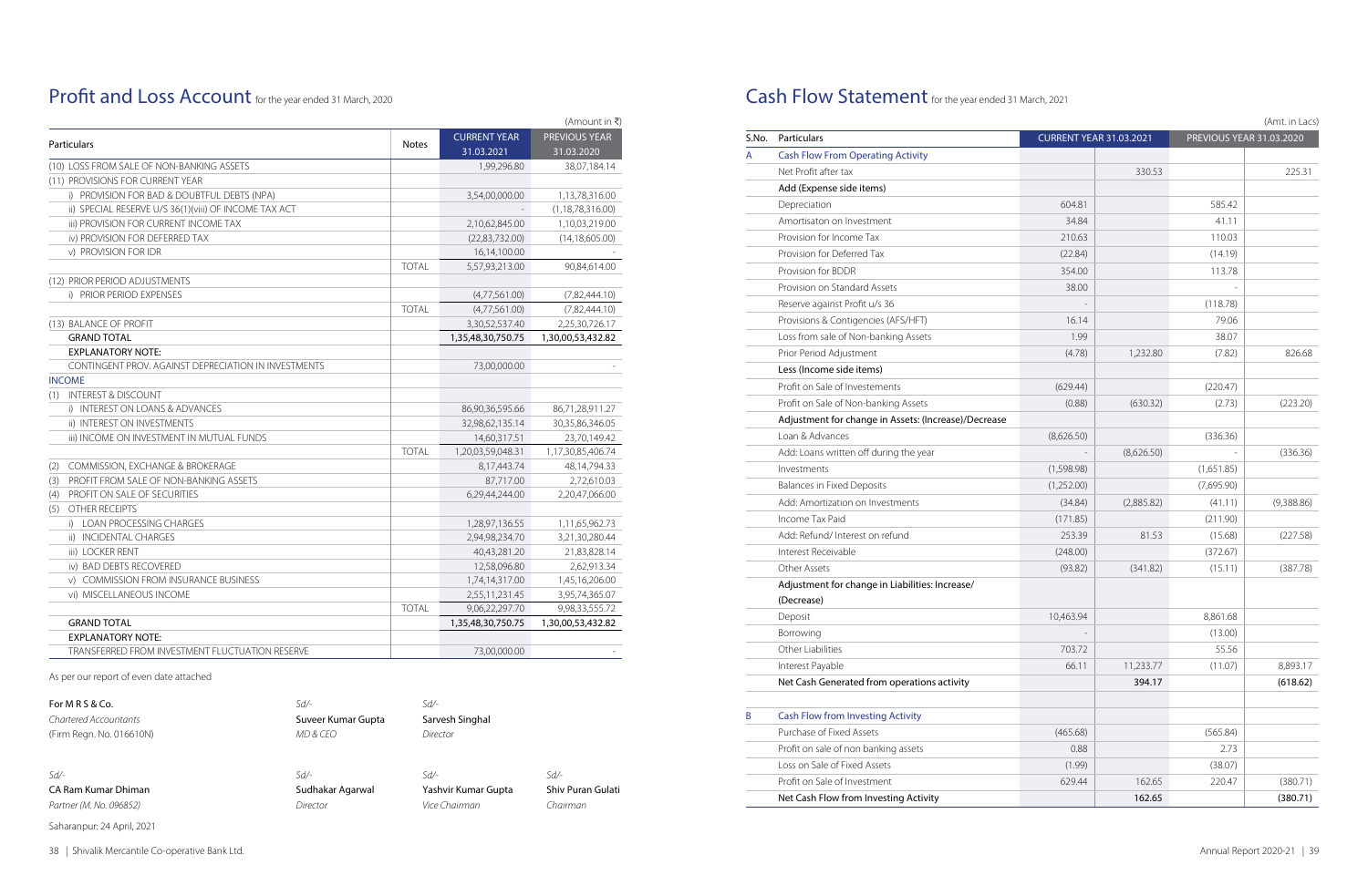### Cash Flow Statement for the year ended 31 March, 2021

|       |                                                     |                                |            |                          | (Amt. in Lacs) |
|-------|-----------------------------------------------------|--------------------------------|------------|--------------------------|----------------|
| S.No. | <b>Particulars</b>                                  | <b>CURRENT YEAR 31.03.2021</b> |            | PREVIOUS YEAR 31.03.2020 |                |
| C     | <b>Cash Flow from Financing Activity</b>            |                                |            |                          |                |
|       | Increase/(Decrease) in share capital                | 1,073.34                       |            | 427.69                   |                |
|       | <b>Education Fund Paid</b>                          | (2.25)                         |            | (3.85)                   |                |
|       | Dividend paid (incl. dividend of past years)        | (5.45)                         | 1,065.64   | (364.48)                 | 59.36          |
|       | Net Cash Flow from Financing Activity               |                                | 1,065.64   |                          | 59.36          |
| D     | Net Increase/Decrease in Cash and Cash Equivalent   |                                | 1,622.45   |                          | (939.98)       |
| Ε     | Cash and Cash Equivalent at the beginning of the yr |                                | 5,582.97   |                          | 6,522.95       |
| F     | Cash and Cash Equivalent at the end of the year     |                                | 7,205.42   |                          | 5,582.97       |
|       | Break-up of Cash and Cash Equivalents               |                                | 31.03.2021 |                          | 31.03.2020     |
|       | Cash in hand and Balance with RBI                   |                                | 3,307.17   |                          | 2,463.02       |
|       | Balance with Bank in Current Account                |                                | 1,998.26   |                          | 1,919.95       |
|       | Money at Call and Short Notice                      |                                | 1,900.00   |                          | 1,200.00       |
|       | Total                                               |                                | 7,205.42   |                          | 5,582.97       |

As per our report of even date attached

| For MRS&Co.              | $Sd$ /-            | Sd/-                |                  |
|--------------------------|--------------------|---------------------|------------------|
| Chartered Accountants    | Suveer Kumar Gupta | Sarvesh Singhal     |                  |
| (Firm Regn. No. 016610N) | MD & CFO           | Director            |                  |
| $Sd$ /-                  | $Sd$ /-            | $Sd$ /-             | $Sd$ /-          |
| CA Ram Kumar Dhiman      | Sudhakar Agarwal   | Yashvir Kumar Gupta | <b>Shiv Pura</b> |
| Partner (M. No. 096852)  | Director           | Vice Chairman       | Chairman         |

Saharanpur: 24 April, 2021

## Schedule to Balance Sheet as at 31 March, 2021

**SCHEDULE 1: CAPITAL** 

|      | SCHEDULE 1: CAPITAL                             |                     | (Amount in $\bar{x}$ ) |
|------|-------------------------------------------------|---------------------|------------------------|
|      | Particulars                                     | <b>CURRENT YEAR</b> | <b>PREVIOUS YEAR</b>   |
|      |                                                 | 31.03.2021          | 31.03.2020             |
| i)   | <b>AUTHORISED CAPITAL</b>                       | 1,00,00,00,000.00   | 1,00,00,00,000.00      |
|      | 1,00,00,000 shares of ₹100/= each               |                     |                        |
| ii)  | SUBSCRIBED CAPITAL                              | 72,34,74,600.00     | 61,61,41,100.00        |
|      | 72,34,746 shares of ₹100/= each                 |                     |                        |
|      | (Previous Year 61,61,411 Shares of ₹100/- each) |                     |                        |
| iii) | AMOUNT CALLED UP                                | 72,34,74,600.00     | 61,61,41,100.00        |
|      | On 72,34,746 shares at ₹100/= each              |                     |                        |
|      | Of (iii) above, held by                         |                     |                        |
|      | (a) Individuals & Others                        | 72,34,74,600.00     | 61,61,41,100.00        |
|      | (b) Co-operative institutions                   |                     |                        |
|      | (c) Government                                  |                     |                        |

| i)   | <b>AUTHORISED CAPITAL</b>                       |
|------|-------------------------------------------------|
|      | 1,00,00,000 shares of ₹100/= each               |
| ii)  | <b>SUBSCRIBED CAPITAL</b>                       |
|      | 72,34,746 shares of ₹100/= each                 |
|      | (Previous Year 61,61,411 Shares of ₹100/- each) |
| iii) | AMOUNT CALLED UP                                |
|      | On 72,34,746 shares at ₹100/= each              |
|      | Of (iii) above, held by                         |
|      | (a) Individuals & Others                        |
|      | (b) Co-operative institutions                   |
|      | (c) Government                                  |

### SCHEDULE 2: RESERVE FUND & OTHER RESERVES (Amount in ₹)

### Particulars

|                                                 | <b>CURRENT YEAR</b> | <b>PREVIOUS YEAR</b> |
|-------------------------------------------------|---------------------|----------------------|
| <b>Particulars</b>                              | 31.03.2021          | 31.03.2020           |
| STATUTORY RESERVE                               | 14,45,99,914.00     | 13,37,29,827.50      |
| <b>INVESTMENT FLUCTUATION RESERVE</b><br>ii)    | 27,00,000.00        | 1,00,00,000.00       |
| OTHER FUNDS AND RESERVES<br>iii)                |                     |                      |
| (a) PROVISION ON STANDARD ASSETS                | 2,86,18,000.00      | 2,48,18,000.00       |
| (b) SPECIAL RESERVE U/S 36(1)(VIII) OF I.T. ACT |                     |                      |
| (c) CONTINGENCY RESERVE                         | 33,05,254.00        | 22,53,073.00         |
| TOTAL                                           | 3,19,23,254.00      | 2,70,71,073.00       |
| <b>GRAND TOTAL</b>                              | 17,92,23,168.00     | 17,08,00,900.50      |

|      | STATUTORY RESERVE                               |  |
|------|-------------------------------------------------|--|
| ii)  | INVESTMENT FLUCTUATION RESERVE                  |  |
| iii) | OTHER FUNDS AND RESERVES                        |  |
|      | (a) PROVISION ON STANDARD ASSETS                |  |
|      | (b) SPECIAL RESERVE U/S 36(1)(VIII) OF I.T. ACT |  |
|      | (c) CONTINGENCY RESERVE                         |  |
|      | TOTAI                                           |  |
|      | <b>GRAND TOTAL</b>                              |  |

### SCHEDULE 3: DEPOSIT & OTHER ACCOUNTS (Amount in ₹)

### Particulars

Shiv Puran Gulati

|      | a)            | INDIVIDUALS & OTHERS              |
|------|---------------|-----------------------------------|
|      | b)            | <b>CENTRAL CO-OPERATIVE BANKS</b> |
|      | $\mathsf{C}$  | <b>OTHER SOCIETIES</b>            |
|      | <b>TOTAL</b>  |                                   |
| ii)  |               | SAVINGS BANK DEPOSIT              |
|      | a)            | INDIVIDUALS & OTHERS              |
|      |               | b) CENTRAL CO-OPERATIVE BANKS     |
|      | $\mathcal{C}$ | OTHER SOCIETIES                   |
|      | <b>TOTAL</b>  |                                   |
| iii) |               | <b>CURRENT DEPOSITS</b>           |
|      | a)            | INDIVIDUALS & OTHERS              |
|      | b)            | CENTRAL CO-OPERATIVE BANKS        |
|      | C)            | OTHER SOCIETIES                   |
|      | TOTAI         |                                   |
| iv)  |               | MONEY AT CALL AND SHORT NOTICE    |
|      |               | <b>GRAND TOTAL</b>                |

| <b>CURRENT YEAR</b><br>Particulars |                                                                                                                                                                                  |                    |
|------------------------------------|----------------------------------------------------------------------------------------------------------------------------------------------------------------------------------|--------------------|
|                                    | 31.03.2021                                                                                                                                                                       | 31.03.2020         |
|                                    |                                                                                                                                                                                  |                    |
| <b>INDIVIDUALS &amp; OTHERS</b>    | 8,55,62,09,129.63                                                                                                                                                                | 8,20,50,88,369.48  |
| <b>CENTRAL CO-OPERATIVE BANKS</b>  |                                                                                                                                                                                  |                    |
| OTHER SOCIETIES                    |                                                                                                                                                                                  |                    |
|                                    | 8,55,62,09,129.63                                                                                                                                                                | 8,20,50,88,369.48  |
|                                    |                                                                                                                                                                                  |                    |
| <b>INDIVIDUALS &amp; OTHERS</b>    | 3, 19, 31, 12, 522. 41                                                                                                                                                           | 2,62,68,26,814.13  |
| <b>CENTRAL CO-OPERATIVE BANKS</b>  |                                                                                                                                                                                  |                    |
| OTHER SOCIETIES                    |                                                                                                                                                                                  |                    |
|                                    | 3, 19, 31, 12, 522. 41                                                                                                                                                           | 2,62,68,26,814.13  |
|                                    |                                                                                                                                                                                  |                    |
| <b>INDIVIDUALS &amp; OTHERS</b>    | 69,52,36,652.63                                                                                                                                                                  | 56,62,49,129.18    |
| <b>CENTRAL CO-OPERATIVE BANKS</b>  |                                                                                                                                                                                  |                    |
| OTHER SOCIETIES                    |                                                                                                                                                                                  |                    |
|                                    | 69,52,36,652.63                                                                                                                                                                  | 56,62,49,129.18    |
|                                    |                                                                                                                                                                                  |                    |
|                                    | 12,44,45,58,304.67                                                                                                                                                               | 11,39,81,64,312.79 |
|                                    | <b>FIXED DEPOSITS</b><br><b>TOTAL</b><br>SAVINGS BANK DEPOSIT<br><b>TOTAL</b><br><b>CURRENT DEPOSITS</b><br><b>TOTAL</b><br>MONEY AT CALL AND SHORT NOTICE<br><b>GRAND TOTAL</b> |                    |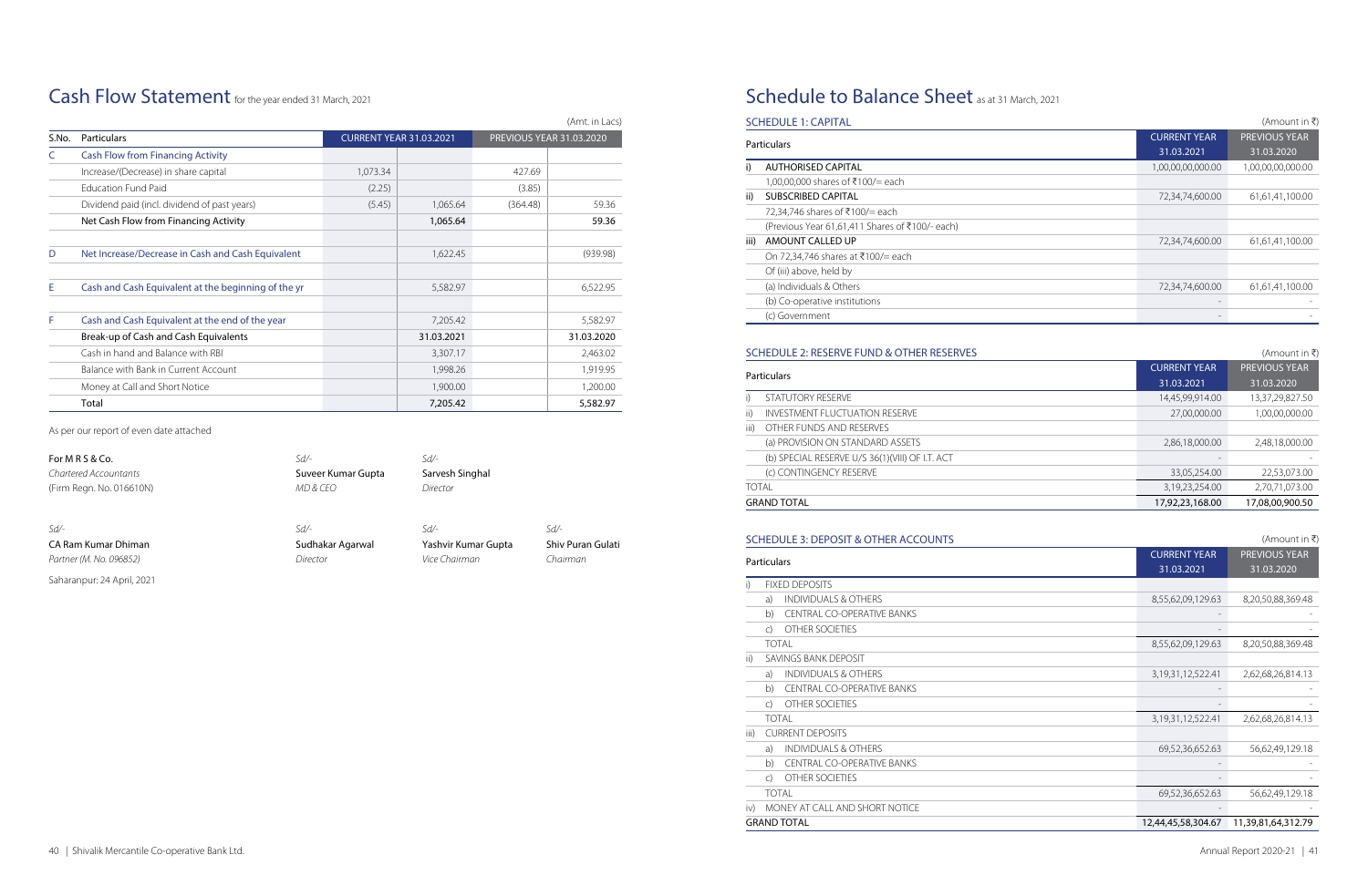## Schedule to Balance Sheet as at 31 March, 2021

|               | SCHEDULE 4: OTHER LIABILITIES & PROVISIONS                                                                                |                     | (Amount in $\bar{x}$ )             |
|---------------|---------------------------------------------------------------------------------------------------------------------------|---------------------|------------------------------------|
|               | <b>Particulars</b>                                                                                                        |                     | <b>PREVIOUS YEAR</b><br>31.03.2020 |
| i)            | BILLS PAYABLE (DDs/POs ISSUED BUT NOT YET PRESENTED FOR PAYMENT)                                                          | 8,55,77,589.74      | 3,49,85,907.14                     |
| ii)           | UNCLAIMED DIVIDENDS                                                                                                       | 6,188.00            | 10,03,692.50                       |
| iii)          | <b>SUNDRIES</b>                                                                                                           | 5,36,82,574.17      | 3,07,79,481.90                     |
| iv)           | PROVISION FOR INCOME TAX                                                                                                  | 2,10,62,845.00      | 1,10,03,219.00                     |
| V)            | DEFERRED TAX LIABILITY                                                                                                    | 61,38,147.00        | 84,21,879.00                       |
| vi)           | TAX DEDUCTED AT SOURCE                                                                                                    | 83,99,730.58        | 1,16,06,843.09                     |
| viii)         | PROVISION FOR AUDIT FEES                                                                                                  | 4,56,750.00         | 3,81,500.00                        |
| $\mathsf{ix}$ | PROVISION FOR BAD & DOUBTFUL DEBTS (NPA)                                                                                  | 12,63,48,659.78     | 8,11,95,586.78                     |
| $\chi$ )      | PAID-UP CAPITAL (COLLECTION ACCOUNT) OF ERSTWHILE BHOJ NAGRIK SAHAKARI BANK<br>LTD., DHAR, & ERSTWHILE MALWA BANK, INDORE |                     | 17,12,500.00                       |
| xi)           | CONTINGENT PROV. AGAINST DEPRECIATION IN INVESTMENTS (IDR)                                                                | 16,14,100.00        |                                    |
| xii)          | <b>CO-OPERATIVE EDUCATION FUND</b>                                                                                        | 3,30,525.00         | 2,25,307.00                        |
|               | <b>GRAND TOTAL</b>                                                                                                        | 30, 36, 17, 109. 27 | 18,13,15,916.41                    |

### SCHEDULE 5: PROFIT & LOSS (Amount in ₹)

| <b>Particulars</b> |                                                                       | <b>CURRENT YEAR</b><br>31.03.2021 | <b>PREVIOUS YEAR</b><br>31.03.2020 |
|--------------------|-----------------------------------------------------------------------|-----------------------------------|------------------------------------|
| i)                 | PROFIT AS PER LAST BALANCE-SHEFT                                      | 2,22,15,901.41                    | 4,75,94,588.24                     |
| ii)                | LESS: APPROPRIATIONS OF PROFIT FOR LAST YEAR DIVIDEND TO SHAREHOLDERS |                                   | (3,67,07,864.00)                   |
|                    | TOTAI                                                                 |                                   | (3,67,07,864.00)                   |
| iii)               | ADJUSTMENTS FROM RETAINED PROFIT                                      |                                   |                                    |
|                    | LESS: CURRENT YEAR ADJUSTMENT                                         | (2,00,000.00)                     |                                    |
|                    | LESS: PRIOR YEAR ADJUSTMENT                                           |                                   | (30,90,487,00)                     |
|                    | <b>TOTAL</b>                                                          | (2,00,000.00)                     | (30,90,487.00)                     |
| iv)                | ADD: PROFIT OF THE YEAR B/F FROM P&L A/C                              | 3,30,52,537.40                    | 2,25,30,726.17                     |
|                    | LESS: PROPOSED APPROPRIATIONS                                         |                                   |                                    |
|                    | STATUTORY RESERVE                                                     | (82,63,134,00)                    | (56,32,682.00)                     |
|                    | <b>CO-OPERATIVE EDUCATION FUND</b>                                    | (3,30,525.00)                     | (2,25,307.00)                      |
|                    | <b>CONTINGENCY RESERVE</b>                                            | (33,05,254,00)                    | (22,53,073,00)                     |
|                    | <b>TOTAL</b>                                                          | 2,11,53,624.40                    | 1,44,19,664.17                     |
|                    | <b>GRAND TOTAL</b>                                                    | 4,31,69,525.81                    | 2,22,15,901.41                     |

# Schedule to Balance Sheet as at 31 March, 2021

### SCHEDULE 6: BALANCES WITH OTHER BANKS (Amount in ₹)

### Particulars

| i)   |                       | <b>CURRENT DEPOSITS</b>               |  |
|------|-----------------------|---------------------------------------|--|
|      | a)                    | DISTRICT CO-OPERATIVE BANK I TD       |  |
|      | b)                    | SBL& SUBSIDIARY BANKS                 |  |
|      | C)                    | OTHER PUBLIC SECTOR BANKS             |  |
|      | d)                    | OTHER SCHEDULED BANKS                 |  |
|      | TOTAL                 |                                       |  |
| ii)  |                       | SAVINGS BANK DEPOSITS                 |  |
| iii) | <b>FIXED DEPOSITS</b> |                                       |  |
|      | a)                    | DISTRICT CO-OPERATIVE BANK LTD        |  |
|      | b)                    | SRI & SURSIDIARY BANKS                |  |
|      | $\mathcal{C}$         | OTHER PUBLIC SECTOR & SCHEDULED BANKS |  |
|      | TOTAL                 |                                       |  |
|      |                       | <b>GRAND TOTAL</b>                    |  |

### SCHEDULE 7: INVESTMENTS (Amount in ₹)

|      | Particulars                                           | <b>CURRENT YEAR</b><br>31.03.2021 | <b>PREVIOUS YEAR</b><br>31.03.2020 |
|------|-------------------------------------------------------|-----------------------------------|------------------------------------|
| i)   | <b>CURRENT DEPOSITS</b>                               |                                   |                                    |
|      | DISTRICT CO-OPERATIVE BANK LTD<br>a)                  | 94,85,657.54                      | 7,60,78,086.24                     |
|      | SBI & SUBSIDIARY BANKS<br>b)                          | 6,24,07,403.56                    | 3,46,85,782.28                     |
|      | OTHER PUBLIC SECTOR BANKS<br>$\mathsf{C}$             | 12,78,13,917.43                   | 6,65,88,345.28                     |
|      | OTHER SCHEDULED BANKS<br>d)                           | 1,18,806.71                       | 1,46,42,298.37                     |
|      | <b>TOTAL</b>                                          | 19,98,25,785.24                   | 19,19,94,512.17                    |
| ii)  | SAVINGS BANK DEPOSITS                                 |                                   |                                    |
| iii) | <b>FIXED DEPOSITS</b>                                 |                                   |                                    |
|      | DISTRICT CO-OPERATIVE BANK LTD.<br>a)                 |                                   |                                    |
|      | <b>SBI &amp; SUBSIDIARY BANKS</b><br>b)               |                                   |                                    |
|      | OTHER PUBLIC SECTOR & SCHEDULED BANKS<br>$\mathsf{C}$ | 1,61,04,00,000.00                 | 1,48,52,00,000.00                  |
|      | <b>TOTAL</b>                                          | 1,61,04,00,000.00                 | 1,48,52,00,000.00                  |
|      | GRAND TOTAL                                           | 1,81,02,25,785.24                 | 1,67,71,94,512.17                  |

### Particulars

|             | IN CENTRAL & STATE GOVERNMENT SECURITIES |
|-------------|------------------------------------------|
|             | MARKFT VALUF:                            |
|             | <b>FACE VALUE:</b>                       |
| ii)         | OTHER TRUSTEE SECURITIES                 |
| iii)        | SHARES IN CO-OPERATIVE INSTITUTIONS      |
| $ V\rangle$ | OTHER INVESTMENTS                        |
|             |                                          |

| Particulars |                                          | <b>CURRENT YEAR</b> | <b>PREVIOUS YEAR</b> |
|-------------|------------------------------------------|---------------------|----------------------|
|             |                                          | 31.03.2021          | 31.03.2020           |
|             | IN CENTRAL & STATE GOVERNMENT SECURITIES | 2,78,55,92,328.00   | 2,62,56,94,305.00    |
|             | <b>MARKET VALUE:</b>                     | 2,81,39,25,951.00   | 2,71,32,94,811.00    |
|             | <b>FACE VALUE:</b>                       | 2,75,73,70,000.00   | 2,60,73,70,000.00    |
| ii)         | OTHER TRUSTEE SECURITIES                 |                     |                      |
| iii)        | SHARES IN CO-OPERATIVE INSTITUTIONS      |                     |                      |
|             | Iv) OTHER INVESTMENTS                    | 24,72,000.00        | 24,72,000.00         |
|             | <b>GRAND TOTAL</b>                       | 2,78,80,64,328.00   | 2,62,81,66,305.00    |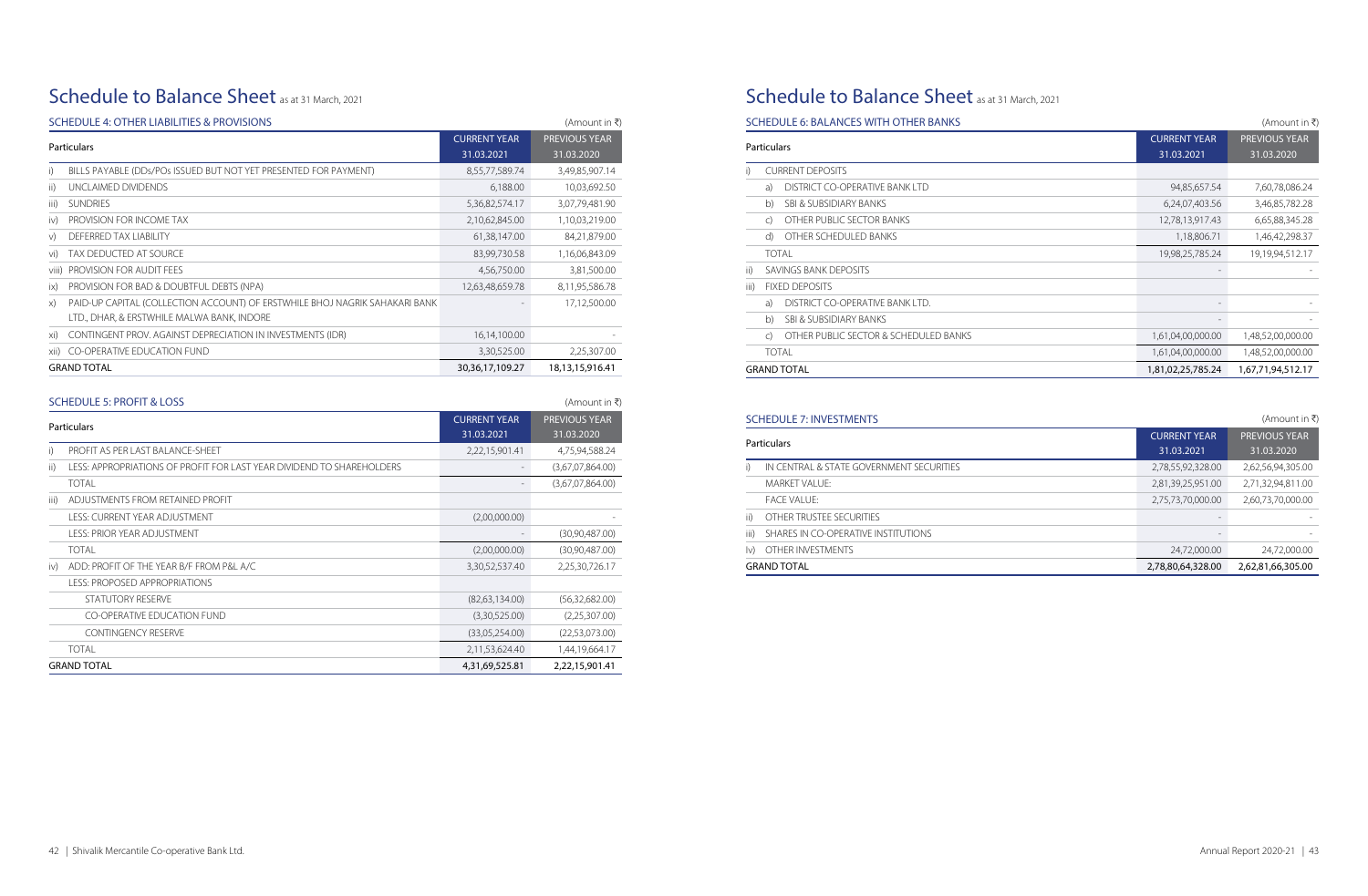## Schedule to Balance Sheet as at 31 March, 2021

| <b>SCHEDULE 8: ADVANCES</b>                                          | (Amount in ₹)                     |                                    |  |
|----------------------------------------------------------------------|-----------------------------------|------------------------------------|--|
| Particulars                                                          | <b>CURRENT YEAR</b><br>31.03.2021 | <b>PREVIOUS YEAR</b><br>31.03.2020 |  |
| i)<br>SHORT TERM LOANS, CASH CREDITS OVERDRAFTS AND BILLS DISCOUNTED | 3,13,97,59,521.41                 | 2,67,85,68,194.19                  |  |
| • OF WHICH SECURED AGAINST:                                          |                                   |                                    |  |
| <b>GOVT, &amp; OTHER APPROVED SECURITIES</b><br>a)                   |                                   |                                    |  |
| b)<br>OTHER TANGIBLE SECURITIES                                      | 3,13,97,59,521.41                 | 2,67,85,68,194.19                  |  |
| • OF THE ADVANCES, AMT. DUE FROM INDIVIDUALS                         | 3,13,97,59,521.41                 | 2,67,85,68,194.19                  |  |
| • OF THE ADVANCES, AMOUNT OVERDUE                                    | 14,40,15,913.30                   | 9,04,81,229.39                     |  |
| • CONSIDERED BAD & DOUBTFUL OF RECOVERY                              | 12,03,41,338.82                   | 3,19,09,743.10                     |  |
| (FULLY PROVIDED FOR)                                                 |                                   |                                    |  |
| <b>MEDIUM TERM LOANS</b><br>ii)                                      | 18,95,41,576.85                   | 22,09,46,303.83                    |  |
| • OF WHICH SECURED AGAINST:                                          |                                   |                                    |  |
| <b>GOVT. &amp; OTHER APPROVED SECURITIES</b><br>a)                   |                                   |                                    |  |
| OTHER TANGIBLE SECURITIES<br>b)                                      | 18,95,41,576.85                   | 22,09,46,303.83                    |  |
| • OF THE ADVANCES, AMT. DUE FROM INDIVIDUALS                         | 18,95,41,576.85                   | 22,09,46,303.83                    |  |
| • OF THE ADVANCES, AMOUNT OVERDUE                                    | 3,35,28,438.58                    | 3,36,45,705.68                     |  |
| • CONSIDERED BAD & DOUBTFUL OF RECOVERY                              | 1,82,55,937.62                    | 32,52,917.09                       |  |
| (FULLY PROVIDED FOR)                                                 |                                   |                                    |  |
| <b>LONG TERM LOANS</b><br>iii)                                       | 4,71,93,36,820.67                 | 4,28,64,73,447.49                  |  |
| • OF WHICH SECURED AGAINST:                                          |                                   |                                    |  |
| <b>GOVT. &amp; OTHER APPROVED SECURITIES</b><br>a)                   |                                   |                                    |  |
| OTHER TANGIBLE SECURITIES<br>b)                                      | 4,71,93,36,820.67                 | 4,28,64,73,447.49                  |  |
| • OF THE ADVANCES, AMT. DUE FROM INDIVIDUALS                         | 4,71,93,36,820.67                 | 4,28,64,73,447.49                  |  |
| • OF THE ADVANCES, AMOUNT OVERDUE                                    | 10,64,15,268.14                   | 8,23,01,978.01                     |  |
| • CONSIDERED BAD & DOUBTFUL OF RECOVERY                              | 17,90,10,684.03                   | 78,15,444.20                       |  |
| (FULLY PROVIDED FOR)                                                 |                                   |                                    |  |
| <b>GRAND TOTAL</b>                                                   | 8,04,86,37,918.93                 | 7,18,59,87,945.51                  |  |

### Particulars AS ON 01.04.2020 ADDITIONS DURING THE YEAR LESS: SALE/ADJUSTMENTS LESS: DEPRECIATION FOR CURRENT YEAR WRITTEN DOWN VALUE AS ON 31.03.2021 SCHEDULE 11: OTHER ASSETS (Amount in C) Particulars i) REFUNDABLE SECURITIES ii) STOCK OF PRINTED STATIONERY iii) MISCELLANEOUS RECEIVABLES iv) TAX DEDUCTED AT SOURCE v) INCOME TAX REFUNDABLE vi) ADVANCE INCOME TAX PAID

|     | iRAND TOTAL                                    |
|-----|------------------------------------------------|
| i). | EXCESS BALANCE WITH LIC FOR GRATUITY FUND      |
|     | ATM. AEPS & UPI ACOUIRER RECEIVABLES           |
|     | :) STAMP PAPERS IN HAND                        |
|     | iii) INPUT CREDIT RECEIVABLE UNDER GST         |
|     | ii) NON-BANKING ASSETS ACQUIRED UNDER SARFAESI |

### SCHEDULE 12: CONTINGENT LIABILITIES (Amount in ₹)

|     | SCHEDULE 9: INTEREST RECEIVABLE              |                                   | (Amount in ₹)                      |
|-----|----------------------------------------------|-----------------------------------|------------------------------------|
|     | Particulars                                  | <b>CURRENT YEAR</b><br>31.03.2021 | <b>PREVIOUS YEAR</b><br>31.03.2020 |
| i)  | INTEREST RECEIVABLE ON INVESTMENTS (ACCRUED) |                                   |                                    |
|     | <b>GOVERNMENT SECURITIES</b><br>a)           | 3,45,62,586.00                    | 3,93,44,816.33                     |
|     | <b>BANK FDRs</b><br>b)                       | 11,02,39,441.00                   | 8,06,42,769.30                     |
|     | OTHER INVESTMENTS<br>$\mathcal{C}$           | 17,438.00                         | 31,562.00                          |
|     | <b>TOTAL</b>                                 | 14,48,19,465.00                   | 12,00,19,147.63                    |
| ii) | INTEREST RECEIVABLE ON NPA (OVERDUE)         | 13,67,40,019.39                   | 8,71,35,982.05                     |
|     | <b>GRAND TOTAL</b>                           | 28,15,59,484.39                   | 20,71,55,129.68                    |

### Schedule to Balance Sheet as at 31 March, 2021

### SCHEDULE 10: FIXED ASSETS (INCLUDING WIP ASSETS) (Amount in ₹)

| <b>CURRENT YEAR</b> | <b>PREVIOUS YEAR</b> |
|---------------------|----------------------|
| 31.03.2021          | 31.03.2020           |
| 31,97,17,472.76     | 32,16,76,052.51      |
| 4,69,45,209.74      | 6,17,73,507.41       |
| (3.77.568.80)       | (51,89,991.79)       |
| (6,04,81,184.00)    | (5,85,42,095.37)     |
| 30,58,03,929.70     | 31,97,17,472.76      |

Particulars

| <b>GRAND TOTAL</b> |                                   |  |
|--------------------|-----------------------------------|--|
|                    | AMOUNT REMITTED TO RBI UNDER DEAE |  |
|                    | <b>BANK GUARANTEES ISSUED</b>     |  |

| <b>Particulars</b>                    | <b>CURRENT YEAR</b><br>31.03.2021 | <b>PREVIOUS YEAR</b><br>31.03.2020 |
|---------------------------------------|-----------------------------------|------------------------------------|
| BANK GUARANTEES ISSUED                | 1,78,96,000.00                    | 2,16,11,000.00                     |
| ii) AMOUNT REMITTED TO RBI UNDER DEAF | 38,60,217.00                      | 37,80,139.00                       |
| GRAND TOTAL                           | 2,17,56,217.00                    | 2,53,91,139.00                     |

| mar Gunta |  |
|-----------|--|

| Particulars |                                                 | <b>CURRENT YEAR</b> | <b>PREVIOUS YEAR</b> |
|-------------|-------------------------------------------------|---------------------|----------------------|
|             |                                                 | 31.03.2021          | 31.03.2020           |
| i)          | REFUNDABLE SECURITIES                           | 96,62,023.76        | 87,32,423.76         |
| ii)         | STOCK OF PRINTED STATIONERY                     | 38,41,179.27        | 60,96,546.85         |
| iii)        | MISCELLANEOUS RECEIVABLES                       | 4,61,10,937.76      | 4,16,49,739.68       |
| iv).        | TAX DEDUCTED AT SOURCE                          | 6,85,383.95         | 9,90,450.60          |
| V)          | <b>INCOME TAX REFUNDABLE</b>                    | 2,84,08,786.00      | 4,26,50,224.00       |
| vi) -       | ADVANCE INCOME TAX PAID                         | 1,65,00,000.00      | 2,02,00,000.00       |
|             | vii) NON-BANKING ASSETS ACQUIRED UNDER SARFAESI | 2,27,40,040.00      | 2,27,40,040.00       |
|             | viii) INPUT CREDIT RECEIVABLE UNDER GST         | 2,18,63,510.50      | 2,04,08,237.25       |
| ix)         | STAMP PAPERS IN HAND                            | 1,20,298.00         | 3,60,676.00          |
| X)          | ATM, AEPS & UPI ACQUIRER RECEIVABLES            | 58,14,467.52        | 5,91,149.00          |
| xi)         | EXCESS BALANCE WITH LIC FOR GRATUITY FUND       | 35,39,401.00        | 37,30,884.00         |
|             | GRAND TOTAL                                     | 15,92,86,027.76     | 16,81,50,371.14      |

| As per our report of even date attached |  |
|-----------------------------------------|--|
|-----------------------------------------|--|

| For MRS & Co.            | $Sd/-$             | $S$ d/-         |
|--------------------------|--------------------|-----------------|
| Chartered Accountants    | Suveer Kumar Gupta | Sarvesh Singhal |
| (Firm Regn. No. 016610N) | MD & CFO           | Director        |

| -Sd/-                   | Sd/-             | Sd/-                | Sd/-              |
|-------------------------|------------------|---------------------|-------------------|
| CA Ram Kumar Dhiman     | Sudhakar Agarwal | Yashvir Kumar Gupta | Shiv Puran Gulati |
| Partner (M. No. 096852) | Director         | Vice Chairman       | Chairman          |

Saharanpur: 24 April, 2021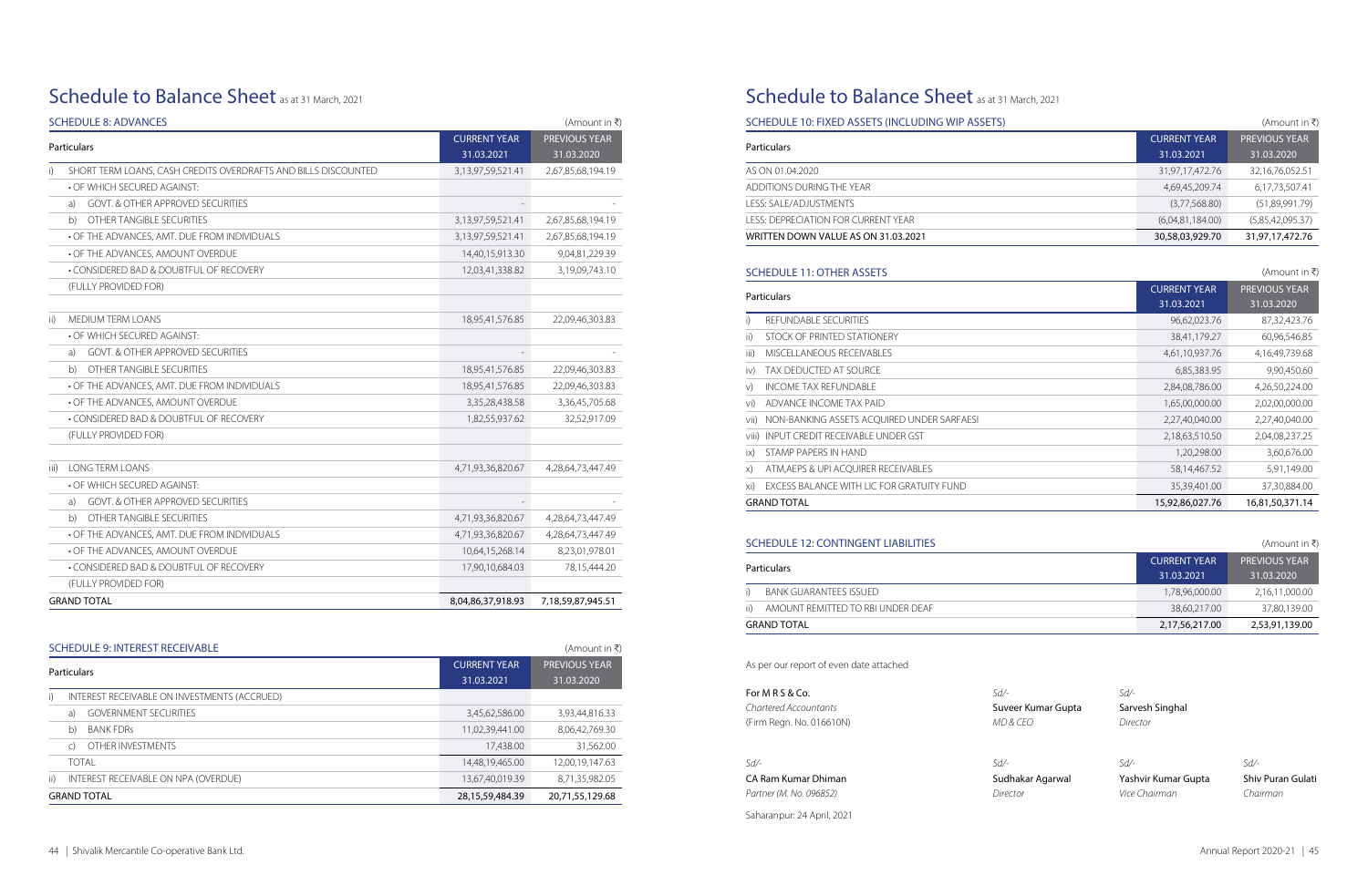(Schedule annexed to and forming part of the Balance Sheet as on 31st March 2021 and Profit & Loss Account for the year ended 31st March, 2021)

### (A) BACKGROUND AND OPERATIONS:

- 1. Shivalik Mercantile Co-operative Bank Ltd. was registered in 1997 under Uttar Pradesh Co-operative Societies Act 1965 and started operations in September 1998. Later, in September 2010, consequent upon the inter-state merger, the Bank was re-registered under the Multi State Co-operative Societies Act 2002, as a Multi-State Urban Co-operative Bank, and expanded its area of operation beyond the entire state of Uttar Pradesh (UP) to include area in the state of Madhya Pradesh (MP), which comprises five districts in the state, namely Dhar, Indore, Ujjain, Dewas and Khargone. Subsequently, in financial year 2017-18, after receiving due approval from RBI, the bank has extended its area of operation to the state of Delhi and districts of Dehradun and Haridwar in Uttarakhand. Thus, the present area of operation of the bank comprises area in four states – UP, MP, Delhi and Uttarakhand.
- 2. Till the end of financial year 2020-21 (i.e. up to 31.03.2021) the Bank had thirty one branches twenty six in UP (twelve in District Saharanpur, two in District Muzaffarnagar, one in District Shamli, three in Meerut, one in District Hapur, two in Ghaziabad, three in Noida and two in Lucknow) and five in MP (one each in Indore, Dhar, Dewas, Khargone and Ujjain). The Bank provides retail and corporate banking services.
- 3. Shivalik Mercantile Co-operative Bank Ltd. has received approval from the Reserve Bank of India in January 2020 to transition into Small Finance Bank through a transfer of Assets and Liabilities.

### 4. Merger of Malwa Commercial Co-operative Bank Ltd. with our bank:

Malwa Commercial Co-operative Bank Ltd., Indore, M.P. (Target Bank) merged with Shivalik Mercantile Co-operative Bank Ltd. (Acquirer Bank) with effect from 1st September, 2012. In accordance with the scheme of merger, the Share Capital of the Target Bank was kept in Collection Account in the books of the Acquirer Bank for a period of 1 year from the date of merger. On the expiry of the period of one year, the balance amount (less, held by borrowers and guarantors) remaining in collection account was transferred to the General Reserve. As at the end of the previous year, only an amount of  $\bar{\xi}$  24,600 remains in the books of the bank, that pertains to share capital held by borrowers and quarantors of the above-mentioned bank. Bank has transferred  $\bar{\xi}$  24,600/- to the General Reserve after due information as per the terms and condition of merger scheme approved by RBI.

### 5. Merger of Bhoj Nagrik Sahakari Bank with our bank:

- a. Bhoj Nagrik Sahakari Bank Maryadit, Dhar, M.P. (Target Bank) merged with Shivalik Mercantile Co-operative Bank Ltd. (Acquirer Bank) with effect from 1st November, 2010. As per the scheme of merger, the Share Capital of the Target Bank is being treated as Collection Account in the books of the Acquirer Bank and will remain so for a period of 10 years from the date of merger. During this period any share-holder of the Target bank desiring to withdraw his/her shares shall be paid back the amount at par. After expiry of 10 years, the amount remaining unpaid shall be converted to the share capital of the equivalent amount of Shivalik Mercantile Co-operative Bank Ltd.
- b. The prescribed period of 10 years has expired in the current financial year and as per the terms and conditions prescribed in the merger scheme, the bank has provided the option to the members of the Target Bank to become members of Shivalik Mercantile Co-operative Bank Ltd. or withdraw his/her shares by producing the required documents within the prescribed period. After the expiry of the prescribed period, the bank has transferred the unpaid amount to the General Reserve.

### (B) SIGNIFICANT ACCOUNTING POLICIES:

### 1. Accounting Convention

The financial statements have been prepared in accordance with the historical cost convention and on a going concern basis in accordance with the generally accepted accounting principles and the statutory provisions prescribed in Banking Regulation Act 1949, the Multi State Co-operative Societies Act 2002, circulars and guidelines issued by the Reserve Bank of India from time to time, the Accounting Standards issued by the Institute of Chartered Accountants of India and practices prevailing within the banking industry in the country, except as otherwise stated.

### 2. Use of estimates

The preparation of the financial statements, in conformity with generally accepted accounting principles, requires management to make estimates and assumptions that affect the reported amounts of assets and liabilities, revenues and expenses and disclosure of contingent liabilities at the date of the financial statements. Actual results could differ from these estimates and will be adjusted in the

## Signifcant Accounting Policies, Disclosures and Notes on Accounts

(Schedule annexed to and forming part of the Balance Sheet as on 31st March 2021 and Profit & Loss Account for the year ended 31st March, 2021)

accounts of the year in which they arise. Management believes that the estimates used in the preparation of the financial statements are prudent and reasonable. Any revisions to the accounting estimates are recognised prospectively.

### 3. Foreign Exchange Transactions

The bank holds Foreign Exchange Authorised Dealer Category-II license and has entered into transactions related to exchange/ remittance of foreign currency on behalf of customers during the year. The income and associated GST implications from the above transactions are accounted for in the books of the bank. The bank does not have any foreign exchange assets/liabilities as on 31 March 2021.

### 4. Investments

4.1. In accordance with the extant instructions issued by Reserve Bank of India for the purpose of valuation of Investments, the Bank has

(a) Held To Maturity (HTM): Investments under this category are carried at their book value. Any premium on acquisition of a

(b) Available For Sale (AFS): Investments in the category are valued at market rate and net depreciation in the category, if any, is written off as expense of the year. Net appreciation, if any, has not been recognised in these financial statements.

(c) Held For Trading (HFT): Investments in the category are valued at market rate and net depreciation in the category, if any, is written off as expense of the year. Net appreciation, if any, has not been recognised in these financial statements.

- classified its Investment portfolio as at 31st March 2021 into the following three categories:
	- security is amortised over the balance period to maturity.
	-
	-
- 4.2. The Investments have been disclosed in the Balance Sheet as under:
	- (a) Government Securities (Book Value, Face Value and Market Value)
	- (b) Other Approved Securities
	- (c) Shares in Co-operative Institutions
	- (d) Other Investments
- Benchmark India Pvt. Ltd.
- amount of amortization is directly debited to the Profit and Loss Account as suggested in the RBI guidelines.
- (IFR) in line with the guidelines of the RBI.
- 4.6. Broken period interest on debt instruments is treated as a profit and loss item.

4.3. Market Value of Central and State Government Securities is determined in terms of Yield to Maturity method indicated by Financial

4.4. The Amortization of premium on investments in HTM category is calculated on the basis of days remaining to maturity and the

4.5. The bank maintains investment related reserves such as Investment Depreciation Reserve (IDR) and Investment Fluctuation Reserve

### 5. Loans and Advances

5.1. The classification of advances into Standard, Sub-standard, Doubtful and Loss assets, as well as provision on non-performing advances has been arrived at in accordance with the extant instructions issued by the Reserve Bank of India with regard to Income

- Recognition and Assets Classification (IRAC) from time to time and as applicable for preparation of this Balance Sheet.
- in the following manner:

#### Category of Advance (Excluding NPA)

Advances for Commercial Real Estate for commercial use Advances for Commercial Real Estate for Housing needs

Advances to agricultural and SME sector

Advances against FD, LIC, KVP and NSC

Other Advances

5.2. In addition to this, a general provision on standard assets is also made as per the extant instructions issued by Reserve Bank of India

| %age provision made |  |
|---------------------|--|
| 1.00%               |  |
| 0.75%               |  |
| 0.25%               |  |
| Nil                 |  |
| 0.40%               |  |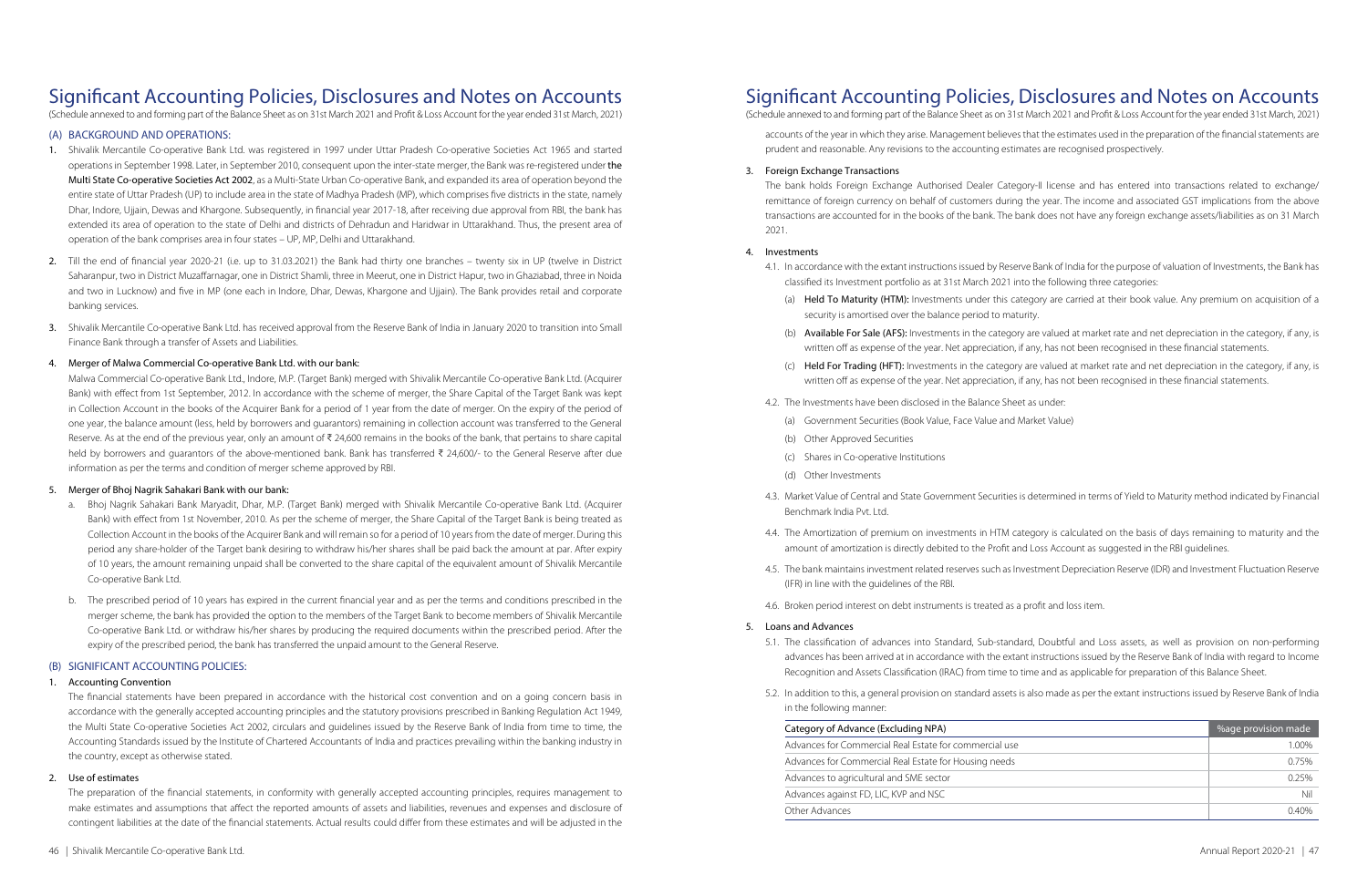(Schedule annexed to and forming part of the Balance Sheet as on 31st March 2021 and Profit & Loss Account for the year ended 31st March, 2021)

- 5.3. The interest in respect of non-performing advances is provided separately under "Overdue Interest Reserve" in accordance with the extant instructions issued by Reserve Bank of India.
- 5.4. The bank follows the RBI Master Circular on Management of Advances applicable to Urban Co-operative Banks. If the terms of the loan are changed for competitive reasons or any administrative issues in the loan account which are outside the control of the borrower or where such change would result in an overall acceleration of the loan repayment, such changes are considered a variation of terms at the request of the bank in the normal course of business.
- 5.5. The bank has adopted appropriation of recoveries in loan accounts in line with AS-5. The order of appropriation is Charges, Interest / Penal Interest and Principal.

### 6. Fixed Assets and Depreciation

- 6.1. Fixed Assets are stated and carried in the Balance Sheet at written down value, arrived at cost less depreciation. Cost includes incidental expenses incurred on acquisition of assets.
- 6.2. As per applicable accounting standards, the residual value and useful life of assets should be reviewed periodically and if expectations differ from future estimates, this should be considered a change in accounting estimates. Change in accounting estimates are applied prospectively starting with the current financial year and restatement of prior year comparatives is not required.
- 6.3. The applicable depreciation methodology on Fixed Assets is mentioned below:

- 7.1. Items of income and expenditure are generally accounted for on accrual basis.
- 7.2. Income from non-performing assets is recognised to the extent realised, as per the extant instructions issued by Reserve Bank of India.
- 7.3. Income derecognised on classification of any advance account as NPA is recognised as income on subsequent actual realization and re-classification of asset as standard asset.
- 7.4. Interest on Government securities, debentures and other fixed income securities is recognised on a period proportional basis. Income on discounted instruments is recognised over the tenor of the instrument on a straight-line basis
- 7.5. Any recovery against advances written off in earlier years is considered as income of the year in which the same is recovered.
- 48 | Shivalik Mercantile Co-operative Bank Ltd. Annual Report 2020-21 | 49

|   | S. No. Asset Category        | Depreciation Method | Useful Life         |
|---|------------------------------|---------------------|---------------------|
|   | Furniture and Fixtures       | Straight Line       | 10 Years            |
|   | Office Equipment             | Straight Line       | 10 Years            |
|   | Office Vehicles              | Straight Line       | 8 Years             |
| 4 | Safe, Locker Steel Almirah   | Straight Line       | 30 Years            |
|   | Computer Hardware & Software | Straight Line       | 3 Years             |
| 6 | Temporary Structures         | Straight Line       | 3 Years             |
|   | Other assets                 | Straight Line       | Internal Assessment |

- 6.4. Depreciation would be calculated on the basis of the number of days that the asset has been put to use in any given accounting period.
- 6.5. Depreciation on assets sold during the year is charged up to the date of sale.
- 6.6. There has been no change in method and rates of providing depreciation as compared to the previous year.
- 6.7. No fixed assets were revalued during the year.
- 6.8. Certain capital expenditures made on assets prior to being available for use represents 'work in progress' assets. Depreciation / amortization of these assets would begin once these are available for use in line with the applicable accounting standards.

### 7. Revenue Recognition (Accounting Standard AS-9)

### Signifcant Accounting Policies, Disclosures and Notes on Accounts

(Schedule annexed to and forming part of the Balance Sheet as on 31st March 2021 and Profit & Loss Account for the year ended 31st March, 2021) 7.6. Interest on overdue fixed deposits is provided at rate of interest applicable on savings account in accordance with the extant

- instructions of RBI.
- 7.7. There are no material prior period items included in Profit and Loss account.
- income is not material.

7.8. Certain items of income such as Locker Rent, DD Commission and others are recognised on cash basis. The quantum of such

### 8. Non-Performing Assets

8.1. Non-Performing assets of the bank have been identified and provision thereon has been made as per the extant instructions of

8.2. Interest accrued and credited to income on any advance which is classified as a Non-Performing Asset at any time during the year

8.3. Interest accrued on NPA is not shown as income but shown as a contra item under the "Overdue Interest Reserve" and "Interest

- Reserve Bank of India.
- is reversed to the extent this has not been realised.
- Receivable on Advances" in the Balance-sheet.
- closed or written off.

8.4. All recovery expenses in relation to non-performing accounts are charged to the profit and loss account at the time of expense recognition. Any subsequent recovery of such expenses is recognised as income in the profit and loss account offsetting the earlier debit completely or partially. Previously, such expenses were recognised to the profit and loss account when the account was

### 9. Employee Benefts (Accounting Standard AS-15)

9.1. The bank operates a defined benefit plan for its employees, viz. gratuity liability. The cost of providing benefits under these plans is

9.2. The bank maintains the fund under trust deed and requisite insurance arrangements with Life Insurance Corporation of India (LIC) as Employees Group Gratuity Scheme. The shortfall, if any, between the present value of the benefit obligation and the fair value of

- determined on the basis of an independent actuarial valuation at each year-end.
- plan assets as on 31 March is paid/provided for and recognised as expenses in the profit and loss account.
- at which the annual interest is payable to the beneficiaries by the trusts is being administered by the government.
- 
- 9.5. All earned leaves which are due are paid by the end of the financial year.

9.3. Bank's Contribution and Employees' contribution towards provident fund is paid every month to Commissioner of Provident Fund in accordance with the provisions of Employees Provident Fund and Misc Provision Act 1952. Provident Fund contributions are made for each individual and the scheme is administered by Regional Provident Fund Commissioner (RPFC), as applicable. The rate

9.4. The Bank's contribution to provident fund is accounted for in Profit and Loss account on the basis of contribution to the scheme.

### 10. Reserve Fund and Other Reserves

10.1.Dividend remaining unclaimed over 3 years is transferred to Statutory Reserve Fund account.

10.2.Nominal Membership and Entrance Fees for Regular members are transferred to Statutory Reserve Fund every year.

### 11. Income Tax (AS 22)

11.1.Provision for current tax is made on the basis of estimated taxable income for the year.

11.2.Deferred tax is recognised, subject to consideration of prudence, on timing difference, representing the difference between taxable incomes and accounting income that originated in one period and is capable of reversal in one or more subsequent periods. Deferred tax assets and liabilities are measured using tax rates and tax laws that have been enacted or substantially enacted by the

Balance Sheet date.

### 12. Goods and Services Tax (GST)

The Bank has implemented the Goods and Services Tax (GST) regime since its implementation on 1 July 2017. The bank has collected GST on income from commission, other charges and paid GST on operating and capital expenses. The bank availed eligible Input Tax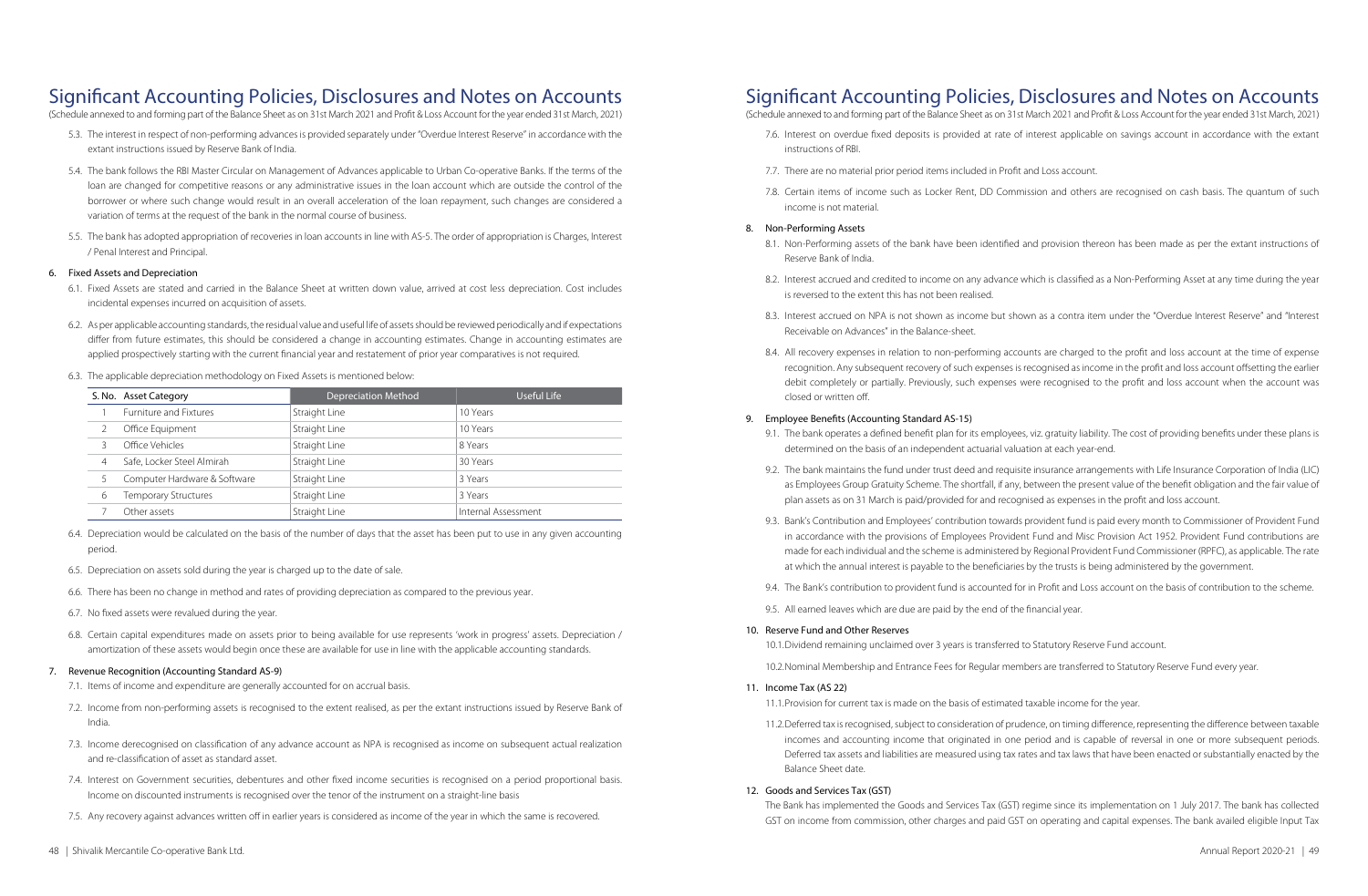(Schedule annexed to and forming part of the Balance Sheet as on 31st March 2021 and Profit & Loss Account for the year ended 31st March, 2021)

Credit as per GST Rules on relevant expenses which was utilised for set-off of GST collected on income from commission and customer charges. Unutilised Input Tax Credit has been carried forward to the next year for further utilization.

Income and Expense on which GST is applicable are accounted for on net of eligible GST.

### 13. Long Term Subordinated (Tier II) Deposit:

The amount of Long Term Subordinated (Tier II) Deposit and Interest paid on thereon has been shown under the head "Borrowings" in the Balance Sheet and "Interest on Borrowings" in the Profit and Loss Account respectively.

### 14. Refundable Securities

Bank has deposited security amounts with Government and other agencies to acquire services which are refundable and accounted for as other assets. These represent tangible assets and are considered recoverable in future after termination of services.

### (C) DISCLOSURES AND NOTES ON ACCOUNTS:

### 1. Disclosure as per the extant instructions of Reserve Bank of India:

|        |                                             |            | (Amount in ₹/Lacs) |
|--------|---------------------------------------------|------------|--------------------|
| S. No. | Particulars                                 | 31.03.2021 | 31.03.2020         |
| 1.1.   | Capital to Risk Asset Ratio (CRAR)          | 13.08%     | 13.09%             |
|        | A. Capital Tier I                           | 9,145.49   | 7,743.40           |
|        | Capital Tier II<br>В.                       | 928.38     | 1,192.96           |
|        | Total of Tier I and II Capital<br>C.        | 10,073.87  | 8,936.26           |
|        | <b>Total Risk Weight Assets</b><br>D.       | 77026.74   | 68,263.52          |
| 1.2.   | Movement of CRAR (Basis points)             | $(-1)$     | $\overline{2}$     |
| 1.3.   | Values of Investments are as under:         |            |                    |
|        | Government /Approved Securities (SLR)<br>1) |            |                    |
|        | <b>HELD TO MATURITY</b><br>i)               |            |                    |
|        | (a) Face Value                              | 27,073.70  | 26,073.70          |
|        | (b) Book Value                              | 27,352.92  | 26,256.94          |
|        | <b>AVAILABLE FOR SALE</b><br>ii)            |            |                    |
|        | (a) Face Value                              | 500.00     |                    |
|        | (b) Book Value                              | 503.00     |                    |
|        | (c) Market Value                            | 486.86     |                    |
|        | <b>HELD FOR TRADING</b><br>iii)             |            |                    |
|        | (a) Face Value                              |            |                    |
|        | (b) Book Value                              |            |                    |
|        | (c) Market Value                            |            |                    |
|        | Other Investments (Non-SLR)<br>(2)          |            |                    |
|        | Shares of Co-operative Institution<br>i)    |            |                    |
|        | Others (Book Value)<br>ii)                  | 24.72      | 24.72              |
|        | Others (Market Value)<br>iii)               | 30.53      | 29.47              |
| 1.4.   | Advances against Shares and Debenture       | <b>NIL</b> | <b>NIL</b>         |

## Signifcant Accounting Policies, Disclosures and Notes on Accounts

(Schedule annexed to and forming part of the Balance Sheet as on 31st March 2021 and Profit & Loss Account for the year ended 31st March, 2021)

### 1.5. Advances of ₹8,04,86.38 Lacs (Previous year ₹7,18,59.88 Lacs) shown in the Balance Sheet include:

### (Amount in ₹/Lacs)

|                                                                                                                                    | <b>FUND BASED</b> |           | <b>NON-FUND BASED</b> |          |  |
|------------------------------------------------------------------------------------------------------------------------------------|-------------------|-----------|-----------------------|----------|--|
| Particulars                                                                                                                        | 31.03.21          | 31.03.20  | 31.03.21              | 31.03.20 |  |
| Advances against Real Estate, Construction                                                                                         | 17,845.31         | 14,811.03 | Nil                   | Nil      |  |
| Business, Housing                                                                                                                  |                   |           |                       |          |  |
| Advance to Directors*<br>ii)                                                                                                       | Nil               | Nil       | Nil                   | Nil      |  |
| Advances to Relatives of Directors & Companies/<br>iii)                                                                            | 11.72             | 13.47     | Nil                   | Nil      |  |
| firms in which they are interested*                                                                                                |                   |           |                       |          |  |
| Advances to Chairman<br>iv)                                                                                                        | Nil               | Nil       | Nil                   | Nil      |  |
| *All advances to Directors, their relatives and companies/firms in which they are interested are against the security of their own |                   |           |                       |          |  |

| S. No. | Particulars                                                         | 31.03.2021 | 31.03.2020 |
|--------|---------------------------------------------------------------------|------------|------------|
| 1.6.   | <b>Average Cost of Deposits</b>                                     | 6.11%      | 6.40%      |
| 1.7.   | <b>Gross NPAs</b><br>a <sub>z</sub>                                 | 3176.02    | 2032.28    |
|        | Net NPAs<br>b.                                                      | 1912.53    | 1296.00    |
| 1.8.   | Movement in NPA                                                     |            |            |
|        | Opening Balance                                                     | 2032.28    | 1122.96    |
|        | Add: Additions during the year                                      | 1514.93    | 1048.03    |
|        | Less: Closed/Recovered /Written off                                 | 371.19     | 138.71     |
|        | Closing Balance                                                     | 3176.02    | 2032.28    |
| 1.9.   | Interest income as a percentage of working funds.<br>a.             | 9.45%      | 9.63%      |
|        | Non-Interest income as percentage of working funds<br>b.            | 1.23%      | 1.04%      |
|        | Operating profit as a percentage of working funds.<br>C.            | 0.72%      | 0.28%      |
|        | Return on Assets<br>d.                                              | 0.26%      | 0.18%      |
|        | Business (Deposits + Advances) per employee<br>e.                   | 436.03     | 304.66     |
|        | f.<br>Profit per employee (Before Tax)                              | 1.09       | 0.53       |
|        | Profit per employee (After Tax)<br>q.                               | 0.70       | 0.37       |
| 1.10.  | Provision on NPAs required to be made<br>a.                         | 1243.42    | 736.28     |
|        | Provision on NPAs actually made<br>b.                               | 1263.49    | 811.96     |
|        | Provisions on depreciation in investments required to be made<br>C. | 16.14      |            |
|        | Provisions on depreciation in investments actually made<br>d.       | 16.14      |            |
|        | Provision on Standard Assets required to be made<br>e.              | 284.47     | 240.13     |
|        | f.<br>Provision on Standard Assets actually made                    | 286.18     | 248.18     |
| 1.11   | Payment of DICGC Premium (inclusive of GST)                         | 164.04     | 129.80     |
| 1.12   | Arrears in DICGC Premium                                            | Nil        | Nil        |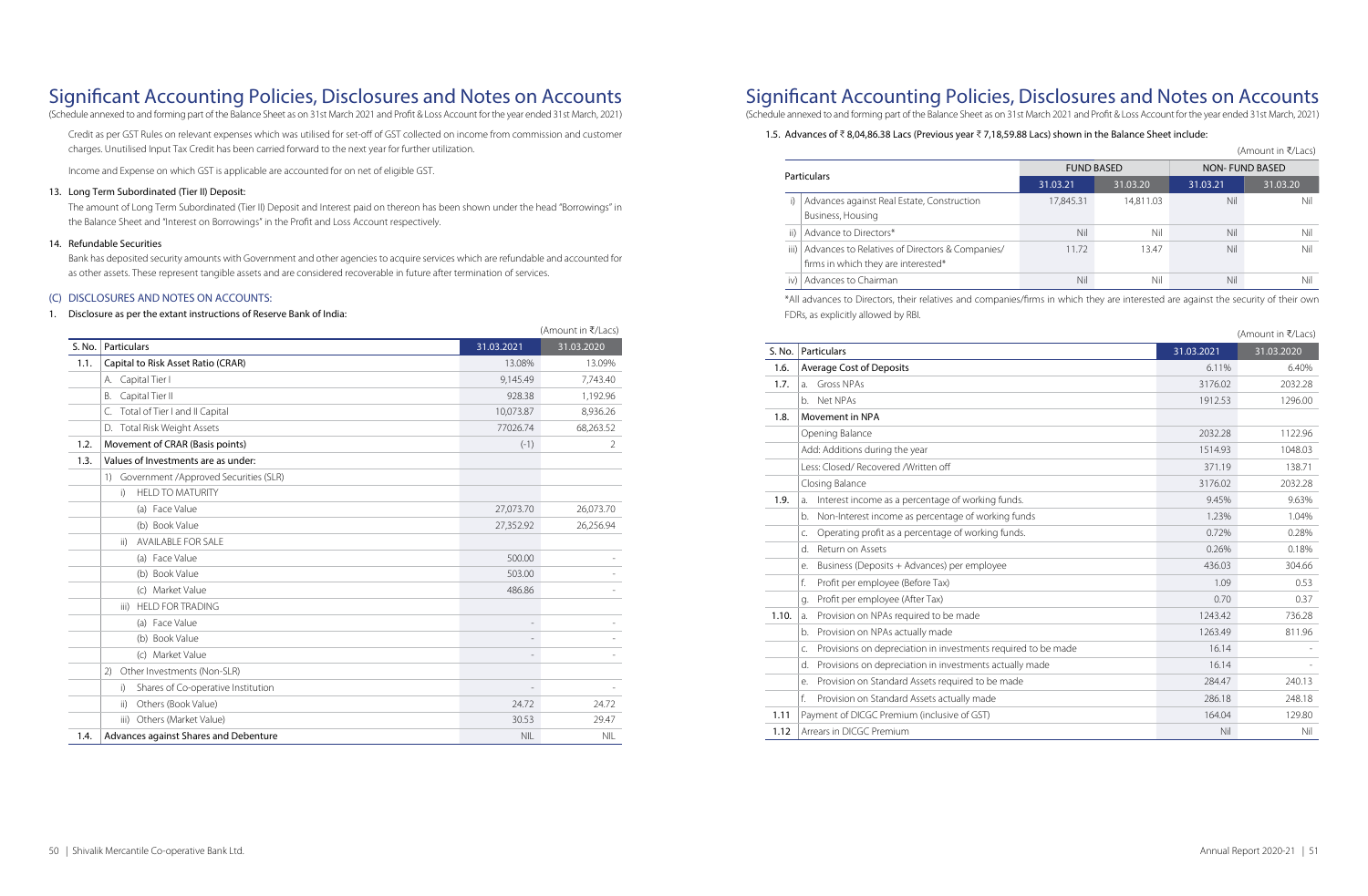### 1.13. Restructuring of Advances:

The table below shows all accounts restructured in FY 20-21. This includes all accounts restructured under the COVID-19 Regulatory Packages as disclosed separately later in this section.

|                                                       |                                      |                      |                 | (₹ in Lacs)   |
|-------------------------------------------------------|--------------------------------------|----------------------|-----------------|---------------|
| Particulars of Accounts Restructured as on 31.03.2021 |                                      | <b>Housing Loans</b> | <b>SME Debt</b> | <b>Others</b> |
| <b>Standard Advances</b>                              | No. of Borrowers                     | 3                    | 6               | 21            |
|                                                       | Amount outstanding                   | 58.48                | 120.81          | 128.61        |
|                                                       | Sacrifice (diminution of fair value) |                      |                 |               |
| Sub-standard Advances                                 | No. of borrowers                     |                      |                 | 3             |
|                                                       | Amount outstanding                   |                      | 36.76           | 8.48          |
|                                                       | Sacrifice (diminution of fair value) |                      |                 |               |
| Doubtful Advances                                     | No. of borrowers                     |                      |                 |               |
|                                                       | Amount outstanding                   |                      |                 |               |
|                                                       | Sacrifice (diminution of fair value) |                      |                 |               |
| Total                                                 | No. of borrowers                     | 3                    |                 | 24            |
|                                                       | Amount outstanding                   | 58.48                | 157.57          | 137.09        |
|                                                       | Sacrifice (diminution of fair value) |                      |                 |               |

#### 1.14. Write-Off of Advances:

The Bank has not written off of any loan accounts during the current financial year (Prior Year:  $\bar{\tau}$  0.00 Lacs).

## Signifcant Accounting Policies, Disclosures and Notes on Accounts

(Schedule annexed to and forming part of the Balance Sheet as on 31st March 2021 and Profit & Loss Account for the year ended 31st March, 2021)

- 1.15. The Honorable Supreme Court of India (Hon'ble SC), vide an interim order dated September 03,2020 ("Interim Order"), had directed that accounts which were not declared NPA till August 31, 2020 shall not be declared as NPA till further orders. Basis the interim order, the Bank did not classify any account which was not NPA as at August 31,2020 as per the RBI IRAC norms, as NPA after August 31, 2020. The interim order granted to not declare accounts as NPA stood vacated on March 23, 2021 vide a judgement of the Hon'ble SC. As per the instructions of the RBI circular dated April 07, 2021 issued in the connection, the Bank has continued with the asset classification of borrower accounts as per the extant RBI guidelines / IRAC norms.
- 1.16.Details of resolution plan implemented under the resolution framework for COVID-19 related stress assets as per RBI circular dated August, 06 2020 are given below.

|                   |                   |                   |                   |                     | $(5 \text{ III}$ LdCS)                        |
|-------------------|-------------------|-------------------|-------------------|---------------------|-----------------------------------------------|
| Type of Borrower  | (A) Number        | (B) Exposure      | $(C)$ Of $(B)$    | (D) Additional      | (E) Increase in                               |
|                   | of Accounts       | to accounts       | Aggregate         | funding             | provisions on                                 |
|                   | where resolution  | mentioned         | amount of         | sanctioned, if any. | accounts of the                               |
|                   | plan has been     | at (A) before     | debt that was     | Including between   | implementation of                             |
|                   | implemented       | implementation of | converted into    | invocation if       | the resolution <sup><math>\wedge</math></sup> |
|                   | under this window | the plan*         | other securities. | the plan and        |                                               |
|                   |                   |                   |                   | implementation.     |                                               |
| Personal Loan     | 21                | 100.92            |                   |                     | 10.09                                         |
| Corporate persons |                   |                   |                   |                     |                                               |
| Of which MSME's   |                   |                   |                   |                     | $\qquad \qquad -$                             |
| Other's           | 6                 | 94.65             |                   |                     | 9.47                                          |
| Total             | 27                | 195.57            |                   |                     | 19.56                                         |

### 1.17. Micro, small and medium enterprises (MSME) sector – restructuring of advances

The Bank has restructured the accounts as per RBI circulars DBR.NO.BP.BC.100/ 21.04.048/2017-18 dated February 07, 2018. DBR. NO.BP.BC.108/21.04.048/2017-18 dated June 06, 2018, DBR.NO.BP.BC.18/21.04.048/2018-19 dated January 01, 2019, DOR.NO.BP. BC.34/21.04.048/2019-20 dated February 11,2020 and DOR.NO.BP.BC/ 4/21.04.048/2020-21 dated August 06,2020.

| S.  | Nature of the transactions | Relatives of Key Managerial Personnel |                          |
|-----|----------------------------|---------------------------------------|--------------------------|
| No. |                            | 31st March 2021                       | 31st March 2020          |
|     | Salary paid                | 35,60,738                             | 34,15,980                |
|     | Rent paid                  | 57,04,379                             | 67,34,268                |
|     | Other services             | 12.726                                | $\overline{\phantom{0}}$ |

### 3. Leases (Accounting Standard AS-19)

 $(\pm in \text{Case})$ 

The bank has cancelable operating lease and the disclosures under AS 19 on 'Leases' issued by ICAI are as follows:

|     |                                                                                            |                                  |                                         | (Amount in ₹/Lacs)                    |
|-----|--------------------------------------------------------------------------------------------|----------------------------------|-----------------------------------------|---------------------------------------|
|     | Particulars                                                                                |                                  | As at 31.03.2021                        | As at 31.03.2020                      |
|     | Number of Accounts Restructured                                                            | 7                                |                                         |                                       |
|     | Amount Restructured                                                                        |                                  | 157.57                                  |                                       |
| 2.  | Related Party Disclosure (Accounting Standard AS-18)                                       |                                  |                                         |                                       |
|     | 2.1. List of the related parties and their relationship                                    |                                  |                                         |                                       |
|     | Name of the party                                                                          | Relationship                     |                                         |                                       |
| a.  | Key Managerial Personnel                                                                   |                                  |                                         |                                       |
|     | Shri Yashvir Kumar Gupta<br>$1_{\cdot}$                                                    | Vice Chairman                    |                                         |                                       |
|     | Shri Suveer Kumar Gupta<br>2.                                                              | MD & CEO                         |                                         |                                       |
| b.  | Relatives of the Key Managerial Personnel                                                  |                                  |                                         |                                       |
|     | Shri Suveer Kumar Gupta<br>$1_{\cdot}$                                                     | Son of Shri Yashvir Kumar Gupta  |                                         |                                       |
|     | Smt. Swam Lata Gupta<br>2.                                                                 | Wife of Shri Yashvir Kumar Gupta |                                         |                                       |
|     | M/s Yashvir Kumar Gupta HUF<br>3.                                                          | HUF of Shri Yashvir Kumar Gupta  |                                         |                                       |
|     | Smt. Shilpa Gupta<br>4.                                                                    | Wife of Shri Suveer Kumar Gupta  |                                         |                                       |
|     | Shri Dinesh Kumar Mittal HUF<br>5.                                                         |                                  | HUF of brother of Sh. Yashvir Kr. Gupta |                                       |
|     | 2.2. Details of transactions with the related parties carried out on an arm's length basis |                                  |                                         |                                       |
| S.  |                                                                                            |                                  |                                         | Relatives of Key Managerial Personnel |
| No. | Nature of the transactions                                                                 |                                  | 31st March 2021                         | 31st March 2020                       |

3.2. The lease agreements entered into, pertain to use of premises and electricity generator by the bank. The lease agreements do not

- 
- have any undue restrictive or onerous clauses other than those normally prevalent in similar such agreements.
- 4. Intangible Assets (Accounting Standard AS-26)

Details of Computer Software included in Fixed Assets in accordance with AS-26 on Intangible Assets issued by the ICAI are as under:

|                                  | (Amount in ₹/Lacs) |
|----------------------------------|--------------------|
| <b>Particulars</b>               | Amount             |
| Opening balance as on 01.04.2020 | 1965.06            |
| Additions during the year        | 121.00             |
| Less: Amortization/Depreciation  | 366.00             |
| Closing balance as on 31.03.2021 | 1720.06            |

5. Impairment of Assets (Accounting Standard AS-28) The bank has written off a sum of 'NIL' (last year 'NIL') to its profit and loss account on account of Impairment of assets.

3.1. Lease rent payments of ₹436.53 Lacs (inclusive of GST) have actually been made. 50% of GST has been taken to Input Tax Credit, the balance has been recognised in the statement of profit and loss for the year ended March, 2021 (Previous Year: ₹451.93 Lacs).

## Signifcant Accounting Policies, Disclosures and Notes on Accounts

(Schedule annexed to and forming part of the Balance Sheet as on 31st March 2021 and Profit & Loss Account for the year ended 31st March, 2021)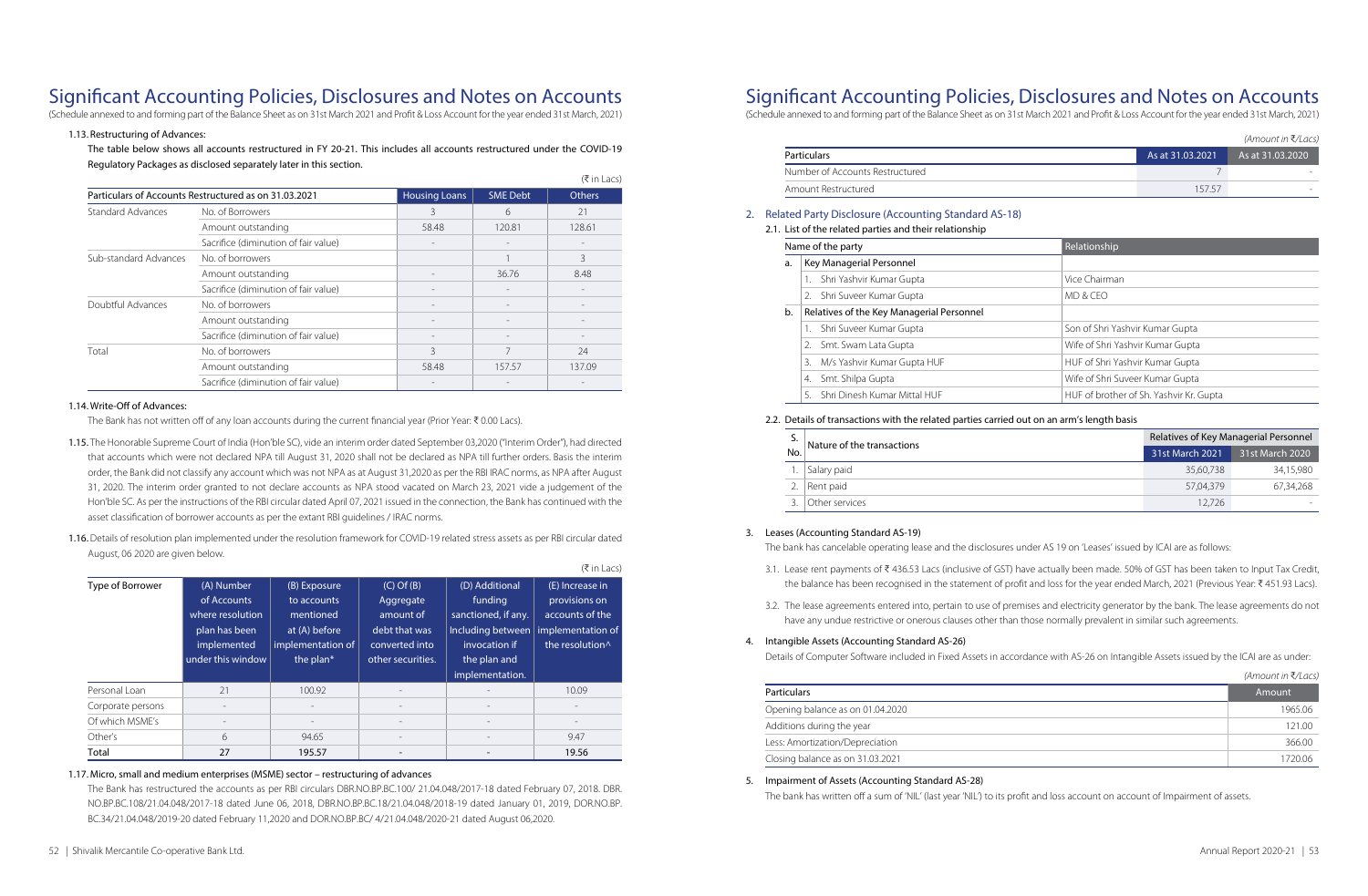(Schedule annexed to and forming part of the Balance Sheet as on 31st March 2021 and Profit & Loss Account for the year ended 31st March, 2021)

### 6. Provisions, Contingent Liabilities and Contingent Assets (Accounting Standard AS-29)

### 6.1. Provisions

- (a) As on 31st March 2021, the Bank had an excess provision of  $\bar{\xi}$  20.07 Lacs on account of Bad Debts and Doubtful Reserve (BDDR).
- (b) The Bank has maintained additional provision over and above the requirement as per RBI guidelines for Bad Loans (NPA). Provisioning Coverage Ratio (PCR) is 39.78% as on 31st March 2021 (Prior Year : 40.00%). Provision Coverage Ratio indicates total provision made against the NPA.
- 6.2. In accordance with the RBI guidelines relating to COVID-19 Regulatory Package dated March 27, 2020, April 17, 2020, and May 23, 2020, the Bank has granted a moratorium of six months on the payment of all installments and / or interest, as applicable, falling due between March 1, 2020 and August 31, 2020 ("moratorium period") to all eligible borrowers classified as Standard, even if overdue, as on February 29, 2020. For all such accounts where the moratorium is granted, the asset classification shall remain stand still during the moratorium period (i.e. the number of days past-due shall exclude the moratorium period for the purposes of asset classification under the Income Recognition, Asset Classification and Provisioning norms).

Additional provisioning on account of COVID-19 – Asset Classification and Regulatory Package has been disclosed in the table as per the extent norms of the Reserve Bank of India

|                                                                                | (Amount in ₹/Crores) |
|--------------------------------------------------------------------------------|----------------------|
| <b>Particulars</b>                                                             | <b>Total</b>         |
| SMA / overdue categories, where the moratorium / deferment was extended        | 99.92                |
| Amount where asset classification benefits is extended as on 31 March 2021     |                      |
| Provisions made as on 31 March 2021                                            | 066                  |
| Provisions adjusted during the respective accounting periods against slippages | Not Applicable       |

### 6.3. Contingent Assets and Liabilities

(a) Details of contingent liabilities are provided below:

|                                               |            | (Amount in ₹⁄Lacs) |
|-----------------------------------------------|------------|--------------------|
| Particulars                                   | 31.03.2021 | 31.03.2020         |
| <b>Bank Guarantees</b>                        | 17896      | 216 11             |
| DEAF (Depositor Education and Awareness Fund) | 38.60      | 37.80              |

(b) Bank Guarantees are 100% secured against tangible securities.

(c) Amount related to DEAF has been directly deposited in the specific account with RBI Mumbai.

(d) Amount transferred to DEAF:

|                                                  |         | (Amount in ₹/Lacs) |
|--------------------------------------------------|---------|--------------------|
| <b>Particulars</b>                               | 2020-21 | 2019-20            |
| Opening balance of amounts transferred to DEAF   | 37.80   | 36.77              |
| Add: Amounts transferred to DEAF during the year | 0.80    | 151                |
| Less: Amounts reimbursed by DEAF towards claims  | (0.00)  | (0.48)             |
| Closing balance of amounts transferred to DEAF   | 38.60   | 37.80              |

### Signifcant Accounting Policies, Disclosures and Notes on Accounts

(Schedule annexed to and forming part of the Balance Sheet as on 31st March 2021 and Profit & Loss Account for the year ended 31st March, 2021)

### 7. Segment reporting (Accounting Standard AS-17):

7.1. Bancassurance: Bank is engaged in selling of insurance policies as an authorised corporate agent, as permitted by RBI, for the

- following insurance companies:
	- General Insurance New India Assurance Co. Ltd. and Bajaj Allianz General Insurance Co. Ltd.
	- Life Insurance Life India Corporation of India and Bajaj Allianz Life Insurance Co. Ltd.
	- Health Insurance Star Health and Allied Insurance Co. Ltd.

|     |                    | 7.2. The details of the commission income received is shown below: | (Amount in ₹/Lacs)                  |
|-----|--------------------|--------------------------------------------------------------------|-------------------------------------|
| No. | Types of Insurance | Name of Insurer                                                    | Commission Income for<br>FY 2020-21 |
|     | Life               | Life Insurance Corporation of India                                | 35.45                               |
|     | Life               | Bajaj Allianz Life Insurance Co. Ltd                               | 92.15                               |
|     | Health             | Star Health and allied Insurance Co. Ltd.                          | 32.24                               |
|     | General            | Bajaj Allianz General Insurance Co. Ltd.                           | 9.44                                |
|     | General            | New India Assurance Co. Ltd.                                       | 4.86                                |
|     |                    | <b>TOTAL</b>                                                       | 174.14                              |

The commission earned from insurance business during the year is ₹174.14 Lacs (Previous Year: ₹145.17 Lacs).

### 8. Taxation

### 8.1. Income Tax

Bank has filed income tax returns since inception and all assessments other than for past two years have been completed till date. The Final assessment order u/s 143(3) for A.Y. 2018-19 is under process.

Bank has filed the income tax return for A.Y. 2020-21 in January 2021.

### 8.2. Deferred Tax Liability

Details pertaining to the movement of deferred tax liability in the current financial year are presented below

*(Amount in* C*/Lacs)*

| Deferred Tax Liability            | Due to<br>Depreciation | Due to creation of<br>Reserve U/s 36(l)<br>(viii) of IT Act | Due to Gratuity<br>payment | Total   |
|-----------------------------------|------------------------|-------------------------------------------------------------|----------------------------|---------|
| For period up to 31st March, 2020 | 71.18                  |                                                             | 13.04                      | 84.22   |
| For the year 2020-21              | (18.71)                | $\overline{\phantom{0}}$                                    | (4.13)                     | (22.84) |
| As on 31st March, 2021            | 52.47                  | $\overline{\phantom{0}}$                                    | 8.91                       | 61.38   |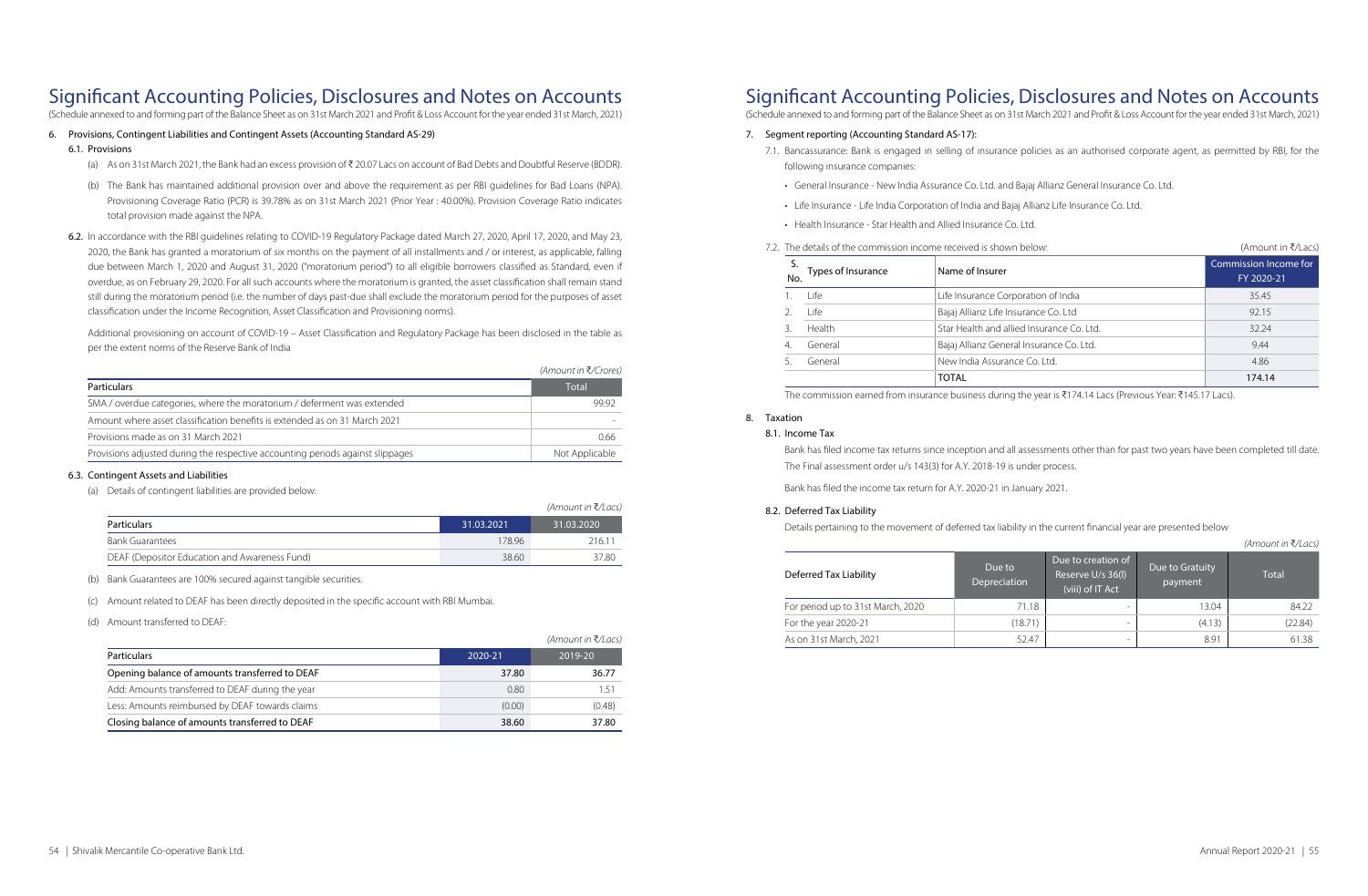*(Amount in* ₹/*Crores*)

## Signifcant Accounting Policies, Disclosures and Notes on Accounts

(Schedule annexed to and forming part of the Balance Sheet as on 31st March 2021 and Profit & Loss Account for the year ended 31st March, 2021)

### 9. Investments Related Disclosures:

9.1. Details of Non-SLR investments as at 31 March 2021:

- (b) Investments under this head have been valued at the lower of book value and market value.
- (c) Non-performing non-SLR investments are Nil.
- 9.3. During the valuation of investment held in AFS, Bank has identified Mark to Market loss of  $\bar{\tau}$  16.14 Lacs and made provision for the same amount as depreciation on Investment as on 31st March 2021. The above provision has shown as "Contingent Provision Against Depreciation on Investment" under the head "Other Liabilities and Provisions" in the Liabilities side of Balance Sheet as per the instruction prescribed of RBI.
- 9.4. Investment Fluctuation Reserve (IFR) is being created as per the instructions of the RBI. The bank is required to maintain an IFR for an amount representing at least 5% (up to a maximum of 10%) of the book value of investments held under AFS and HFT categories as at the end of the financial year. The bank held an IFR of ₹ 27.00 lacs as on 31 March 2021, against a requirement of ₹ 26.25 Lacs.
- 9.5. Shifting of Investments between categories: The Bank may transfer investment securities between HTM and AFS categories (and vice versa) once in a financial year as per the guidelines prescribed by the RBI. During this financial year, Bank has transferred securities of ₹99.48 Crores from HTM to AFS (Prior Year: ₹46.06 Crores). The Market Value of all shifted securities was above the book value and no mark to market loss was required to be recognised during shifting as per the prescribed norms of RBI.
- 9.6. During Financial Year 2020-21, the bank has amortised premium of ₹0.35 Crores on investment securities (Prior Year : ₹0.41 Crores).

| S.<br>No.             | <b>Issuer</b>                                                                                                                                                                                                                                                                                                                                                                                                | Amount                   | Extent of 'below<br>investment<br>grade securities' | Extent of<br>'unrated<br>securities' | (Amount in ₹/Lacs)<br><b>Extent of</b><br>'unlisted<br>securities' |
|-----------------------|--------------------------------------------------------------------------------------------------------------------------------------------------------------------------------------------------------------------------------------------------------------------------------------------------------------------------------------------------------------------------------------------------------------|--------------------------|-----------------------------------------------------|--------------------------------------|--------------------------------------------------------------------|
|                       | PSUs (NHAI)                                                                                                                                                                                                                                                                                                                                                                                                  | 24.72                    | $\overline{\phantom{a}}$                            | $\overline{\phantom{0}}$             |                                                                    |
| $\mathcal{D}_{\cdot}$ | Fls                                                                                                                                                                                                                                                                                                                                                                                                          |                          |                                                     | $\overline{\phantom{0}}$             |                                                                    |
| $\overline{3}$ .      | <b>Public Sector Banks</b>                                                                                                                                                                                                                                                                                                                                                                                   | $\overline{\phantom{0}}$ | $\overline{\phantom{m}}$                            | $\overline{\phantom{0}}$             |                                                                    |
| $\overline{4}$ .      | Mutual Funds                                                                                                                                                                                                                                                                                                                                                                                                 | $\overline{\phantom{0}}$ | $\overline{\phantom{a}}$                            | $\overline{\phantom{0}}$             |                                                                    |
| .5.                   | Others                                                                                                                                                                                                                                                                                                                                                                                                       | $\overline{\phantom{0}}$ |                                                     | ۰                                    |                                                                    |
| 6.                    | Provision held towards Depreciation                                                                                                                                                                                                                                                                                                                                                                          | $\overline{\phantom{0}}$ |                                                     | $\overline{\phantom{0}}$             |                                                                    |
|                       | $\mathbf{M}$ $\mathbf{C}$ $\mathbf{D}$ $\mathbf{I}$ $\mathbf{A}$ $\mathbf{A}$ $\mathbf{A}$ $\mathbf{A}$ $\mathbf{A}$ $\mathbf{A}$ $\mathbf{A}$ $\mathbf{A}$ $\mathbf{A}$ $\mathbf{A}$ $\mathbf{A}$ $\mathbf{A}$ $\mathbf{A}$ $\mathbf{A}$ $\mathbf{A}$ $\mathbf{A}$ $\mathbf{A}$ $\mathbf{A}$ $\mathbf{A}$ $\mathbf{A}$ $\mathbf{$<br>$\left( \begin{array}{ccc} 1 & 1 & 1 \\ 0 & 1 & 1 \end{array} \right)$ |                          |                                                     |                                      |                                                                    |

9.2. Non-SLR Investments of the bank comprise of the following items as at 31 March 2021: (Amount in  $\bar{\zeta}/\text{Lacs}$ )

| J.  | Name of Investment                   | Amount   |          |  |
|-----|--------------------------------------|----------|----------|--|
| No. |                                      | FY 20-21 | FY 19-20 |  |
|     | 8.30% Tax-free Bonds issued by NHAI. | 24.72    | 24.72    |  |
|     | <b>TOTAL</b>                         | 24.72    | 24.72    |  |

(a) All the investments under this head are within limits defined as per the extant instructions of RBI.

11.1. The Bank had a statutory liability of ₹ 3,30,525/-(Prior Year : ₹ 2,25,307/-). on account of appropriations made during the year towards Education Fund, which had to be paid to The National Co-operative Union of India Ltd., New Delhi, under The Multi-State

### 10. Borrowings

10.1.Against Fixed Deposit

nes, this amount has been excluded from the amount of Priority the purpose of reporting.

The Bank has taken overdraft limits from other banks, against the security of its Fixed Deposits in these banks, to meet short term liquidity requirements during the year. The details of the limits sanctioned are as under. No limit was availed as on 31.03.2021.

| S.<br>No.      | Name of Bank from which limit has been availed | <b>Limit Amount</b> | Amount of FDRs pledged<br>to secure the limit |
|----------------|------------------------------------------------|---------------------|-----------------------------------------------|
|                | <b>IDBI Bank</b>                               | 2.67                |                                               |
| 2.             | PNB                                            | 5.52                |                                               |
|                | <b>HDFC Bank</b>                               | $\rightarrow$       |                                               |
| $\overline{4}$ | Equitas Small Finance Bank                     | 6.30                |                                               |
|                | Utkarsh Small Finance Bank                     | 13.38               | 42.90                                         |
| 6              | Ujjivan Small Finance Bank                     | 9.60                | 22.85                                         |
|                | Fincare Small Finance Bank                     | 13.50               |                                               |

## Signifcant Accounting Policies, Disclosures and Notes on Accounts

(Schedule annexed to and forming part of the Balance Sheet as on 31st March 2021 and Profit & Loss Account for the year ended 31st March, 2021)

- 10.2. Long Term Subordinated (Tier II) Deposit:
	- the calculation of the Capital Adequacy Ratio.

In accordance with the RBI circular no. RBI/2016-17/7 DCBR B.P.D. Cir. No. 21/09.18.201/2016-17 and permission of Central Registrar Co-operative Societies, the Bank has outstanding balance of ₹7.69 Crores in the form of Long Term Subordinated (Tier II) Deposit which has a maturity duration of seven years. As per the RBI guidelines, this amount is eligible as Tier II capital for the purpose of

#### 11. Statutory Liability

- Co-operative Societies Act, 2002.
- 11.2. DICGC Premium has been paid up-to-date and the next payment due date will fall in May, 2021.
- 11.3. No penalty has been imposed on the bank by RBI till date.

### 12. Priority Sector and PSLC Sale

12.1. The Priority Sector and Weaker Section lending ratios along with the details of the PSLC traded of the bank for the year are as

follows:

*(Amount in* C*/Crores)*

Crores) and on which bank has earned profit of ₹76.58 lacs (Prior Year : ₹81.87 Lacs). Category wise details are given hereunder..

|                                                 |          | (Amount in K/Crores) |
|-------------------------------------------------|----------|----------------------|
| <b>Particulars</b>                              | Amount   | Percentage (%)       |
| Average amount lent under Priority Sector       | 455.81   | 63.22%               |
| PSLC Sold (Category)                            | (118.50) | $(16.44\%)$          |
| Average Net Priority Sector Lending of the Bank | 337.31   | 4679%                |
| Weaker Section Lending of the Bank              | 134.46   | 18 71%               |

12.2. During the financial year 2020-21, the bank has sold Priority Sector Lending certificate of ₹ 118.50 Crores (Prior Year : ₹ 115.00

|                                                                                                                             |                           | (Amount in ₹/Crores) |
|-----------------------------------------------------------------------------------------------------------------------------|---------------------------|----------------------|
|                                                                                                                             | S. No.   Category of PSLC | Amount               |
| 1.                                                                                                                          | Micro Enterprises         | 86.00                |
|                                                                                                                             | Small and Marginal Former | 3.50                 |
|                                                                                                                             | Agriculture               | 9.00                 |
|                                                                                                                             | General                   | 20.00                |
| As partha RRI quidolines this amount has been evoluded from the amount of Priority Sector Lending as on 31st March 2021 for |                           |                      |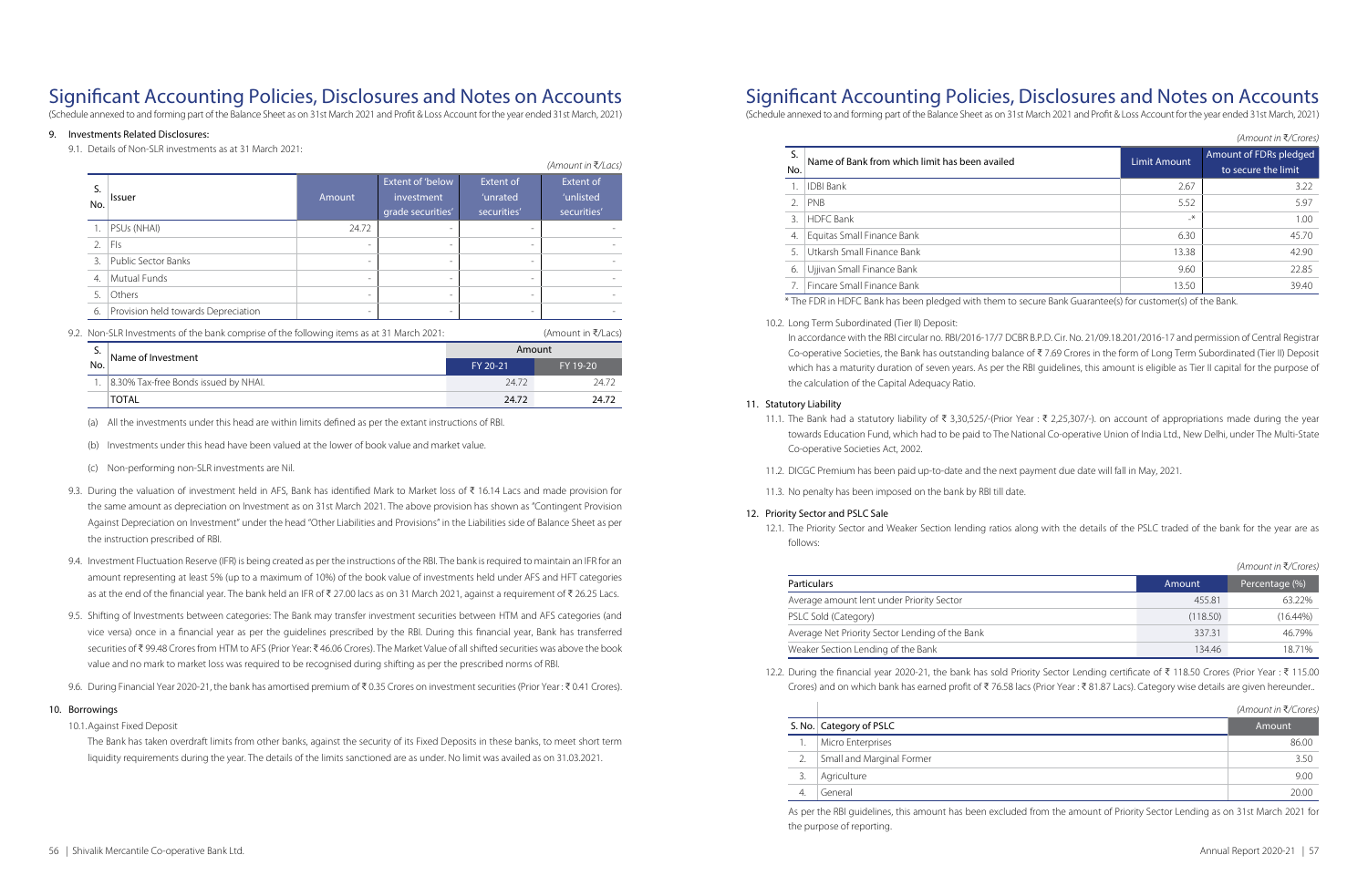(Schedule annexed to and forming part of the Balance Sheet as on 31st March 2021 and Profit & Loss Account for the year ended 31st March, 2021)

### 13. Appropriation of proft for the year (Appropriation Details)

Bank is following the practice of appropriation of profit towards statutory and other mandatory reserves/funds as on date of balance sheet i.e. 31st March of each year. The appropriation towards dividend is made as approved in the AGM, after the meeting is held.

### 14. Employee Benefts

14.1. The actuarial valuation of the defined benefit obligation and details of surplus/ deficit contributions are shown below:

- 15.1. As on 31st March 2021, the bank had a balance of ₹0.23 Crores in the Contingency Reserve which has been transferred to Bad and Doubtful Debt Reserve as per the provisions of the Bye Laws of the bank and by the approval of the general body.
- 16. Previous year figures have been regrouped and recasted wherever considered necessary to make them comparable with those of current year.

|                                                   |                          | (Amount in ₹/Lacs) |
|---------------------------------------------------|--------------------------|--------------------|
| <b>Particulars</b>                                | 31 March 2021            | 31 March 2020      |
| Defined Benefit Obligation                        | 126.04                   | 134.68             |
| Fair value of Plan Assets                         | 161.43                   | 171.99             |
| Funded Status - (Surplus)/Deficit                 | (35.39)                  | (37.31)            |
| Past Service Cost not yet Recognised              | $\overline{\phantom{0}}$ |                    |
| Unrecognised Asset due to Limit in Para 58(B)     |                          |                    |
| (Asset)/Liability Recognised in the Balance Sheet | (35.39)                  | (37.31)            |

14.2.Bank contribution to provident fund is ₹88.45 Lacs in current Financial Year (Prior Year: ₹ 102.15 Lacs).

### 15. Others

As per our report of even date attached

| For MRS & Co.            | Sd/-               | Sd/-                |                          |
|--------------------------|--------------------|---------------------|--------------------------|
| Chartered Accountants    | Suveer Kumar Gupta | Sarvesh Singhal     |                          |
| (Firm Regn. No. 016610N) | MD & CEO           | Director            |                          |
| $Sd$ /-                  | $Sd$ /-            | Sd/-                | Sd/-                     |
| CA Ram Kumar Dhiman      | Sudhakar Agarwal   | Yashvir Kumar Gupta | <b>Shiv Puran Gulati</b> |
| Partner (M. No. 096852)  | Director           | Vice Chairman       | Chairman                 |

Saharanpur: 24 April, 2021

**NOTES**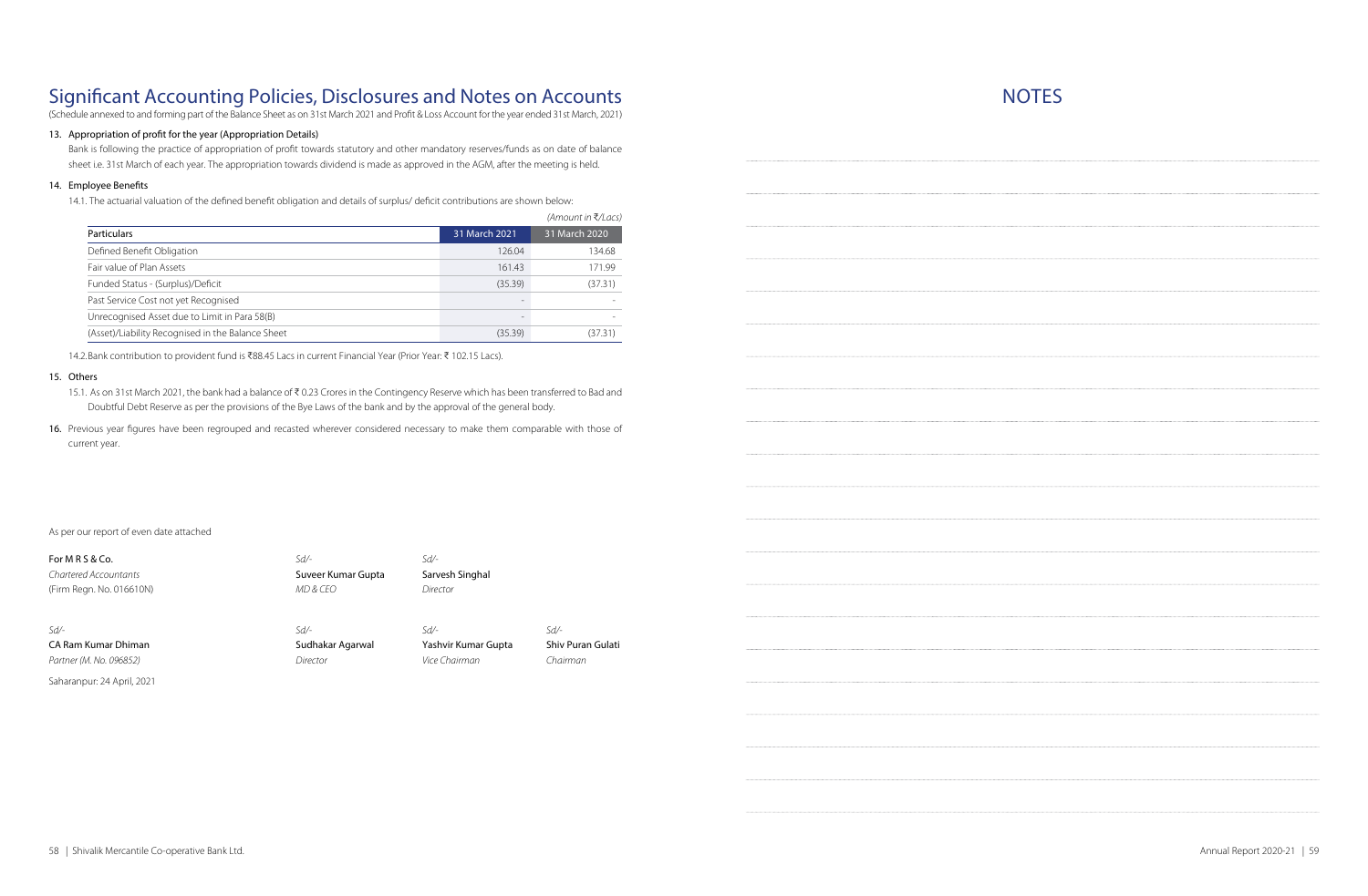|--|--|--|--|--|

ATRISYS PRODUCT<br>info@trisyscom.com